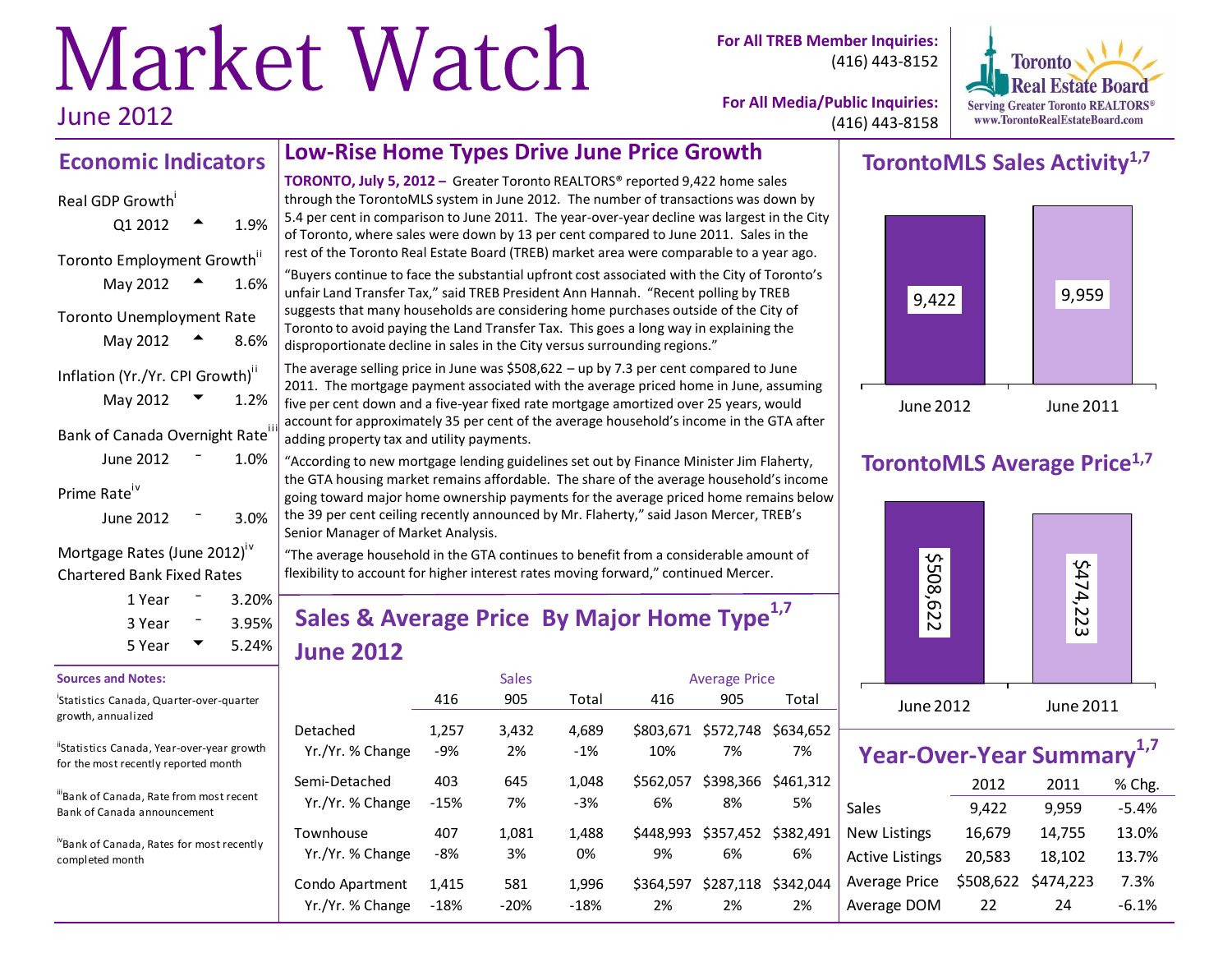# SALES BY PRICE RANGE AND HOUSE TYPE $^{1,7}$  and the set of the set of the set of the set of the set of the set of the set of the set of the set of the set of the set of the set of the set of the set of the set of the set o

| <b>Price Range</b>          | <b>Detached</b> | Semi-Detached | Att/Row/Twnhouse | <b>Condo Townhouse</b> | <b>Condo Apt</b> | Link         | Co-op Apt      | <b>Det Condo</b> | <b>Co-ownership Apt</b> | <b>Total</b> |
|-----------------------------|-----------------|---------------|------------------|------------------------|------------------|--------------|----------------|------------------|-------------------------|--------------|
| \$0 to \$99,999             | $\overline{2}$  | $\mathbf{0}$  | 2                | 3                      | 15               | $\mathbf{0}$ | $\mathbf 0$    | $\mathbf{0}$     |                         | 24           |
| \$100,000 to \$199,999      | 59              | 17            |                  | 80                     | 244              | 0            | $\mathbf 0$    | $\Omega$         |                         | 406          |
| \$200,000 to \$299,999      | 309             | 49            | 107              | 228                    | 671              | 46           | $\overline{2}$ |                  |                         | 1,417        |
| \$300,000 to \$399,999      | 722             | 330           | 240              | 278                    | 592              | 33           |                |                  |                         | 2,205        |
| \$400,000 to \$499,999      | 904             | 378           | 220              | 93                     | 259              | 43           | $\overline{2}$ |                  |                         | 1,902        |
| \$500,000 to \$599,999      | 811             | 133           | 86               | 23                     | 95               | 46           | $\Omega$       |                  |                         | 1,194        |
| \$600,000 to \$699,999      | 631             | 61            | 46               | 21                     | 53               | 6            | $\mathbf{0}$   | $\mathbf 0$      |                         | 818          |
| \$700,000 to \$799,999      | 409             | 40            | 15               | 13                     | 26               | $\Omega$     | $\Omega$       |                  |                         | 503          |
| \$800,000 to \$899,999      | 237             | 16            |                  | $\overline{2}$         | 13               | $\mathbf 0$  | $\overline{0}$ | $\mathbf 0$      |                         | 277          |
| \$900,000 to \$999,999      | 156             | 12            |                  |                        | b                | $\Omega$     | $\Omega$       | $\Omega$         |                         | 180          |
| \$1,000,000 to \$1,249,999  | 164             | 6             |                  |                        | 11               | $\Omega$     |                | $\mathbf 0$      |                         | 192          |
| \$1,250,000 to \$1,499,999  | 111             | 4             |                  |                        |                  | $\mathbf 0$  | $\Omega$       | $\Omega$         |                         | 121          |
| \$1,500,000 to \$1,749,999  | 63              |               |                  | $\mathbf 0$            |                  | $\mathbf{0}$ | $\Omega$       | $\mathbf 0$      |                         | 70           |
| \$1,750,000 to \$1,999,999  | 38              | 0             |                  | $\mathbf 0$            |                  | $\mathbf 0$  | $\Omega$       |                  |                         | 38           |
| \$2,000,000 +               | 73              | $\Omega$      |                  | $\mathbf{0}$           |                  | $\Omega$     | $\Omega$       |                  |                         | 75           |
| <b>Total Sales</b>          | 4,689           | 1,048         | 742              | 746                    | 1,996            | 174          |                | 10               | 10                      | 9,422        |
| <b>Share of Total Sales</b> | 49.8%           | 11.1%         | 7.9%             | 7.9%                   | 21.2%            | 1.8%         | 0.1%           | 0.1%             | 0.1%                    |              |
| <b>Average Price</b>        | \$634,652       | \$461,312     | \$430,316        | \$334,922              | \$342,044        | \$413,698    | \$463,286      | \$352,670        | \$227,730               | \$508,622    |

# SALES BY PRICE RANGE AND HOUSE TYPE<sup>1,7</sup>  $\sqrt{2}$  and  $\sqrt{2}$  and  $\sqrt{2}$  and  $\sqrt{2}$  and  $\sqrt{2}$  and  $\sqrt{2}$  and  $\sqrt{2}$  and  $\sqrt{2}$  and  $\sqrt{2}$  and  $\sqrt{2}$  and  $\sqrt{2}$  and  $\sqrt{2}$  and  $\sqrt{2}$  and  $\sqrt{2}$  and  $\sqrt{2}$  and

| <b>Price Range</b>          | <b>Detached</b> | Semi-Detached | Att/Row/Twnhouse   Condo Townhouse |             | <b>Condo Apt</b> | Link         | Co-op Apt    | <b>Det Condo</b> | <b>Co-ownership Apt</b> | <b>Total</b> |
|-----------------------------|-----------------|---------------|------------------------------------|-------------|------------------|--------------|--------------|------------------|-------------------------|--------------|
| \$0 to \$99,999             | 19              |               |                                    | 10          | 135              | $\mathbf{0}$ | 3            | 0                |                         | 177          |
| \$100,000 to \$199,999      | 365             | 104           | 33                                 | 415         | 1,453            |              | 23           | 0                |                         | 2,406        |
| \$200,000 to \$299,999      | 1,767           | 369           | 687                                | 1,306       | 3,725            | 230          | 17           | 8                | 23                      | 8,132        |
| \$300,000 to \$399,999      | 3,845           | 1,761         | 1,251                              | 1,377       | 3,486            | 171          | 19           | 20               |                         | 11,937       |
| \$400,000 to \$499,999      | 4,692           | 1,873         | 1,106                              | 459         | 1,448            | 215          | 8            |                  |                         | 9,813        |
| \$500,000 to \$599,999      | 4,248           | 683           | 450                                | 133         | 533              | 194          |              | 3                |                         | 6,247        |
| \$600,000 to \$699,999      | 3,147           | 337           | 224                                | 80          | 263              | 56           |              |                  |                         | 4,112        |
| \$700,000 to \$799,999      | 2,100           | 189           | 76                                 | 55          | 118              |              |              |                  |                         | 2,548        |
| \$800,000 to \$899,999      | 1,386           | 108           | 50                                 | 21          | 75               | $\Omega$     | $\mathbf{0}$ | 0                |                         | 1,640        |
| \$900,000 to \$999,999      | 784             | 55            | 19                                 | 5           | 36               |              |              | O                |                         | 899          |
| \$1,000,000 to \$1,249,999  | 986             | 47            | 20                                 | 11          | 67               |              |              |                  |                         | 1,136        |
| \$1,250,000 to \$1,499,999  | 637             | 31            |                                    |             | 27               |              | 0            | 0                |                         | 702          |
| \$1,500,000 to \$1,749,999  | 346             | 10            | 6                                  |             | 21               | $\mathbf{0}$ | $\mathbf{0}$ | $\mathbf 0$      |                         | 384          |
| \$1,750,000 to \$1,999,999  | 199             |               |                                    | $\mathbf 0$ |                  | $\Omega$     | 0            | 0                |                         | 211          |
| $$2,000,000+$               | 415             |               |                                    |             | 15               | $\Omega$     | $\mathbf{0}$ | $\Omega$         |                         | 434          |
| <b>Total Sales</b>          | 24,936          | 5,575         | 3,935                              | 3,875       | 11,407           | 882          | 78           | 44               | 46                      | 50,778       |
| <b>Share of Total Sales</b> | 49.1%           | 11.0%         | 7.7%                               | 7.6%        | 22.5%            | 1.7%         | 0.2%         | 0.1%             | 0.1%                    |              |
| <b>Average Price</b>        | \$635,993       | \$461,227     | \$424,531                          | \$328,955   | \$338,924        | \$414,470    | \$308,095    | \$416,236        | \$255,730               | \$505,366    |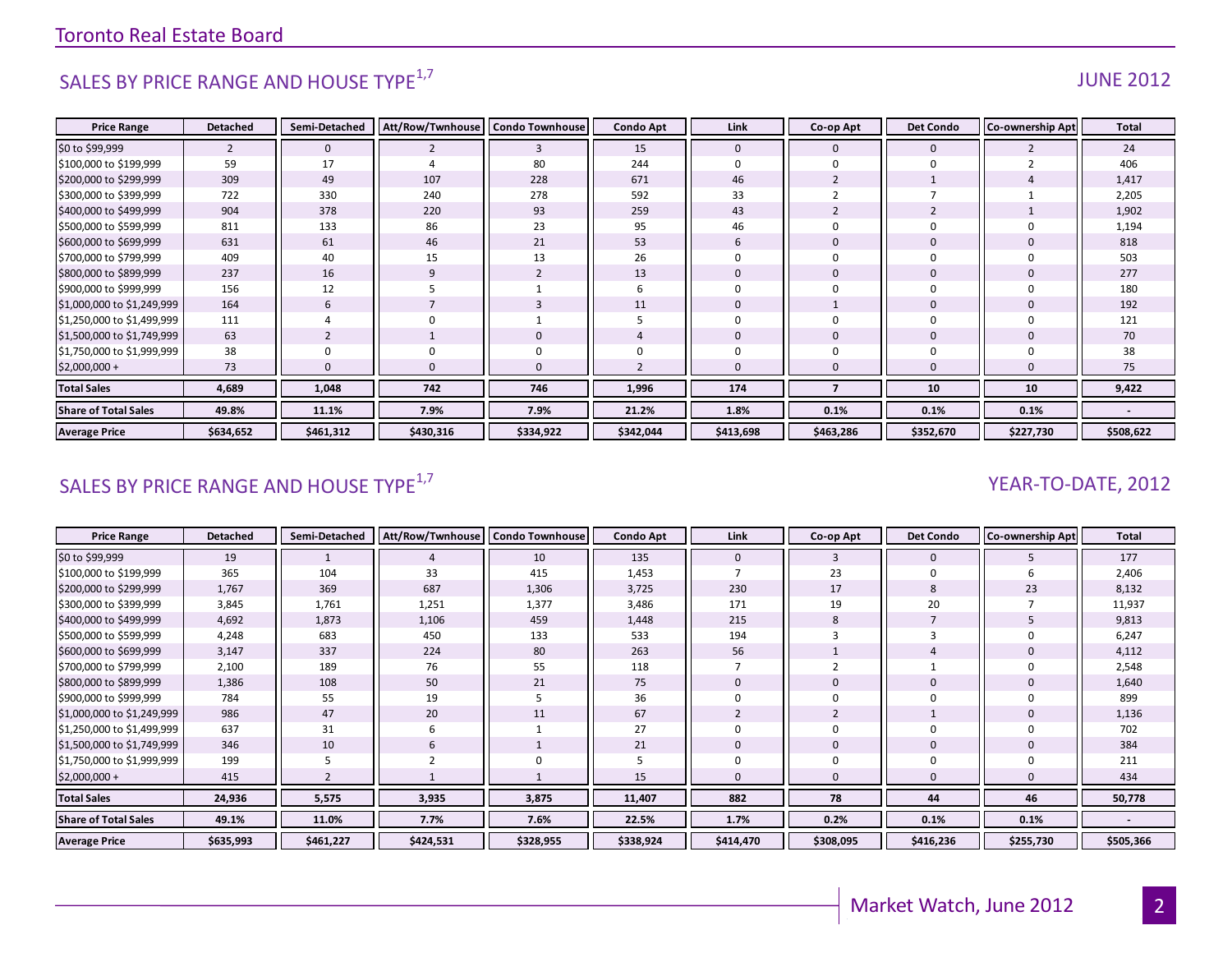#### **ALL HOME TYPES, JUNE 2012** ALL TREB AREAS

|                                  | <b>Number of Sales</b> | Dollar Volume <sup>1</sup> | Average Price <sup>1</sup> | Median Price <sup>1</sup> | New Listings <sup>2</sup> | SNLR (Trend) <sup>8</sup> | Active Listings <sup>3</sup> | Mos. Inv. (Trend) <sup>9</sup> | Avg. SP/LP <sup>4</sup> | Avg. DOM <sup>5</sup> |
|----------------------------------|------------------------|----------------------------|----------------------------|---------------------------|---------------------------|---------------------------|------------------------------|--------------------------------|-------------------------|-----------------------|
| <b>TREB Total</b>                | 9,422                  | \$4,792,235,831            | \$508,622                  | \$430,000                 | 16,679                    | 58.7%                     | 20,583                       | 2.2                            | 99%                     | 22                    |
| <b>Halton Region</b>             | 607                    | \$341,854,833              | \$563,188                  | \$478,000                 | 995                       | 61.1%                     | 1,311                        | 2.3                            | 98%                     | 23                    |
| Burlington                       | 110                    | \$51,172,400               | \$465,204                  | \$405,750                 | 158                       | 60.2%                     | 215                          | 2.5                            | 98%                     | 23                    |
| <b>Halton Hills</b>              | 83                     | \$37,918,600               | \$456,851                  | \$445,000                 | 134                       | 70.3%                     | 180                          | 2.3                            | 99%                     | 19                    |
| Milton                           | 188                    | \$87,966,364               | \$467,906                  | \$441,500                 | 296                       | 62.3%                     | 322                          | 1.6                            | 99%                     | 19                    |
| Oakville                         | 226                    | \$164,797,469              | \$729,192                  | \$612,500                 | 407                       | 57.3%                     | 594                          | 2.6                            | 97%                     | 28                    |
| <b>Peel Region</b>               | 2,096                  | \$940,997,073              | \$448,949                  | \$410,000                 | 3,832                     | 58.2%                     | 4,282                        | 2.0                            | 98%                     | 21                    |
| Brampton                         | 908                    | \$371,177,615              | \$408,786                  | \$388,250                 | 1,682                     | 57.0%                     | 1,720                        | 2.0                            | 98%                     | 21                    |
| Caledon                          | 99                     | \$55,587,450               | \$561,489                  | \$523,500                 | 145                       | 55.9%                     | 279                          | $3.5$                          | 97%                     | 37                    |
| Mississauga                      | 1,089                  | \$514,232,008              | \$472,206                  | \$429,000                 | 2,005                     | 59.3%                     | 2,283                        | 2.0                            | 98%                     | 20                    |
| <b>City of Toronto</b>           | 3,520                  | \$1,950,350,664            | \$554,077                  | \$434,405                 | 6,742                     | 56.4%                     | 8,537                        | 2.3                            | 99%                     | 21                    |
| TURN PAGE FOR CITY OF TORONTO    |                        |                            |                            |                           |                           |                           |                              |                                |                         |                       |
| <b>TABLES OR CLICK HERE:</b>     |                        |                            |                            |                           |                           |                           |                              |                                |                         |                       |
|                                  | 1,763                  | \$1,061,765,996            | \$602,250                  |                           |                           |                           | 3,674                        | $2.0$                          |                         | 21                    |
| <b>York Region</b><br>Aurora     | 108                    | \$60,338,262               | \$558,688                  | \$548,000<br>\$495,000    | 3,102<br>158              | 60.8%<br>68.5%            | 168                          | 1.7                            | 99%<br>99%              | 17                    |
| E. Gwillimbury                   | 30                     | \$17,851,900               | \$595,063                  | \$462,500                 | 52                        | 62.7%                     | 88                           | 3.0                            | 96%                     | 42                    |
| Georgina                         | 88                     | \$27,103,750               | \$307,997                  | \$281,500                 | 119                       | 66.2%                     | 245                          | 3.1                            | 97%                     | 40                    |
| King                             | 26                     | \$20,285,500               | \$780,212                  | \$672,500                 | 61                        | 49.7%                     | 140                          | 5.8                            | 96%                     | 38                    |
| Markham                          | 503                    | \$322,229,832              | \$640,616                  | \$584,000                 | 940                       | 59.1%                     | 976                          | 1.8                            | 99%                     | 18                    |
| Newmarket                        | 181                    | \$82,012,160               | \$453,106                  | \$422,000                 | 229                       | 76.1%                     | 203                          | 1.2                            | 99%                     | 16                    |
| Richmond Hill                    | 332                    | \$214,111,113              | \$644,913                  | \$589,000                 | 677                       | 58.5%                     | 733                          | 1.7                            | 98%                     | 20                    |
| Vaughan                          | 414                    | \$266,184,318              | \$642,957                  | \$585,000                 | 750                       | 58.7%                     | 906                          | 2.0                            | 98%                     | 21                    |
| Whitchurch-Stouffville           | 81                     | \$51,649,161               | \$637,644                  | \$539,000                 | 116                       | 59.7%                     | 215                          | 2.9                            | 97%                     | 30                    |
| <b>Durham Region</b>             | 1,122                  | \$386,985,425              | \$344,907                  | \$321,059                 | 1,623                     | 62.6%                     | 2,012                        | 2.3                            | 98%                     | 23                    |
| Ajax                             | 219                    | \$81,852,899               | \$373,758                  | \$358,500                 | 284                       | 66.0%                     | 261                          | 1.6                            | 99%                     | 18                    |
| <b>Brock</b>                     | 26                     | \$6,546,650                | \$251,794                  | \$221,000                 | 47                        | 42.5%                     | 139                          | 8.3                            | 96%                     | $51\,$                |
| Clarington                       | 172                    | \$51,421,690               | \$298,963                  | \$279,500                 | 226                       | 62.9%                     | 325                          | 2.4                            | 98%                     | 27                    |
| Oshawa                           | 248                    | \$62,641,876               | \$252,588                  | \$242,450                 | 394                       | 63.1%                     | 478                          | 2.2                            | 98%                     | 22                    |
| Pickering                        | 161                    | \$66,007,000               | \$409,981                  | \$373,000                 | 251                       | 60.7%                     | 279                          | 2.1                            | 98%                     | 21                    |
| Scugog                           | 34                     | \$12,582,800               | \$370,082                  | \$345,500                 | 49                        | 53.6%                     | 126                          | $4.5\,$                        | 97%                     | 46                    |
| Uxbridge                         | 45                     | \$24,116,223               | \$535,916                  | \$490,000                 | 67                        | 54.1%                     | 128                          | 4.5                            | 97%                     | 36                    |
| Whitby                           | 217                    | \$81,816,287               | \$377,034                  | \$355,500                 | 305                       | 65.9%                     | 276                          | 1.7                            | 99%                     | 16                    |
| <b>Dufferin County</b>           | 76                     | \$28,347,650               | \$372,995                  | \$342,000                 | 96                        | 67.1%                     | 120                          | 2.6                            | 98%                     | 42                    |
| Orangeville                      | 76                     | \$28,347,650               | \$372,995                  | \$342,000                 | 96                        | 67.1%                     | 120                          | 2.6                            | 98%                     | 42                    |
| <b>Simcoe County</b>             | 238                    | \$81,934,190               | \$344,261                  | \$320,000                 | 289                       | 61.9%                     | 647                          | 3.7                            | 98%                     | 43                    |
| Adjala-Tosorontio                | 18                     | \$7,947,500                | \$441,528                  | \$421,000                 | 34                        | 50.8%                     | 89                           | 6.6                            | 97%                     | 66                    |
| <b>Bradford West Gwillimbury</b> | 49                     | \$19,856,400               | \$405,233                  | \$397,000                 | 69                        | 74.5%                     | 102                          | 2.0                            | 99%                     | 26                    |
| Essa                             | 44                     | \$11,899,390               | \$270,441                  | \$262,000                 | 44                        | 55.0%                     | 113                          | 4.9                            | 98%                     | 63                    |
| Innisfil                         | 61                     | \$20,694,200               | \$339,249                  | \$314,000                 | 71                        | 52.5%                     | 209                          | 4.9                            | 97%                     | 39                    |
| New Tecumseth                    | 66                     | \$21,536,700               | \$326,314                  | \$315,500                 | 71                        | 69.5%                     | 134                          | 3.1                            | 97%                     | 40                    |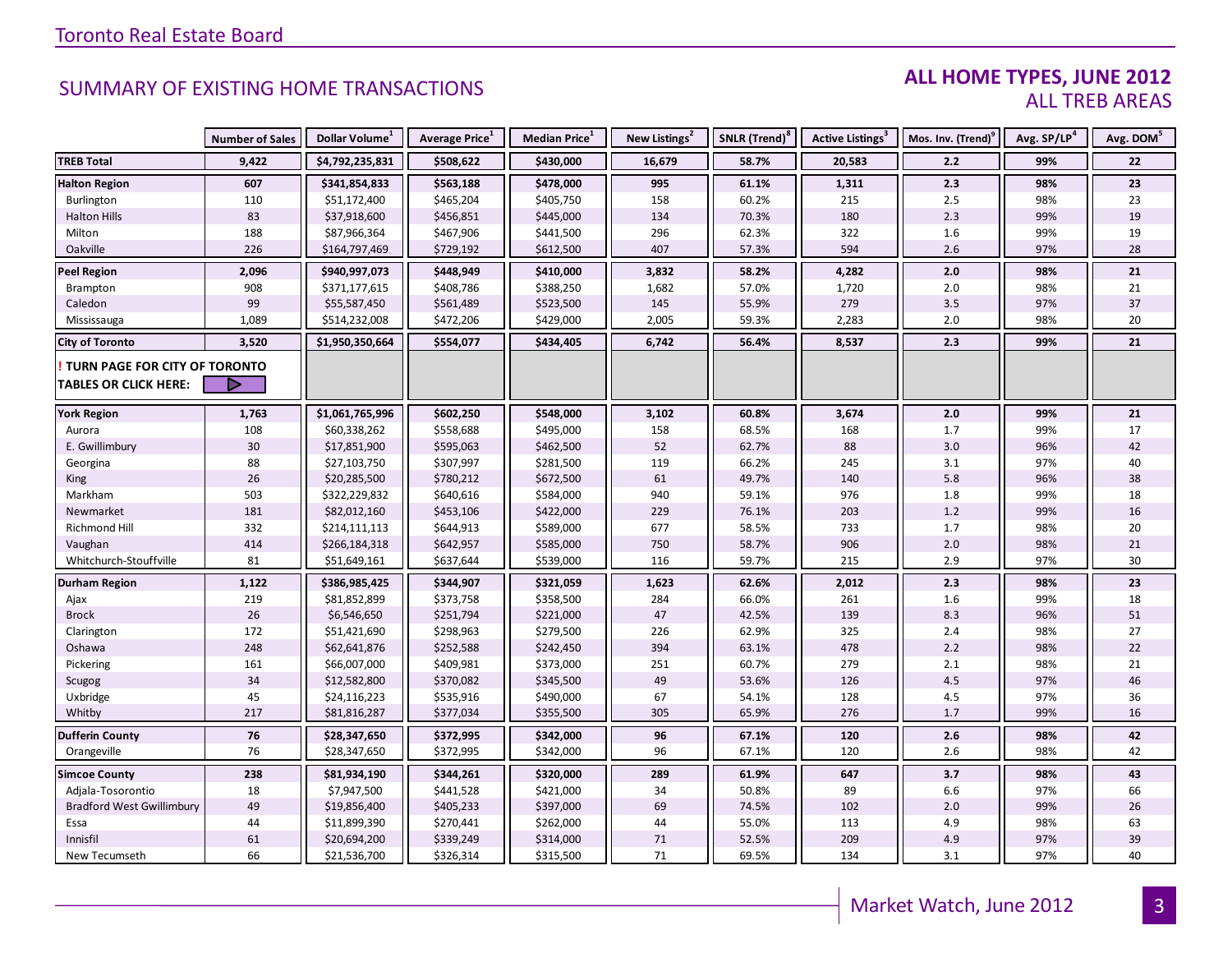#### **ALL HOME TYPES, JUNE 2012** CITY OF TORONTO MUNICIPAL BREAKDOWN

|                              | <b>Number of Sales</b> | Dollar Volume <sup>1</sup> | <b>Average Price</b> <sup>1</sup> | <b>Median Price</b> <sup>1</sup> | New Listings <sup>2</sup> | SNLR (Trend) <sup>8</sup> | Active Listings <sup>3</sup> | Mos. Inv. (Trend) <sup>9</sup> | Avg. SP/LP <sup>4</sup> | Avg. DOM <sup>5</sup> |
|------------------------------|------------------------|----------------------------|-----------------------------------|----------------------------------|---------------------------|---------------------------|------------------------------|--------------------------------|-------------------------|-----------------------|
| <b>TREB Total</b>            | 9,422                  | \$4,792,235,831            | \$508,622                         | \$430,000                        | 16,679                    | 58.7%                     | 20,583                       | 2.2                            | 99%                     | 22                    |
| <b>City of Toronto Total</b> | 3,520                  | \$1,950,350,664            | \$554,077                         | \$434,405                        | 6,742                     | 56.4%                     | 8,537                        | 2.3                            | 99%                     | 21                    |
| <b>Toronto West</b>          | 958                    | \$457,716,682              | \$477,784                         | \$418,750                        | 1,559                     | 57.7%                     | 2,089                        | 2.5                            | 100%                    | 24                    |
| Toronto W01                  | 59                     | \$38,197,739               | \$647,419                         | \$609,000                        | 123                       | 55.8%                     | 157                          | $2.2$                          | 102%                    | 17                    |
| Toronto W02                  | 93                     | \$57,943,600               | \$623,049                         | \$600,000                        | 130                       | 67.2%                     | 104                          | $1.3$                          | 103%                    | $16\,$                |
| Toronto W03                  | 99                     | \$39,178,929               | \$395,747                         | \$383,000                        | 121                       | 65.5%                     | 101                          | 1.8                            | 100%                    | 16                    |
| Toronto W04                  | 94                     | \$37,432,488               | \$398,218                         | \$372,500                        | 151                       | 58.7%                     | 210                          | 2.6                            | 98%                     | 23                    |
| Toronto W05                  | 126                    | \$44,214,999               | \$350,913                         | \$379,025                        | 201                       | 56.9%                     | 301                          | 3.0                            | 98%                     | 31                    |
| Toronto W06                  | 136                    | \$61,997,210               | \$455,862                         | \$449,950                        | 269                       | 46.5%                     | 436                          | 3.4                            | 99%                     | 29                    |
| Toronto W07                  | 35                     | \$24,271,250               | \$693,464                         | \$635,000                        | 46                        | 69.5%                     | 35                           | 1.4                            | 102%                    | 15                    |
| Toronto W08                  | 187                    | \$108,612,152              | \$580,814                         | \$475,000                        | 260                       | 60.8%                     | 372                          | 2.3                            | 98%                     | 22                    |
| Toronto W09                  | 46                     | \$21,146,038               | \$459,696                         | \$467,500                        | 86                        | 55.7%                     | 135                          | 2.8                            | 97%                     | 27                    |
| Toronto W10                  | 83                     | \$24,722,277               | \$297,859                         | \$273,000                        | 172                       | 55.8%                     | 238                          | 2.9                            | 98%                     | 30                    |
| <b>Toronto Central</b>       | 1,519                  | \$1,036,475,711            | \$682,341                         | \$475,200                        | 3,283                     | 53.5%                     | 4,496                        | 2.4                            | 99%                     | 22                    |
| Toronto C01                  | 406                    | \$187,414,440              | \$461,612                         | \$400,000                        | 981                       | 49.5%                     | 1,427                        | 2.9                            | 99%                     | 24                    |
| Toronto C02                  | 89                     | \$78,186,913               | \$878,505                         | \$770,900                        | 150                       | 49.7%                     | 263                          | 3.2                            | 100%                    | $20\,$                |
| Toronto C03                  | 52                     | \$50,747,854               | \$975,920                         | \$635,000                        | 87                        | 59.8%                     | 112                          | $2.2$                          | 99%                     | 14                    |
| Toronto C04                  | 102                    | \$121,986,642              | \$1,195,947                       | \$1,152,500                      | 163                       | 57.0%                     | 210                          | 2.1                            | 99%                     | 21                    |
| Toronto C06                  | 28                     | \$18,464,638               | \$659,451                         | \$658,500                        | 64                        | 57.2%                     | 82                           | 2.2                            | 99%                     | $20\,$                |
| Toronto C07                  | 110                    | \$69,159,695               | \$628,725                         | \$484,750                        | 258                       | 53.8%                     | 352                          | $2.2$                          | 99%                     | 21                    |
| Toronto C08                  | 138                    | \$61,837,063               | \$448,095                         | \$406,000                        | 329                       | 57.0%                     | 458                          | $2.2$                          | 99%                     | 22                    |
| Toronto C09                  | 28                     | \$45,028,500               | \$1,608,161                       | \$1,218,000                      | 51                        | 59.0%                     | 66                           | 2.4                            | 97%                     | 22                    |
| Toronto C10                  | 71                     | \$47,254,080               | \$665,550                         | \$630,000                        | 120                       | 64.2%                     | 127                          | 1.5                            | 103%                    | 14                    |
| Toronto C11                  | 34                     | \$22,674,236               | \$666,889                         | \$383,400                        | 64                        | 62.6%                     | 86                           | 1.9                            | 98%                     | 17                    |
| Toronto C12                  | 55                     | \$108,922,700              | \$1,980,413                       | \$1,489,000                      | 91                        | 50.8%                     | 162                          | 3.5                            | 96%                     | 34                    |
| Toronto C13                  | 94                     | \$54,285,794               | \$577,508                         | \$459,000                        | 159                       | 61.4%                     | 157                          | 1.8                            | 101%                    | 19                    |
| Toronto C14                  | 171                    | \$96,455,280               | \$564,066                         | \$410,000                        | 424                       | 52.2%                     | 559                          | 2.1                            | 99%                     | 24                    |
| Toronto C15                  | 141                    | \$74,057,876               | \$525,233                         | \$450,000                        | 342                       | 51.2%                     | 435                          | 2.3                            | 98%                     | 18                    |
| <b>Toronto East</b>          | 1,043                  | \$456,158,271              | \$437,352                         | \$420,000                        | 1,900                     | 60.6%                     | 1,952                        | 1.9                            | 100%                    | 19                    |
| Toronto E01                  | 98                     | \$58,074,270               | \$592,595                         | \$570,500                        | 156                       | 62.3%                     | 119                          | 1.5                            | 103%                    | 13                    |
| Toronto E02                  | 75                     | \$45,940,671               | \$612,542                         | \$539,900                        | 134                       | 63.0%                     | 113                          | 1.3                            | 101%                    | 13                    |
| Toronto E03                  | 115                    | \$61,500,212               | \$534,784                         | \$516,700                        | 209                       | 61.7%                     | 174                          | 1.5                            | 102%                    | 14                    |
| Toronto E04                  | 111                    | \$39,861,300               | \$359,111                         | \$394,000                        | 220                       | 60.8%                     | 251                          | 2.0                            | 100%                    | 21                    |
| Toronto E05                  | 125                    | \$53,727,268               | \$429,818                         | \$410,000                        | 204                       | 67.8%                     | 185                          | 1.4                            | 101%                    | 16                    |
| <b>Toronto E06</b>           | 41                     | \$20,093,548               | \$490,087                         | \$437,000                        | 73                        | 58.0%                     | 70                           | 1.6                            | 99%                     | 20                    |
| Toronto E07                  | 96                     | \$35,418,034               | \$368,938                         | \$336,500                        | 187                       | 58.3%                     | 220                          | $2.2$                          | 99%                     | 26                    |
| <b>Toronto E08</b>           | 74                     | \$27,598,468               | \$372,952                         | \$373,750                        | 111                       | 59.7%                     | 143                          | 2.3                            | 99%                     | 24                    |
| Toronto E09                  | 116                    | \$38,517,279               | \$332,046                         | \$335,500                        | 263                       | 55.8%                     | 329                          | $2.4$                          | 99%                     | 27                    |
| Toronto E10                  | 88                     | \$38,812,537               | \$441,052                         | \$429,250                        | 134                       | 63.1%                     | 121                          | 1.8                            | 100%                    | 15                    |
| Toronto E11                  | 104                    | \$36,614,684               | \$352,064                         | \$344,900                        | 209                       | 58.0%                     | 227                          | 2.2                            | 99%                     | 22                    |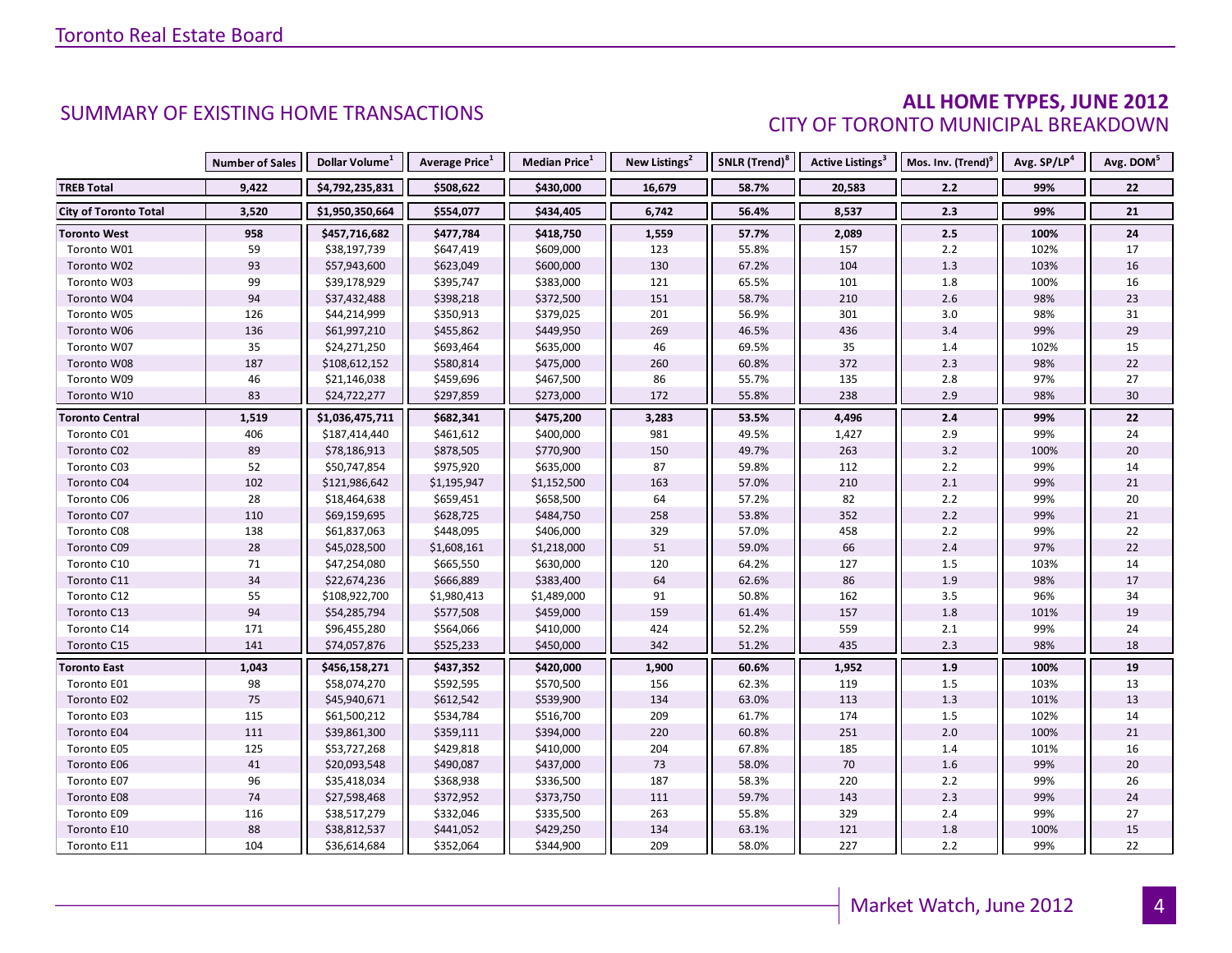#### **ALL HOME TYPES, YEAR-TO-DATE 2012** ALL TREB AREAS

|                                        | <b>Number of Sales</b> | Dollar Volume <sup>1</sup> | <b>Average Price</b> <sup>1</sup> | <b>Median Price</b> <sup>1</sup> | New Listings <sup>2</sup> | Avg. SP/LP <sup>4</sup> | Avg. DOM <sup>5</sup> |
|----------------------------------------|------------------------|----------------------------|-----------------------------------|----------------------------------|---------------------------|-------------------------|-----------------------|
| <b>TREB Total</b>                      | 50,778                 | \$25,661,477,064           | \$505,366                         | \$424,900                        | 90,635                    | 99%                     | 23                    |
| <b>Halton Region</b>                   | 3,274                  | \$1,857,411,985            | \$567,322                         | \$473,000                        | 5,558                     | 98%                     | 23                    |
| Burlington                             | 446                    | \$214,539,532              | \$481,030                         | \$411,000                        | 777                       | 98%                     | 27                    |
| <b>Halton Hills</b>                    | 519                    | \$240,725,950              | \$463,826                         | \$432,000                        | 752                       | 98%                     | 27                    |
| Milton                                 | 1,001                  | \$462,319,801              | \$461,858                         | \$428,000                        | 1,660                     | 99%                     | 17                    |
| Oakville                               | 1,308                  | \$939,826,702              | \$718,522                         | \$608,500                        | 2,369                     | 97%                     | 26                    |
| <b>Peel Region</b>                     | 10,975                 | \$4,829,281,576            | \$440,026                         | \$399,900                        | 19,589                    | 98%                     | 21                    |
| Brampton                               | 4,715                  | \$1,905,351,048            | \$404,104                         | \$383,500                        | 8,366                     | 98%                     | 21                    |
| Caledon                                | 459                    | \$258,323,166              | \$562,796                         | \$483,000                        | 865                       | 97%                     | 31                    |
| Mississauga                            | 5,801                  | \$2,665,607,362            | \$459,508                         | \$411,000                        | 10,358                    | 98%                     | 21                    |
| <b>City of Toronto</b>                 | 19,302                 | \$10,691,817,898           | \$553,923                         | \$432,000                        | 36,531                    | 100%                    | 22                    |
| <b>! TURN PAGE FOR CITY OF TORONTO</b> |                        |                            |                                   |                                  |                           |                         |                       |
| <b>TABLES OR CLICK HERE:</b>           | ▶                      |                            |                                   |                                  |                           |                         |                       |
| <b>York Region</b>                     | 9,576                  | \$5,699,752,107            | \$595,212                         | \$540,000                        | 16,800                    | 99%                     | 21                    |
| Aurora                                 | 549                    | \$311,281,541              | \$566,997                         | \$517,000                        | 853                       | 99%                     | 19                    |
| E. Gwillimbury                         | 180                    | \$91,348,481               | \$507,492                         | \$435,145                        | 298                       | 98%                     | 31                    |
| Georgina                               | 498                    | \$156,900,900              | \$315,062                         | \$292,500                        | 800                       | 98%                     | 33                    |
| <b>King</b>                            | 174                    | \$142,054,754              | \$816,407                         | \$709,000                        | 328                       | 95%                     | 54                    |
| Markham                                | 2,635                  | \$1,601,565,320            | \$607,805                         | \$557,000                        | 4,683                     | 100%                    | 19                    |
| Newmarket                              | 887                    | \$397,378,503              | \$448,003                         | \$425,000                        | 1,244                     | 100%                    | 16                    |
| Richmond Hill                          | 1,892                  | \$1,264,173,192            | \$668,168                         | \$605,000                        | 3,533                     | 99%                     | 18                    |
| Vaughan                                | 2,328                  | \$1,469,593,991            | \$631,269                         | \$580,000                        | 4,264                     | 99%                     | 20                    |
| Whitchurch-Stouffville                 | 433                    | \$265,455,425              | \$613,061                         | \$530,000                        | 797                       | 98%                     | 30                    |
| Durham Region                          | 6,065                  | \$2,034,490,888            | \$335,448                         | \$312,000                        | 9,640                     | 98%                     | 26                    |
| Ajax                                   | 1,156                  | \$427,555,011              | \$369,857                         | \$355,000                        | 1,721                     | 99%                     | 21                    |
| <b>Brock</b>                           | 114                    | \$30,287,640               | \$265,681                         | \$235,000                        | 265                       | 96%                     | 81                    |
| Clarington                             | 999                    | \$293,168,691              | \$293,462                         | \$274,000                        | 1,542                     | 98%                     | 29                    |
| Oshawa                                 | 1,431                  | \$367,619,100              | \$256,897                         | \$242,500                        | 2,224                     | 98%                     | 26                    |
| Pickering                              | 782                    | \$309,062,368              | \$395,220                         | \$368,250                        | 1,344                     | 99%                     | 23                    |
| Scugog                                 | 165                    | \$61,611,783               | \$373,405                         | \$330,000                        | 334                       | 97%                     | 43                    |
| Uxbridge                               | 179                    | \$87,091,761               | \$486,546                         | \$445,000                        | 353                       | 97%                     | 45                    |
| Whitby                                 | 1,239                  | \$458,094,534              | \$369,729                         | \$349,900                        | 1,857                     | 99%                     | 20                    |
| <b>Dufferin County</b>                 | 360                    | \$124,084,440              | \$344,679                         | \$320,000                        | 506                       | 98%                     | 38                    |
| Orangeville                            | 360                    | \$124,084,440              | \$344,679                         | \$320,000                        | 506                       | 98%                     | 38                    |
| <b>Simcoe County</b>                   | 1,226                  | \$424,638,170              | \$346,361                         | \$319,800                        | 2,011                     | 98%                     | 45                    |
| Adjala-Tosorontio                      | 83                     | \$36,166,350               | \$435,739                         | \$415,000                        | 182                       | 97%                     | 78                    |
| <b>Bradford West Gwillimbury</b>       | 331                    | \$136,048,858              | \$411,024                         | \$383,000                        | 448                       | 98%                     | 27                    |
| Essa                                   | 179                    | \$52,712,566               | \$294,484                         | \$260,000                        | 324                       | 98%                     | 55                    |
| Innisfil                               | 286                    | \$90,128,848               | \$315,136                         | \$296,500                        | 568                       | 97%                     | 48                    |
| New Tecumseth                          | 347                    | \$109,581,548              | \$315,797                         | \$290,000                        | 489                       | 98%                     | 46                    |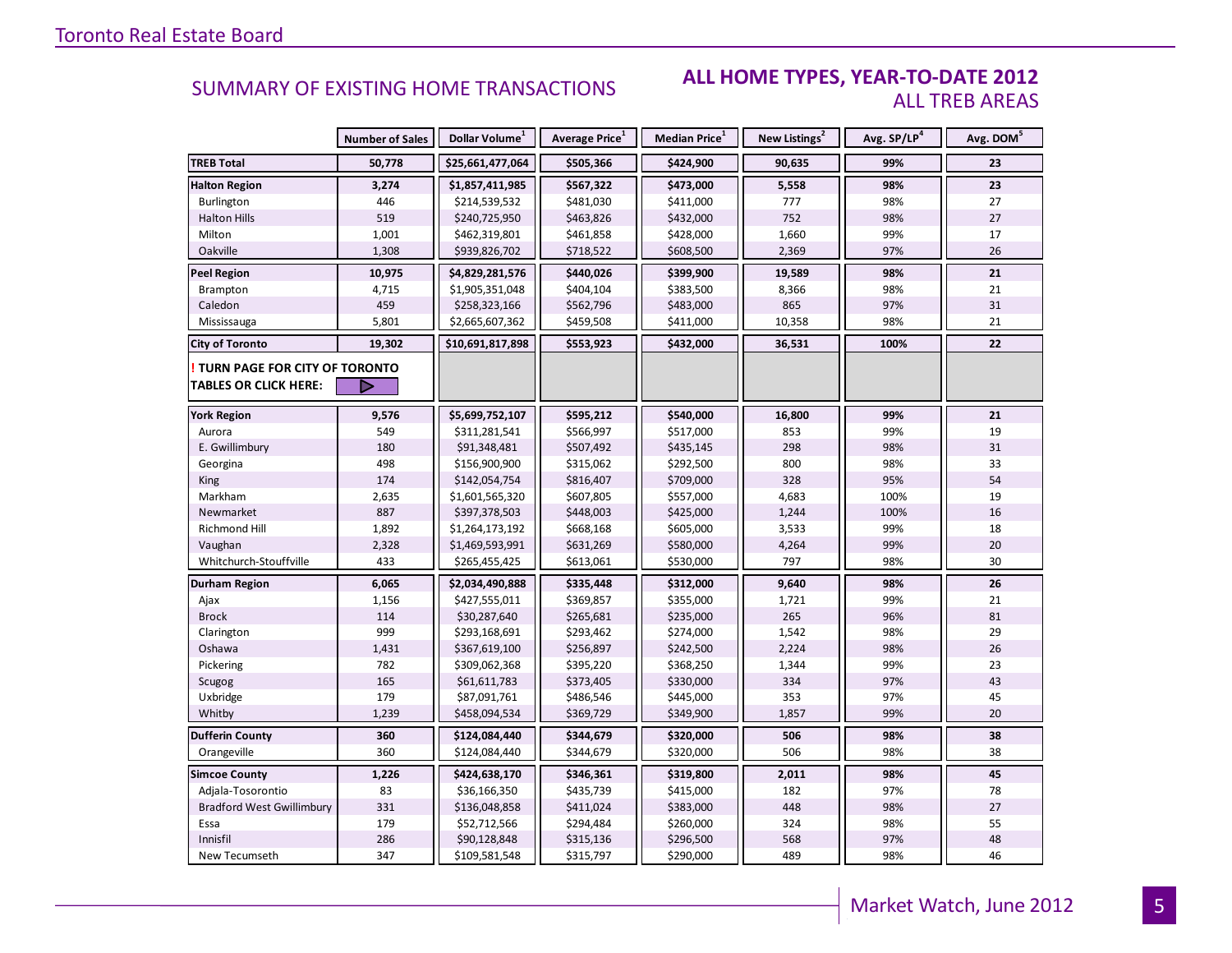#### **ALL HOME TYPES, YEAR-TO-DATE 2012** CITY OF TORONTO MUNICIPAL BREAKDOWN SUMMARY OF EXISTING HOME TRANSACTIONS

|                              | <b>Number of Sales</b> | Dollar Volume <sup>1</sup> | Average Price <sup>1</sup> | Median Price <sup>1</sup> | New Listings <sup>2</sup> | Avg. SP/LP <sup>4</sup> | Avg. DOM <sup>5</sup> |
|------------------------------|------------------------|----------------------------|----------------------------|---------------------------|---------------------------|-------------------------|-----------------------|
| <b>TREB Total</b>            | 50,778                 | \$25,661,477,064           | \$505,366                  | \$424,900                 | 90,635                    | 99%                     | 23                    |
| <b>City of Toronto Total</b> | 19,302                 | \$10,691,817,898           | \$553,923                  | \$432,000                 | 36,531                    | 100%                    | 22                    |
| <b>Toronto West</b>          | 5,029                  | \$2,406,912,915            | \$478,607                  | \$419,000                 | 9,044                     | 100%                    | 24                    |
| Toronto W01                  | 327                    | \$202,745,143              | \$620,016                  | \$567,000                 | 691                       | 104%                    | 16                    |
| Toronto W02                  | 532                    | \$331,043,510              | \$622,262                  | \$590,000                 | 792                       | 104%                    | 14                    |
| Toronto W03                  | 453                    | \$176,896,351              | \$390,500                  | \$380,000                 | 649                       | 100%                    | 21                    |
| Toronto W04                  | 473                    | \$176,500,863              | \$373,152                  | \$360,500                 | 825                       | 99%                     | 27                    |
| Toronto W05                  | 617                    | \$213,139,790              | \$345,445                  | \$367,500                 | 1,132                     | 98%                     | 30                    |
| Toronto W06                  | 688                    | \$311,123,327              | \$452,214                  | \$428,920                 | 1,579                     | 100%                    | 29                    |
| Toronto W07                  | 186                    | \$129,262,943              | \$694,962                  | \$640,000                 | 267                       | 102%                    | 17                    |
| Toronto W08                  | 958                    | \$587,727,309              | \$613,494                  | \$521,750                 | 1,649                     | 99%                     | 23                    |
| Toronto W09                  | 296                    | \$126,272,450              | \$426,596                  | \$455,500                 | 540                       | 99%                     | 27                    |
| Toronto W10                  | 499                    | \$152,201,229              | \$305,012                  | \$324,900                 | 920                       | 99%                     | 25                    |
| <b>Toronto Central</b>       | 8,725                  | \$5,850,141,969            | \$670,503                  | \$465,000                 | 18,081                    | 100%                    | 22                    |
| Toronto C01                  | 2,233                  | \$1,023,118,144            | \$458,181                  | \$395,000                 | 5,214                     | 100%                    | 25                    |
| Toronto C02                  | 423                    | \$425,435,501              | \$1,005,758                | \$814,000                 | 913                       | 100%                    | 23                    |
| Toronto C03                  | 328                    | \$322,082,885              | \$981,960                  | \$645,115                 | 557                       | 100%                    | 19                    |
| Toronto C04                  | 589                    | \$659,143,238              | \$1,119,089                | \$1,037,000               | 1,049                     | 101%                    | 18                    |
| Toronto C06                  | 197                    | \$126,220,057              | \$640,711                  | \$645,000                 | 358                       | 101%                    | 20                    |
| Toronto C07                  | 670                    | \$401,766,679              | \$599,652                  | \$484,750                 | 1,400                     | 100%                    | 20                    |
| Toronto C08                  | 854                    | \$374,393,386              | \$438,400                  | \$392,756                 | 1,722                     | 100%                    | 23                    |
| Toronto C09                  | 180                    | \$238,965,956              | \$1,327,589                | \$928,250                 | 328                       | 98%                     | 23                    |
| Toronto C10                  | 403                    | \$276,520,967              | \$686,156                  | \$630,000                 | 667                       | 102%                    | 15                    |
| Toronto C11                  | 249                    | \$164,655,400              | \$661,267                  | \$360,000                 | 408                       | 101%                    | 20                    |
| Toronto C12                  | 260                    | \$470,344,164              | \$1,809,016                | \$1,561,000               | 550                       | 98%                     | 28                    |
| Toronto C13                  | 480                    | \$285,582,084              | \$594,963                  | \$457,000                 | 821                       | 102%                    | 19                    |
| Toronto C14                  | 972                    | \$596,643,083              | \$613,830                  | \$438,000                 | 2,186                     | 100%                    | 22                    |
| Toronto C15                  | 887                    | \$485,270,425              | \$547,092                  | \$425,000                 | 1,908                     | 101%                    | 23                    |
| <b>Toronto East</b>          | 5,548                  | \$2,434,763,014            | \$438,854                  | \$416,050                 | 9,406                     | 101%                    | 20                    |
| Toronto E01                  | 521                    | \$305,055,846              | \$585,520                  | \$560,000                 | 812                       | 105%                    | 13                    |
| Toronto E02                  | 450                    | \$298,570,446              | \$663,490                  | \$597,250                 | 745                       | 102%                    | 12                    |
| Toronto E03                  | 604                    | \$324,388,719              | \$537,067                  | \$512,000                 | 1,020                     | 104%                    | 14                    |
| Toronto E04                  | 635                    | \$223,922,321              | \$352,634                  | \$379,000                 | 1,096                     | 100%                    | 23                    |
| Toronto E05                  | 573                    | \$237,850,271              | \$415,096                  | \$375,000                 | 912                       | 101%                    | 18                    |
| Toronto E06                  | 232                    | \$116,314,693              | \$501,356                  | \$425,500                 | 432                       | 101%                    | 16                    |
| Toronto E07                  | 542                    | \$198,397,102              | \$366,046                  | \$319,919                 | 902                       | 101%                    | 26                    |
| Toronto E08                  | 367                    | \$144,998,683              | \$395,092                  | \$385,000                 | 638                       | 99%                     | 24                    |
| Toronto E09                  | 681                    | \$221,722,256              | \$325,583                  | \$320,000                 | 1,247                     | 99%                     | 25                    |
| Toronto E10                  | 403                    | \$181,878,337              | \$451,311                  | \$432,500                 | 614                       | 100%                    | 19                    |
| Toronto E11                  | 540                    | \$181,664,340              | \$336,415                  | \$328,000                 | 988                       | 99%                     | 22                    |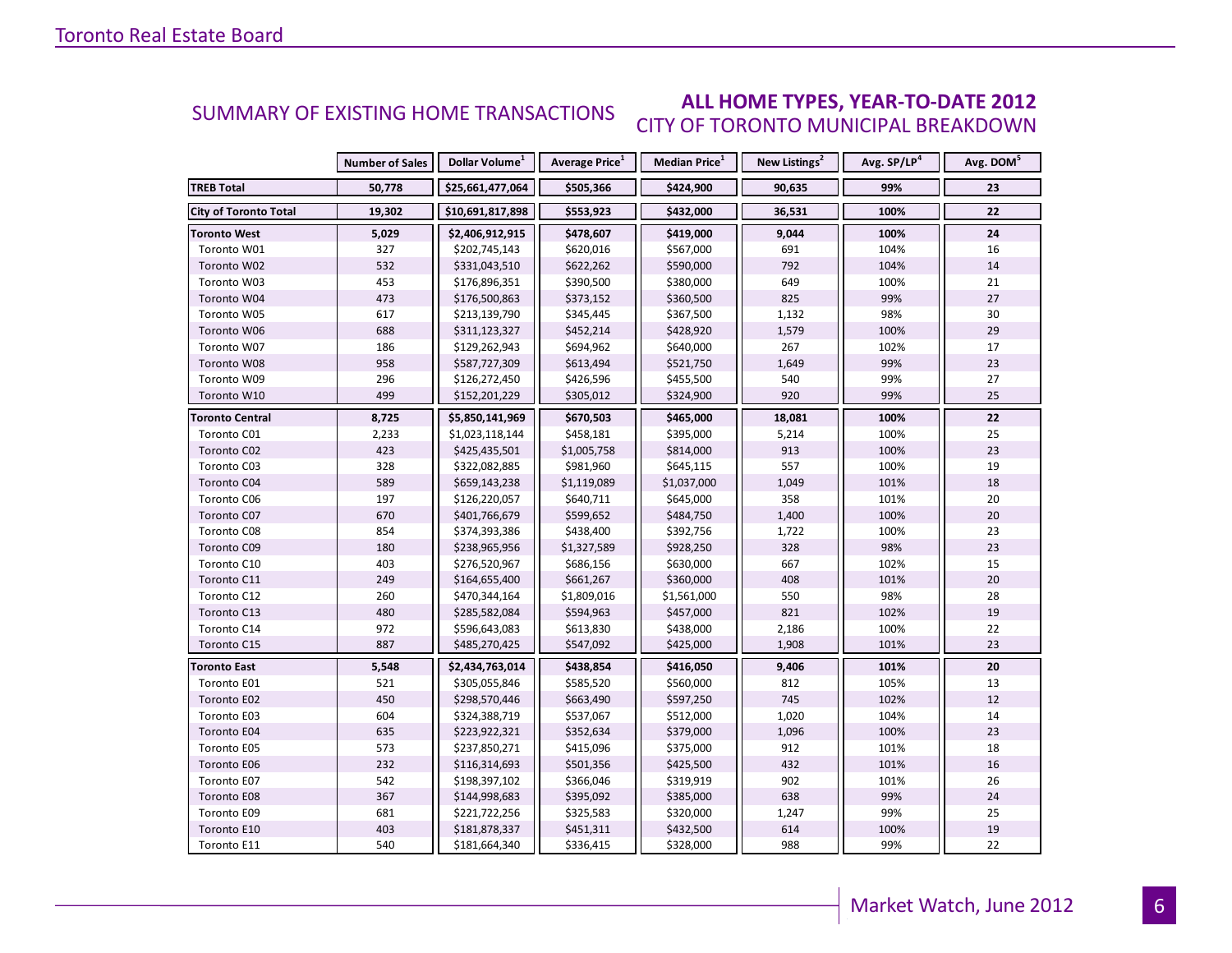#### DETACHED HOUSES, JUNE 2012 ALL TREB AREAS

|                                  | Sales <sup>1</sup> | Dollar Volume <sup>1</sup> | Average Price <sup>1</sup> | Median Price <sup>1</sup> | New Listings <sup>2</sup> | Active Listings <sup>3</sup> | Avg. SP/LP <sup>4</sup> | Avg. DOM <sup>5</sup> |
|----------------------------------|--------------------|----------------------------|----------------------------|---------------------------|---------------------------|------------------------------|-------------------------|-----------------------|
| <b>TREB Total</b>                | 4,689              | \$2,975,883,848            | \$634,652                  | \$542,000                 | 8,006                     | 9,814                        | 99%                     | 22                    |
| <b>Halton Region</b>             | 360                | \$249,772,382              | \$693,812                  | \$573,250                 | 647                       | 947                          | 98%                     | 25                    |
| Burlington                       | 53                 | \$32,458,400               | \$612,423                  | \$562,500                 | 91                        | 162                          | 98%                     | 23                    |
| <b>Halton Hills</b>              | 63                 | \$31,756,200               | \$504,067                  | \$479,000                 | 107                       | 157                          | 99%                     | 20                    |
| Milton                           | 99                 | \$55,275,189               | \$558,335                  | \$539,900                 | 186                       | 223                          | 99%                     | 22                    |
| Oakville                         | 145                | \$130,282,593              | \$898,501                  | \$715,000                 | 263                       | 405                          | 97%                     | 31                    |
| <b>Peel Region</b>               | 1,007              | \$573,335,824              | \$569,350                  | \$528,000                 | 1,909                     | 2,168                        | 98%                     | 20                    |
| Brampton                         | 492                | \$235,918,937              | \$479,510                  | \$455,000                 | 1,032                     | 1,077                        | 98%                     | 20                    |
| Caledon                          | 89                 | \$51,689,050               | \$580,776                  | \$533,000                 | 124                       | 261                          | 97%                     | 39                    |
| Mississauga                      | 426                | \$285,727,837              | \$670,723                  | \$605,625                 | 753                       | 830                          | 98%                     | 17                    |
| <b>City of Toronto</b>           | 1,257              | \$1,010,214,296            | \$803,671                  | \$615,000                 | 2,084                     | 2,112                        | 100%                    | 18                    |
| TURN PAGE FOR CITY OF TORONTO    |                    |                            |                            |                           |                           |                              |                         |                       |
| <b>TABLES OR CLICK HERE:</b>     | D                  |                            |                            |                           |                           |                              |                         |                       |
| <b>York Region</b>               | 1,039              | \$749,329,507              | \$721,203                  | \$668,500                 | 1,879                     | 2,385                        | 98%                     | 22                    |
| Aurora                           | 66                 | \$42,667,762               | \$646,481                  | \$586,550                 | 91                        | 119                          | 100%                    | 16                    |
| E. Gwillimbury                   | 26                 | \$16,694,900               | \$642,112                  | \$500,500                 | 48                        | 84                           | 96%                     | 47                    |
| Georgina                         | 78                 | \$24,450,350               | \$313,466                  | \$296,500                 | 109                       | 236                          | 97%                     | 42                    |
| <b>King</b>                      | 25                 | \$19,930,500               | \$797,220                  | \$680,000                 | 57                        | 128                          | 96%                     | 39                    |
| Markham                          | 274                | \$222,039,031              | \$810,361                  | \$730,000                 | 481                       | 463                          | 99%                     | 17                    |
| Newmarket                        | 105                | \$54,828,710               | \$522,178                  | \$495,100                 | 144                       | 147                          | 99%                     | 15                    |
| Richmond Hill                    | 182                | \$147,543,488              | \$810,679                  | \$737,400                 | 433                       | 482                          | 98%                     | 20                    |
| Vaughan                          | 222                | \$177,330,305              | \$798,785                  | \$720,500                 | 421                       | 530                          | 98%                     | 21                    |
| Whitchurch-Stouffville           | 61                 | \$43,844,461               | \$718,762                  | \$590,000                 | 95                        | 196                          | 97%                     | 29                    |
| <b>Durham Region</b>             | 789                | \$303,818,139              | \$385,067                  | \$362,000                 | 1,172                     | 1,539                        | 98%                     | 23                    |
| Ajax                             | 146                | \$61,563,699               | \$421,669                  | \$410,500                 | 177                       | 166                          | 99%                     | 17                    |
| <b>Brock</b>                     | 24                 | \$6,205,900                | \$258,579                  | \$229,750                 | 45                        | 132                          | 97%                     | 51                    |
| Clarington                       | 116                | \$38,771,300               | \$334,235                  | \$313,250                 | 159                       | 248                          | 98%                     | 26                    |
| Oshawa                           | 174                | \$48,427,351               | \$278,318                  | \$277,000                 | 289                       | 339                          | 98%                     | 21                    |
| Pickering                        | 95                 | \$47,267,149               | \$497,549                  | \$450,000                 | 161                       | 193                          | 98%                     | 22                    |
| Scugog                           | 34                 | \$12,582,800               | \$370,082                  | \$345,500                 | 49                        | 126                          | 97%                     | 46                    |
| Uxbridge                         | 44                 | \$23,781,223               | \$540,482                  | \$495,000                 | 61                        | 117                          | 97%                     | 36                    |
| Whitby                           | 156                | \$65,218,717               | \$418,069                  | \$384,500                 | 231                       | 218                          | 99%                     | 15                    |
| <b>Dufferin County</b>           | 58                 | \$23,854,200               | \$411,279                  | \$363,750                 | 72                        | 86                           | 98%                     | 45                    |
| Orangeville                      | 58                 | \$23,854,200               | \$411,279                  | \$363,750                 | 72                        | 86                           | 98%                     | 45                    |
| <b>Simcoe County</b>             | 179                | \$65,559,500               | \$366,254                  | \$330,000                 | 243                       | 577                          | 97%                     | 46                    |
| Adjala-Tosorontio                | 18                 | \$7,947,500                | \$441,528                  | \$421,000                 | 34                        | 89                           | 97%                     | 66                    |
| <b>Bradford West Gwillimbury</b> | 30                 | \$13,551,000               | \$451,700                  | \$435,500                 | 49                        | 86                           | 99%                     | 29                    |
| Essa                             | 28                 | \$8,187,900                | \$292,425                  | \$283,500                 | 39                        | 104                          | 98%                     | 69                    |
| Innisfil                         | 55                 | \$19,201,800               | \$349,124                  | \$320,000                 | 68                        | 201                          | 97%                     | 41                    |
| New Tecumseth                    | 48                 | \$16,671,300               | \$347,319                  | \$329,700                 | 53                        | 97                           | 97%                     | 42                    |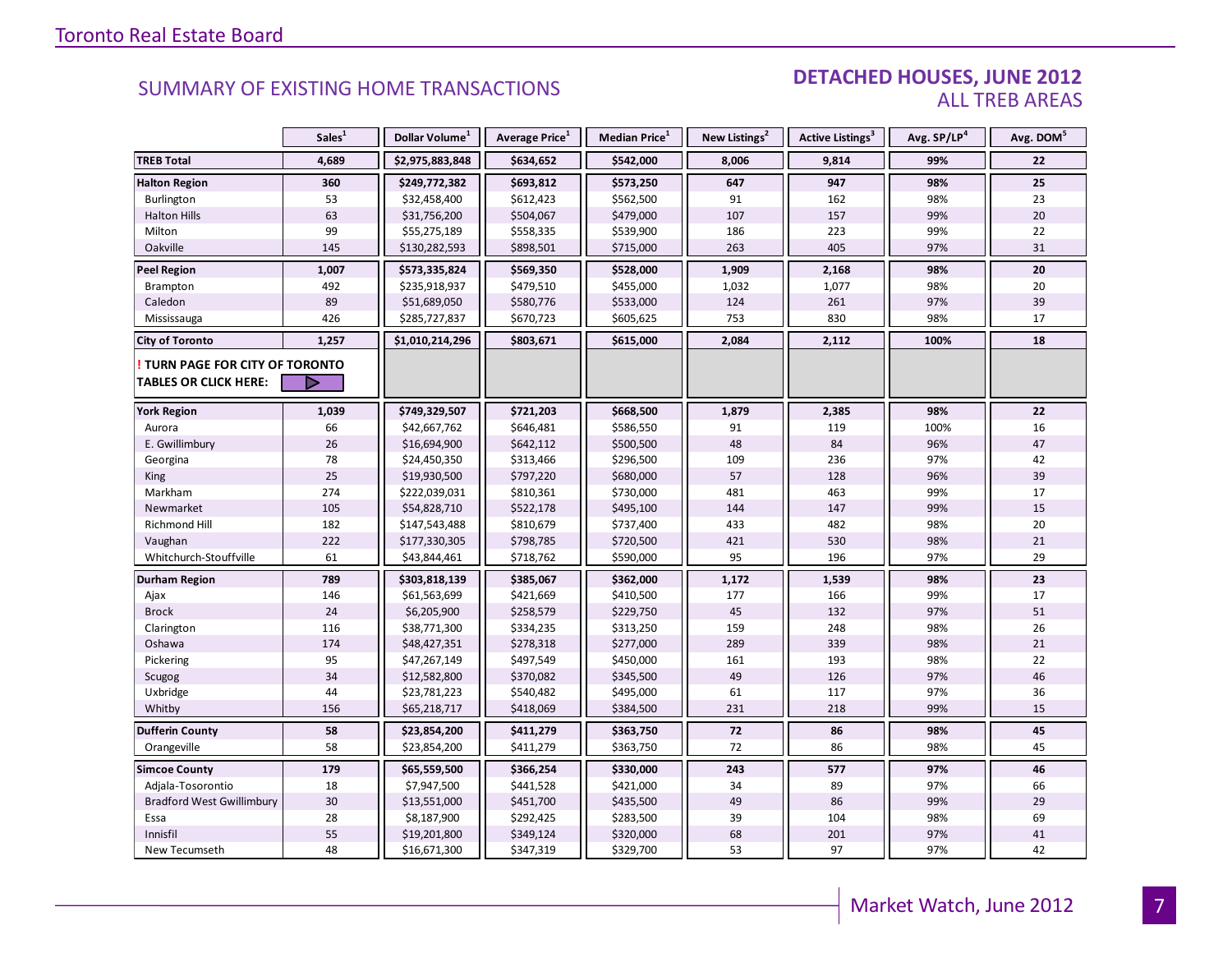### DETACHED HOUSES, JUNE 2012 CITY OF TORONTO MUNICIPAL BREAKDOWN

<span id="page-7-0"></span>

|                        | Sales <sup>1</sup> | Dollar Volume <sup>1</sup> | Average Price <sup>1</sup> | Median Price <sup>1</sup> | New Listings <sup>2</sup> | Active Listings <sup>3</sup> | Avg. SP/LP <sup>4</sup> | Avg. DOM <sup>5</sup> |
|------------------------|--------------------|----------------------------|----------------------------|---------------------------|---------------------------|------------------------------|-------------------------|-----------------------|
| <b>TREB Total</b>      | 4,689              | \$2,975,883,848            | \$634,652                  | \$542,000                 | 8,006                     | 9,814                        | 99%                     | 22                    |
| City of Toronto Total  | 1,257              | \$1,010,214,296            | \$803,671                  | \$615,000                 | 2,084                     | 2,112                        | 100%                    | 18                    |
| <b>Toronto West</b>    | 404                | \$257,090,988              | \$636,364                  | \$550,000                 | 605                       | 587                          | 100%                    | 19                    |
| Toronto W01            | 19                 | \$17,969,200               | \$945,747                  | \$875,000                 | 25                        | 19                           | 102%                    | 15                    |
| Toronto W02            | 36                 | \$29,124,700               | \$809,019                  | \$745,000                 | 52                        | 39                           | 103%                    | 16                    |
| Toronto W03            | 53                 | \$21,844,000               | \$412,151                  | \$383,000                 | 66                        | 52                           | 101%                    | 18                    |
| Toronto W04            | 50                 | \$25,222,300               | \$504,446                  | \$453,750                 | 76                        | 97                           | 99%                     | 18                    |
| Toronto W05            | 24                 | \$11,915,050               | \$496,460                  | \$489,500                 | 42                        | 52                           | 97%                     | 36                    |
| Toronto W06            | 46                 | \$24,696,759               | \$536,886                  | \$493,500                 | 64                        | 64                           | 102%                    | 17                    |
| Toronto W07            | 30                 | \$21,617,450               | \$720,582                  | \$642,500                 | 41                        | 28                           | 103%                    | 14                    |
| Toronto W08            | 86                 | \$75,414,452               | \$876,912                  | \$710,000                 | 111                       | 121                          | 98%                     | 19                    |
| Toronto W09            | 25                 | \$14,455,000               | \$578,200                  | \$550,000                 | 48                        | 44                           | 97%                     | 17                    |
| Toronto W10            | 35                 | \$14,832,077               | \$423,774                  | \$420,000                 | 80                        | 71                           | 99%                     | 22                    |
| <b>Toronto Central</b> | 380                | \$496,368,573              | \$1,306,233                | \$1,005,000               | 661                       | 820                          | 99%                     | 19                    |
| Toronto C01            | 9                  | \$8,237,000                | \$915,222                  | \$865,000                 | 11                        | 10                           | 108%                    | 12                    |
| Toronto C02            | 18                 | \$21,185,900               | \$1,176,994                | \$943,500                 | 22                        | 37                           | 99%                     | 27                    |
| Toronto C03            | 33                 | \$39,295,923               | \$1,190,786                | \$775,000                 | 53                        | 68                           | 99%                     | 14                    |
| Toronto C04            | 74                 | \$104,350,268              | \$1,410,139                | \$1,315,000               | 114                       | 138                          | 99%                     | 22                    |
| Toronto C06            | 21                 | \$16,323,138               | \$777,292                  | \$703,000                 | 37                        | 35                           | 99%                     | 17                    |
| Toronto C07            | 42                 | \$42,373,335               | \$1,008,889                | \$850,000                 | 86                        | 122                          | 99%                     | 20                    |
| Toronto C08            | $\overline{2}$     | \$1,756,000                | \$878,000                  | \$878,000                 | 6                         | $\overline{4}$               | 105%                    | 11                    |
| Toronto C09            | 14                 | \$34,435,500               | \$2,459,679                | \$2,094,500               | 12                        | 24                           | 96%                     | 22                    |
| Toronto C10            | 19                 | \$20,408,400               | \$1,074,126                | \$891,000                 | 26                        | 19                           | 106%                    | 8                     |
| Toronto C11            | 12                 | \$16,336,000               | \$1,361,333                | \$1,275,000               | 22                        | 27                           | 97%                     | 16                    |
| Toronto C12            | 38                 | \$94,315,000               | \$2,481,974                | \$1,980,000               | 59                        | 110                          | 96%                     | 36                    |
| Toronto C13            | 35                 | \$32,741,409               | \$935,469                  | \$859,000                 | 58                        | 45                           | 104%                    | 13                    |
| Toronto C14            | 35                 | \$39,524,500               | \$1,129,271                | \$970,000                 | 78                        | 106                          | 99%                     | 16                    |
| Toronto C15            | 28                 | \$25,086,200               | \$895,936                  | \$864,250                 | 77                        | 75                           | 99%                     | 14                    |
| <b>Toronto East</b>    | 473                | \$256,754,735              | \$542,822                  | \$495,000                 | 818                       | 705                          | 100%                    | 15                    |
| Toronto E01            | 30                 | \$20,391,213               | \$679,707                  | \$661,100                 | 43                        | 27                           | 102%                    | 14                    |
| Toronto E02            | 19                 | \$16,684,900               | \$878,153                  | \$850,000                 | 39                        | 46                           | 99%                     | 15                    |
| Toronto E03            | 70                 | \$42,263,065               | \$603,758                  | \$566,393                 | 124                       | 104                          | 102%                    | 13                    |
| Toronto E04            | 59                 | \$26,324,900               | \$446,185                  | \$435,000                 | 88                        | 68                           | 100%                    | 18                    |
| Toronto E05            | 42                 | \$26,338,980               | \$627,119                  | \$587,500                 | 71                        | 49                           | 102%                    | 11                    |
| Toronto E06            | 34                 | \$17,161,047               | \$504,737                  | \$462,750                 | 64                        | 64                           | 99%                     | 22                    |
| Toronto E07            | 27                 | \$15,261,388               | \$565,237                  | \$528,000                 | 56                        | 56                           | 100%                    | 20                    |
| Toronto E08            | 37                 | \$19,447,408               | \$525,606                  | \$474,000                 | 63                        | 59                           | 100%                    | 14                    |
| Toronto E09            | 54                 | \$22,733,249               | \$420,986                  | \$415,000                 | 93                        | 88                           | 100%                    | 17                    |
| Toronto E10            | 62                 | \$31,678,887               | \$510,950                  | \$485,000                 | 98                        | 79                           | 100%                    | 13                    |
| Toronto E11            | 39                 | \$18,469,698               | \$473,582                  | \$476,000                 | 79                        | 65                           | 98%                     | 17                    |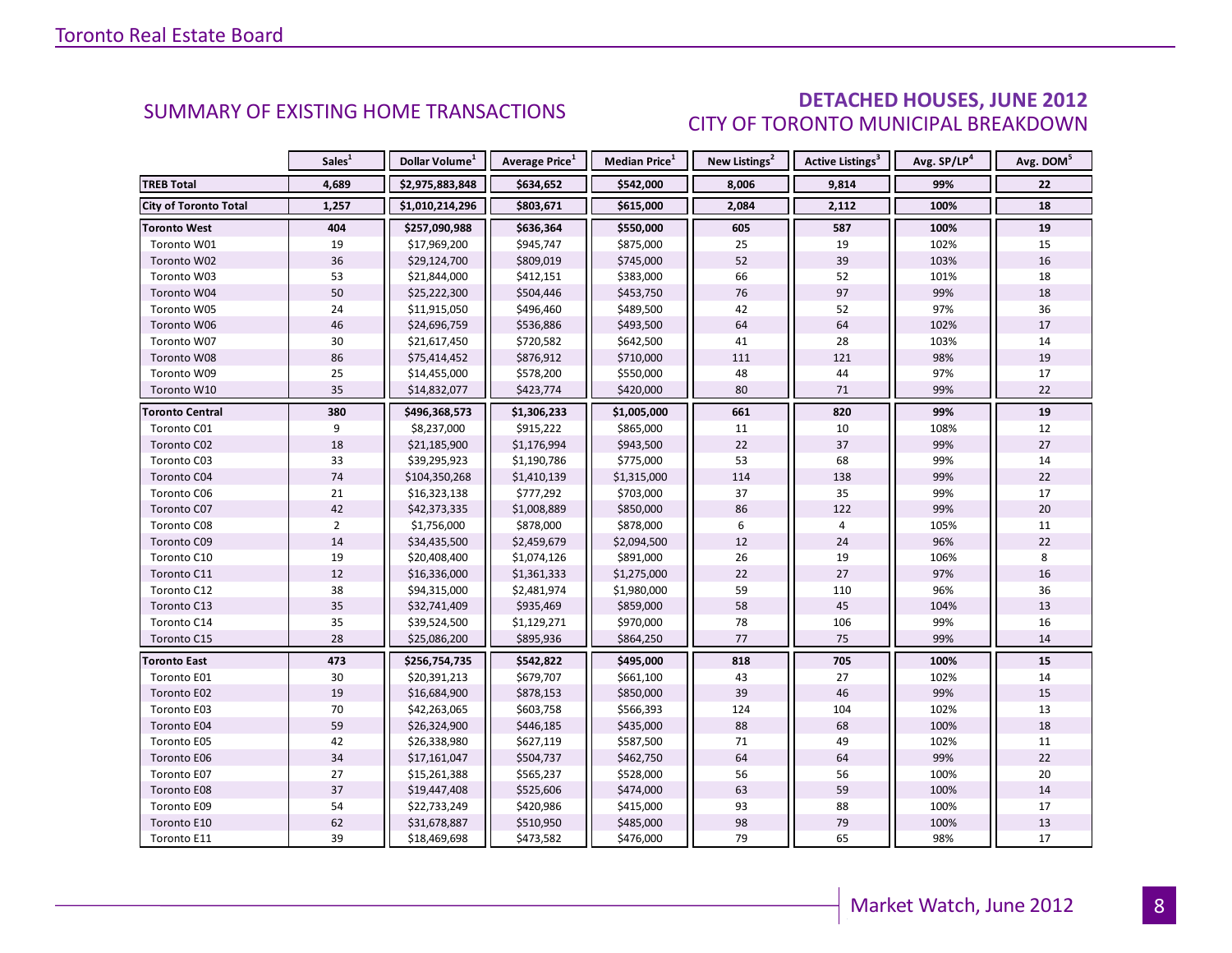#### SEMI-DETACHED HOUSES, JUNE 2012 ALL TREB AREAS

|                                  | Sales <sup>1</sup> | Dollar Volume <sup>1</sup> | Average Price <sup>1</sup> | Median Price <sup>1</sup> | New Listings <sup>2</sup> | Active Listings <sup>3</sup> | Avg. SP/LP <sup>4</sup>  | Avg. DOM <sup>5</sup> |
|----------------------------------|--------------------|----------------------------|----------------------------|---------------------------|---------------------------|------------------------------|--------------------------|-----------------------|
| <b>TREB Total</b>                | 1,048              | \$483,455,189              | \$461,312                  | \$428,500                 | 1,609                     | 1,236                        | 100%                     | 15                    |
| <b>Halton Region</b>             | 49                 | \$20,683,150               | \$422,105                  | \$418,000                 | 69                        | 55                           | 99%                      | 16                    |
| Burlington                       | $\overline{7}$     | \$2,824,900                | \$403,557                  | \$418,000                 | 8                         | $\overline{3}$               | 99%                      | 14                    |
| <b>Halton Hills</b>              | 5                  | \$1,906,500                | \$381,300                  | \$383,000                 | 8                         | $\overline{3}$               | 100%                     | 13                    |
| Milton                           | 28                 | \$11,580,450               | \$413,588                  | \$415,500                 | 39                        | 37                           | 99%                      | 17                    |
| Oakville                         | 9                  | \$4,371,300                | \$485,700                  | \$466,000                 | 14                        | 12                           | 99%                      | 14                    |
| <b>Peel Region</b>               | 376                | \$149,406,463              | \$397,358                  | \$389,200                 | 593                       | 477                          | 99%                      | 16                    |
| Brampton                         | 199                | \$73,286,387               | \$368,273                  | \$360,000                 | 321                       | 277                          | 99%                      | 18                    |
| Caledon                          | $\overline{4}$     | \$1,549,900                | \$387,475                  | \$390,450                 | 11                        | 9                            | 101%                     | 10                    |
| Mississauga                      | 173                | \$74,570,176               | \$431,041                  | \$436,800                 | 261                       | 191                          | 100%                     | 14                    |
| <b>City of Toronto</b>           | 403                | \$226,508,886              | \$562,057                  | \$510,000                 | 621                       | 461                          | 102%                     | 13                    |
| TURN PAGE FOR CITY OF TORONTO    |                    |                            |                            |                           |                           |                              |                          |                       |
| <b>TABLES OR CLICK HERE:</b>     | D                  |                            |                            |                           |                           |                              |                          |                       |
| <b>York Region</b>               | 144                | \$66,704,463               | \$463,225                  | \$467,250                 | 223                       | 151                          | 99%                      | 15                    |
| Aurora                           | 12                 | \$5,076,800                | \$423,067                  | \$414,950                 | 17                        | $\overline{7}$               | 100%                     | 11                    |
| E. Gwillimbury                   |                    |                            |                            |                           |                           |                              | $\overline{\phantom{a}}$ |                       |
| Georgina                         | $\overline{2}$     | \$610,000                  | \$305,000                  | \$305,000                 | $\mathbf{1}$              | $\mathbf{1}$                 | 95%                      | 17                    |
| King                             |                    |                            |                            |                           |                           |                              |                          |                       |
| Markham                          | 35                 | \$16,474,663               | \$470,705                  | \$462,000                 | 69                        | 44                           | 99%                      | 13                    |
| Newmarket                        | 23                 | \$8,388,600                | \$364,722                  | \$374,000                 | 30                        | 21                           | 100%                     | 16                    |
| Richmond Hill                    | 16                 | \$7,979,400                | \$498,713                  | \$473,250                 | 23                        | 17                           | 99%                      | 18                    |
| Vaughan                          | 49                 | \$25,296,000               | \$516,245                  | \$517,500                 | 73                        | 54                           | 99%                      | 18                    |
| Whitchurch-Stouffville           | $\overline{7}$     | \$2,879,000                | \$411,286                  | \$405,000                 | 10                        | $\overline{7}$               | 98%                      | 12                    |
| Durham Region                    | 62                 | \$16,412,927               | \$264,725                  | \$250,000                 | 89                        | 80                           | 99%                      | 16                    |
| Ajax                             | 15                 | \$4,937,350                | \$329,157                  | \$334,000                 | 23                        | 16                           | 100%                     | 16                    |
| <b>Brock</b>                     |                    |                            |                            |                           |                           | $\mathbf{1}$                 |                          |                       |
| Clarington                       | $\overline{2}$     | \$409,800                  | \$204,900                  | \$204,900                 | 5                         | 4                            | 99%                      | 16                    |
| Oshawa                           | 29                 | \$5,784,125                | \$199,453                  | \$205,000                 | 41                        | 44                           | 99%                      | 19                    |
| Pickering                        | 13                 | \$4,501,152                | \$346,242                  | \$350,000                 | 17                        | 13                           | 100%                     | 12                    |
| Scugog                           |                    |                            |                            |                           |                           |                              | ÷,                       |                       |
| Uxbridge                         |                    |                            |                            |                           |                           | $\mathbf{1}$                 |                          |                       |
| Whitby                           | $\overline{3}$     | \$780,500                  | \$260,167                  | \$265,000                 | 3                         | $\mathbf{1}$                 | 97%                      | 16                    |
| <b>Dufferin County</b>           | $\boldsymbol{6}$   | \$1,431,900                | \$238,650                  | \$250,500                 | 9                         | $\boldsymbol{6}$             | 99%                      | 16                    |
| Orangeville                      | 6                  | \$1,431,900                | \$238,650                  | \$250,500                 | 9                         | 6                            | 99%                      | 16                    |
| <b>Simcoe County</b>             | 8                  | \$2,307,400                | \$288,425                  | \$266,950                 | 5                         | 6                            | 98%                      | 29                    |
| Adjala-Tosorontio                |                    |                            |                            |                           |                           |                              |                          |                       |
| <b>Bradford West Gwillimbury</b> | 5                  | \$1,605,400                | \$321,080                  | \$300,000                 | 5                         | 5                            | 98%                      | 19                    |
| Essa                             | $\mathbf{1}$       | \$242,500                  | \$242,500                  | \$242,500                 |                           |                              | 100%                     | 79                    |
| Innisfil                         |                    |                            |                            |                           |                           |                              |                          |                       |
| New Tecumseth                    | $\overline{2}$     | \$459,500                  | \$229,750                  | \$229,750                 |                           | $\mathbf{1}$                 | 96%                      | 29                    |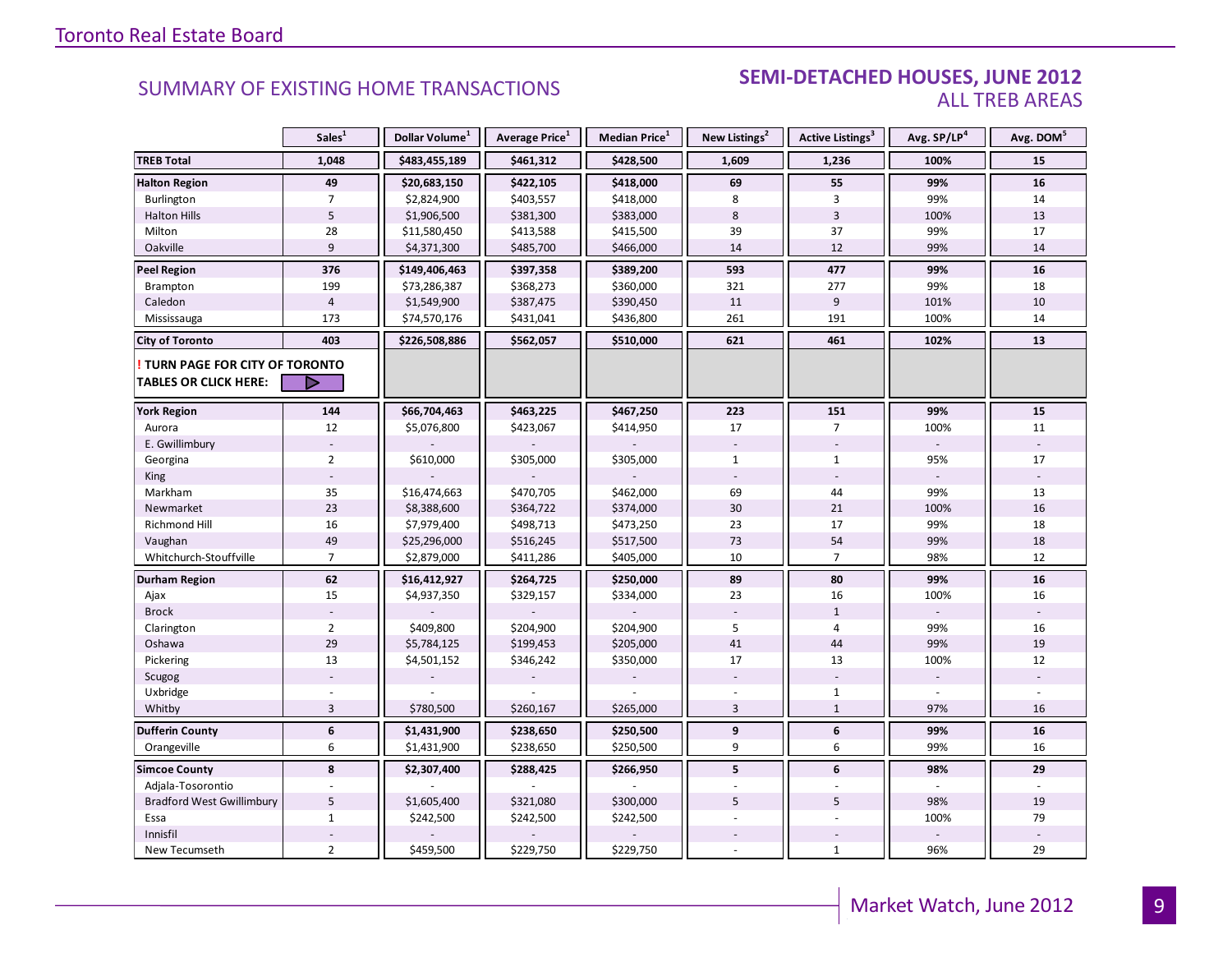### SEMI-DETACHED HOUSES, JUNE 2012 CITY OF TORONTO MUNICIPAL BREAKDOWN

<span id="page-9-0"></span>

|                        | Sales <sup>1</sup> | Dollar Volume <sup>1</sup> | Average Price <sup>1</sup> | Median Price <sup>1</sup> | New Listings <sup>2</sup> | Active Listings <sup>3</sup> | Avg. SP/LP <sup>4</sup> | Avg. DOM <sup>5</sup> |
|------------------------|--------------------|----------------------------|----------------------------|---------------------------|---------------------------|------------------------------|-------------------------|-----------------------|
| <b>TREB Total</b>      | 1,048              | \$483,455,189              | \$461,312                  | \$428,500                 | 1,609                     | 1,236                        | 100%                    | 15                    |
| City of Toronto Total  | 403                | \$226,508,886              | \$562,057                  | \$510,000                 | 621                       | 461                          | 102%                    | 13                    |
| <b>Toronto West</b>    | 124                | \$60,652,767               | \$489,135                  | \$440,450                 | 169                       | 158                          | 102%                    | 16                    |
| Toronto W01            | 13                 | \$8,911,889                | \$685,530                  | \$690,000                 | 13                        | 9                            | 105%                    | 11                    |
| Toronto W02            | 26                 | \$15,507,600               | \$596,446                  | \$595,500                 | 34                        | 22                           | 106%                    | 11                    |
| Toronto W03            | 32                 | \$13,513,029               | \$422,282                  | \$420,000                 | 44                        | 32                           | 100%                    | 12                    |
| Toronto W04            | 6                  | \$2,574,100                | \$429,017                  | \$435,000                 | 9                         | 12                           | 100%                    | 12                    |
| Toronto W05            | 41                 | \$17,561,149               | \$428,321                  | \$405,000                 | 55                        | 66                           | 98%                     | 20                    |
| Toronto W06            | $\mathbf{1}$       | \$497,000                  | \$497,000                  | \$497,000                 | 9                         | 11                           | 102%                    | 8                     |
| Toronto W07            |                    |                            |                            |                           |                           |                              |                         |                       |
| Toronto W08            |                    |                            |                            |                           |                           | $\mathbf{1}$                 |                         |                       |
| Toronto W09            | $\overline{3}$     | \$1,341,000                | \$447,000                  | \$436,000                 | 3                         | $\overline{2}$               | 98%                     | 50                    |
| Toronto W10            | $\overline{2}$     | \$747,000                  | \$373,500                  | \$373,500                 | $\overline{2}$            | $\overline{3}$               | 98%                     | 29                    |
| <b>Toronto Central</b> | 124                | \$87,368,744               | \$704,587                  | \$653,250                 | 181                       | 138                          | 100%                    | 14                    |
| Toronto C01            | 22                 | \$16,898,205               | \$768,100                  | \$800,000                 | 37                        | 25                           | 100%                    | 17                    |
| Toronto C02            | 23                 | \$20,429,811               | \$888,253                  | \$760,000                 | 28                        | 28                           | 100%                    | 15                    |
| Toronto C03            | $12$               | \$7,307,000                | \$608,917                  | \$469,000                 | 17                        | 12                           | 101%                    | 11                    |
| Toronto C04            | $\overline{4}$     | \$3,684,000                | \$921,000                  | \$833,000                 | $\overline{7}$            | 6                            | 102%                    | 10                    |
| Toronto C06            |                    |                            |                            |                           |                           |                              |                         |                       |
| Toronto C07            | 5                  | \$2,683,500                | \$536,700                  | \$540,000                 | $\overline{7}$            | 10                           | 102%                    | 15                    |
| Toronto C08            | $\overline{3}$     | \$3,074,000                | \$1,024,667                | \$945,000                 | $\bf 8$                   | 11                           | 94%                     | 34                    |
| Toronto C09            | $\overline{2}$     | \$2,067,000                | \$1,033,500                | \$1,033,500               | $\overline{4}$            | 5                            | 96%                     | 13                    |
| Toronto C10            | 14                 | \$10,361,780               | \$740,127                  | \$748,000                 | 16                        | 8                            | 104%                    | 8                     |
| Toronto C11            | $\overline{4}$     | \$2,658,750                | \$664,688                  | \$665,125                 | $\overline{7}$            | $\overline{2}$               | 100%                    | 8                     |
| Toronto C12            | $\overline{2}$     | \$1,154,300                | \$577,150                  | \$577,150                 |                           |                              | 101%                    | 20                    |
| Toronto C13            | $\overline{7}$     | \$3,061,310                | \$437,330                  | \$434,810                 | 12                        | 10                           | 100%                    | 20                    |
| Toronto C14            | $\mathbf{1}$       | \$662,000                  | \$662,000                  | \$662,000                 | $\overline{2}$            | $\mathbf{1}$                 | 120%                    | 10                    |
| Toronto C15            | 25                 | \$13,327,088               | \$533,084                  | \$520,000                 | 36                        | 20                           | 99%                     | 12                    |
| <b>Toronto East</b>    | 155                | \$78,487,375               | \$506,370                  | \$482,000                 | 271                       | 165                          | 103%                    | 10                    |
| Toronto E01            | 35                 | \$20,668,057               | \$590,516                  | \$571,000                 | 67                        | 39                           | 105%                    | 8                     |
| Toronto E02            | 37                 | \$21,377,371               | \$577,767                  | \$529,000                 | 59                        | 26                           | 102%                    | 9                     |
| Toronto E03            | 29                 | \$15,340,247               | \$528,974                  | \$516,700                 | 54                        | 25                           | 103%                    | $\overline{7}$        |
| Toronto E04            | 11                 | \$3,858,500                | \$350,773                  | \$345,000                 | 14                        | 12                           | 101%                    | 14                    |
| Toronto E05            | 10                 | \$4,433,600                | \$443,360                  | \$443,150                 | 13                        | 9                            | 101%                    | 12                    |
| Toronto E06            | $\overline{4}$     | \$1,591,000                | \$397,750                  | \$402,750                 | 5                         | $\overline{3}$               | 100%                    | 13                    |
| Toronto E07            | $\overline{7}$     | \$2,929,800                | \$418,543                  | \$409,000                 | 19                        | 19                           | 102%                    | 16                    |
| Toronto E08            |                    |                            |                            |                           |                           | $\mathbf{1}$                 |                         |                       |
| Toronto E09            | $\overline{2}$     | \$716,000                  | \$358,000                  | \$358,000                 | 6                         | 5                            | 100%                    | 14                    |
| Toronto E10            | $\boldsymbol{6}$   | \$2,102,400                | \$350,400                  | \$345,500                 | $\,8\,$                   | 5                            | 100%                    | 15                    |
| Toronto E11            | 14                 | \$5,470,400                | \$390,743                  | \$405,500                 | 26                        | 21                           | 101%                    | 14                    |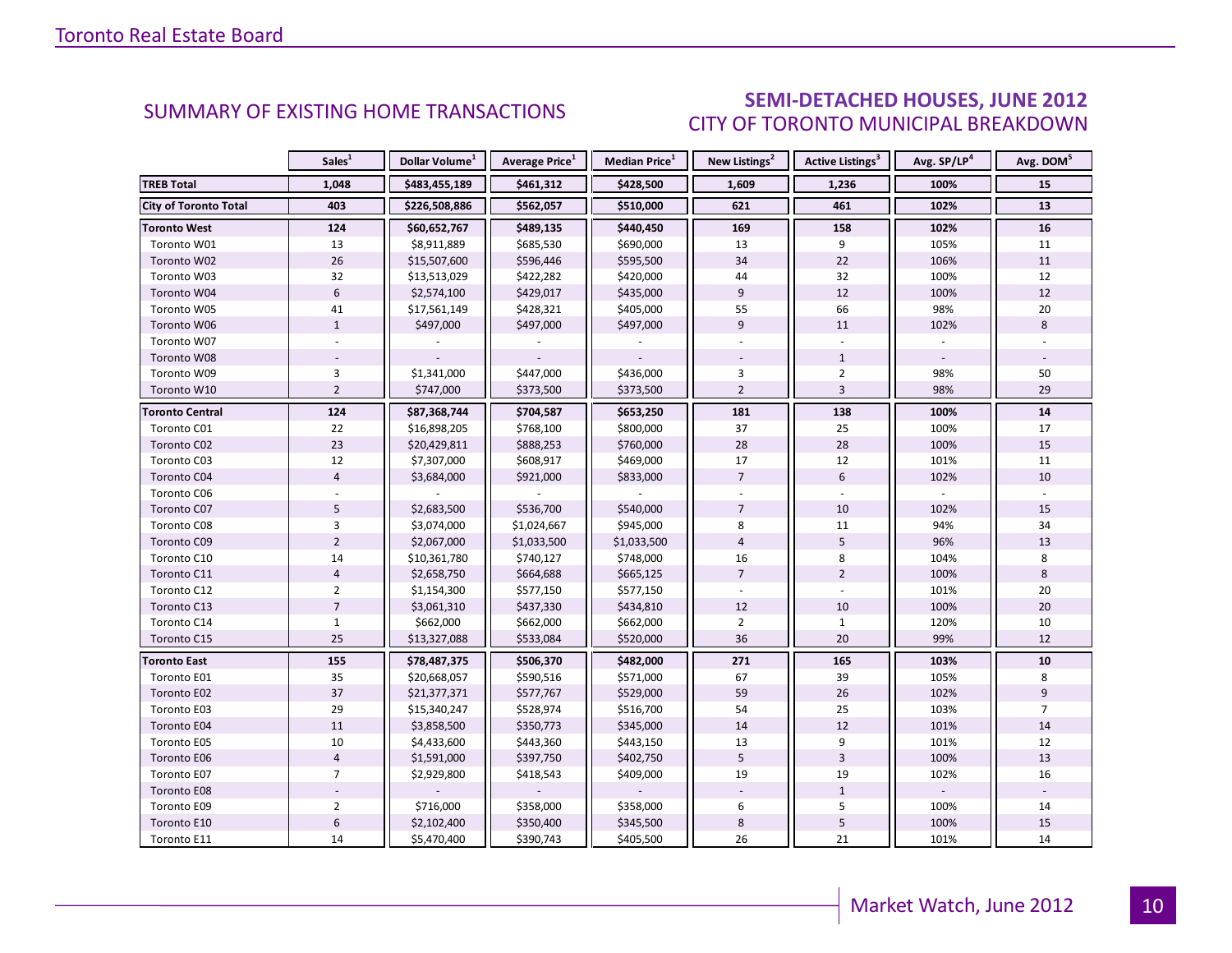#### SUMMARY OF EXISTING HOME TRANSACTIONS **CONDOMINIUM TOWNHOUSES, JUNE 2012** ALL TREB AREAS

|                                                               | Sales <sup>1</sup> | Dollar Volume <sup>1</sup> | Average Price <sup>1</sup> | Median Price <sup>1</sup> | New Listings <sup>2</sup> | Active Listings <sup>3</sup> | Avg. SP/LP <sup>4</sup> | Avg. DOM <sup>5</sup> |
|---------------------------------------------------------------|--------------------|----------------------------|----------------------------|---------------------------|---------------------------|------------------------------|-------------------------|-----------------------|
| <b>TREB Total</b>                                             | 746                | \$249,851,738              | \$334,922                  | \$319,950                 | 1,171                     | 1,316                        | 99%                     | 22                    |
| <b>Halton Region</b>                                          | 44                 | \$13,400,000               | \$304,545                  | \$292,000                 | 65                        | 61                           | 99%                     | 22                    |
| Burlington                                                    | 17                 | \$5,308,500                | \$312,265                  | \$297,000                 | 21                        | 17                           | 99%                     | 28                    |
| <b>Halton Hills</b>                                           | $\overline{7}$     | \$1,660,900                | \$237,271                  | \$219,000                 | 9                         | $\overline{7}$               | 99%                     | 12                    |
| Milton                                                        | 5                  | \$1,238,900                | \$247,780                  | \$252,000                 | $\overline{3}$            | $\mathbf{1}$                 | 100%                    | 15                    |
| Oakville                                                      | 15                 | \$5,191,700                | \$346,113                  | \$340,000                 | 32                        | 36                           | 100%                    | 22                    |
| <b>Peel Region</b>                                            | 267                | \$83,442,814               | \$312,520                  | \$310,800                 | 420                       | 431                          | 98%                     | 21                    |
| Brampton                                                      | 64                 | \$15,693,714               | \$245,214                  | \$230,500                 | 81                        | 90                           | 98%                     | 27                    |
| Caledon                                                       |                    |                            |                            |                           | $\overline{3}$            | $\overline{4}$               |                         |                       |
| Mississauga                                                   | 203                | \$67,749,100               | \$333,739                  | \$329,000                 | 336                       | 337                          | 99%                     | 19                    |
| <b>City of Toronto</b>                                        | 265                | \$100,713,681              | \$380,052                  | \$352,000                 | 424                       | 526                          | 99%                     | 21                    |
| TURN PAGE FOR CITY OF TORONTO<br><b>TABLES OR CLICK HERE:</b> | ▷                  |                            |                            |                           |                           |                              |                         |                       |
| <b>York Region</b>                                            | 85                 | \$34,090,323               | \$401,063                  | \$385,000                 | 134                       | 140                          | 98%                     | 25                    |
| Aurora                                                        | 11                 | \$5,107,000                | \$464,273                  | \$330,000                 | 10                        | 12                           | 93%                     | 31                    |
| E. Gwillimbury                                                |                    |                            |                            |                           |                           |                              |                         |                       |
| Georgina                                                      | $\mathbf{1}$       | \$182,000                  | \$182,000                  | \$182,000                 |                           | $\overline{2}$               | 98%                     | 45                    |
| King                                                          |                    |                            |                            |                           |                           |                              |                         |                       |
| Markham                                                       | 40                 | \$15,736,323               | \$393,408                  | \$388,000                 | 63                        | 63                           | 100%                    | 19                    |
| Newmarket                                                     | $\sqrt{ }$         | \$2,369,200                | \$338,457                  | \$308,000                 | 13                        | 14                           | 98%                     | 21                    |
| Richmond Hill                                                 | 16                 | \$6,371,800                | \$398,238                  | \$395,000                 | 30                        | 27                           | 98%                     | 22                    |
| Vaughan                                                       | $\overline{9}$     | \$4,099,000                | \$455,444                  | \$412,500                 | 17                        | 20                           | 100%                    | 21                    |
| Whitchurch-Stouffville                                        | $\mathbf{1}$       | \$225,000                  | \$225,000                  | \$225,000                 | $\mathbf{1}$              | $\overline{2}$               | 100%                    | 314                   |
| <b>Durham Region</b>                                          | $77$               | \$16,613,670               | \$215,762                  | \$219,500                 | 116                       | 147                          | 98%                     | 26                    |
| Ajax                                                          | 13                 | \$3,224,900                | \$248,069                  | \$247,900                 | 22                        | 26                           | 99%                     | 18                    |
| <b>Brock</b>                                                  | $\mathbf{1}$       | \$156,250                  | \$156,250                  | \$156,250                 | $\overline{2}$            | 6                            | 96%                     | 23                    |
| Clarington                                                    | 5                  | \$1,023,000                | \$204,600                  | \$162,000                 | 8                         | 12                           | 97%                     | 49                    |
| Oshawa                                                        | 24                 | \$4,048,700                | \$168,696                  | \$162,000                 | 34                        | 53                           | 98%                     | 30                    |
| Pickering                                                     | 21                 | \$5,332,800                | \$253,943                  | \$262,500                 | 31                        | 30                           | 98%                     | 17                    |
| Scugog                                                        |                    |                            |                            |                           |                           |                              |                         |                       |
| Uxbridge                                                      |                    |                            |                            |                           | $\overline{2}$            | 6                            |                         |                       |
| Whitby                                                        | 13                 | \$2,828,020                | \$217,540                  | \$213,000                 | 17                        | 14                           | 98%                     | 31                    |
| <b>Dufferin County</b>                                        | 6                  | \$1,232,250                | \$205,375                  | \$205,500                 | 8                         | 6                            | 98%                     | 22                    |
| Orangeville                                                   | 6                  | \$1,232,250                | \$205,375                  | \$205,500                 | 8                         | 6                            | 98%                     | 22                    |
| <b>Simcoe County</b>                                          | $\overline{2}$     | \$359,000                  | \$179,500                  | \$179,500                 | $\overline{4}$            | 5                            | 96%                     | 47                    |
| Adjala-Tosorontio                                             |                    |                            |                            |                           |                           |                              |                         |                       |
| <b>Bradford West Gwillimbury</b>                              |                    |                            |                            |                           | $\mathbf{1}$              | $\mathbf{1}$                 |                         |                       |
| Essa                                                          |                    |                            |                            |                           |                           |                              |                         |                       |
| Innisfil                                                      |                    |                            |                            |                           |                           |                              |                         |                       |
| New Tecumseth                                                 | $\overline{2}$     | \$359,000                  | \$179,500                  | \$179,500                 | 3                         | $\overline{4}$               | 96%                     | 47                    |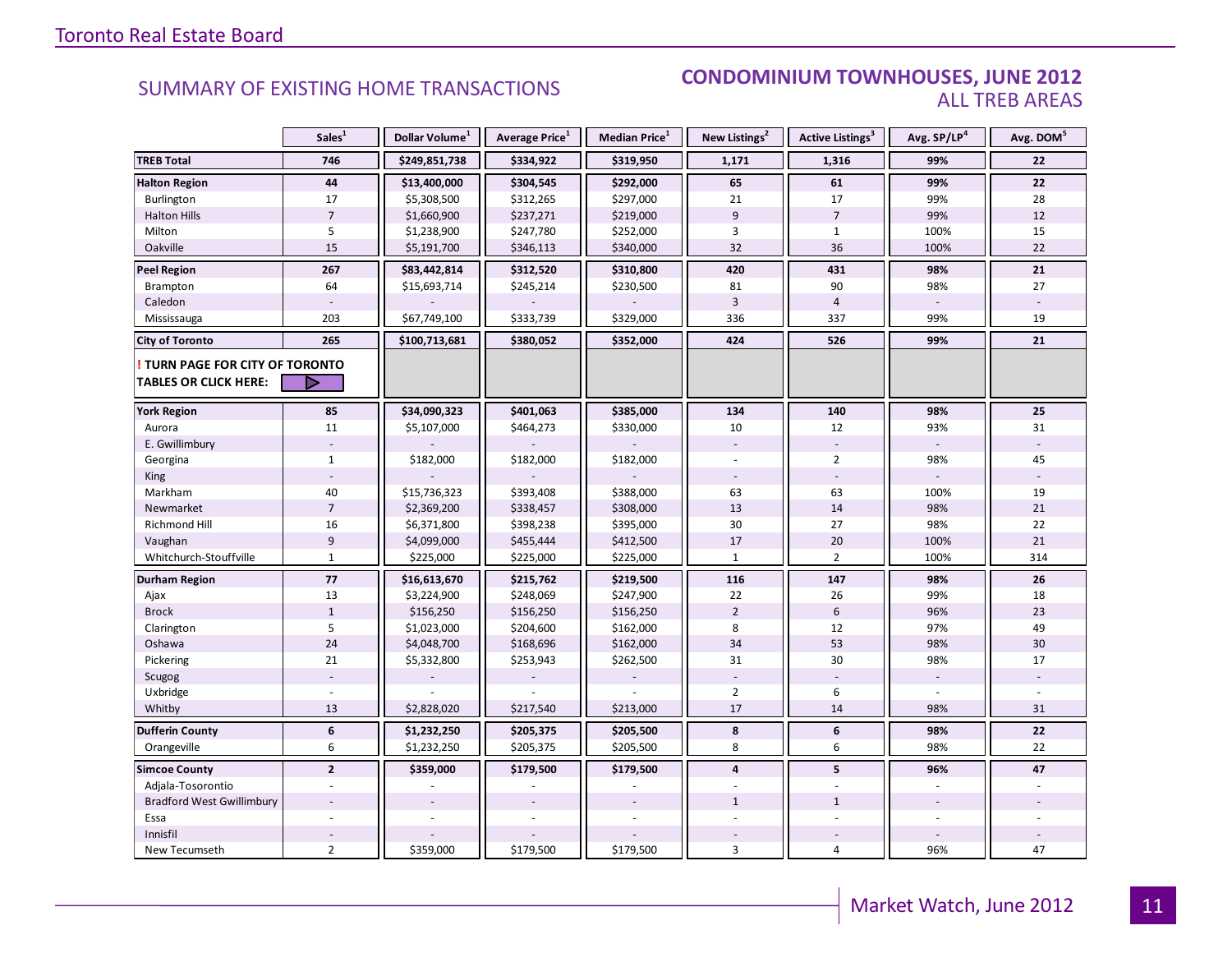#### INDUSTRIAL LEASE STATE STATES CITY OF TORONTO MUNICIPAL BREAKDOWN SUMMARY OF EXISTING HOME TRANSACTIONS<br>CITY OF TOPONTO MUINICIPAL PREAKDOMAL

<span id="page-11-0"></span>

|                              | Sales <sup>1</sup> | Dollar Volume <sup>1</sup> | <b>Average Price</b> <sup>1</sup> | Median Price <sup>1</sup> | New Listings <sup>2</sup> | Active Listings <sup>3</sup> | Avg. SP/LP <sup>4</sup> | Avg. DOM <sup>5</sup> |
|------------------------------|--------------------|----------------------------|-----------------------------------|---------------------------|---------------------------|------------------------------|-------------------------|-----------------------|
| <b>TREB Total</b>            | 746                | \$249,851,738              | \$334,922                         | \$319,950                 | 1,171                     | 1,316                        | 99%                     | 22                    |
| <b>City of Toronto Total</b> | 265                | \$100,713,681              | \$380,052                         | \$352,000                 | 424                       | 526                          | 99%                     | 21                    |
| <b>Toronto West</b>          | 85                 | \$28,661,550               | \$337,195                         | \$299,000                 | 101                       | 123                          | 99%                     | 26                    |
| Toronto W01                  | 9                  | \$4,192,750                | \$465,861                         | \$414,000                 | 9                         | 9                            | 101%                    | 15                    |
| Toronto W02                  | 5                  | \$2,029,000                | \$405,800                         | \$398,000                 | $\overline{9}$            | $\overline{4}$               | 101%                    | 10                    |
| Toronto W03                  | $\overline{4}$     | \$955,000                  | \$238,750                         | \$240,000                 | $\mathbf{1}$              |                              | 98%                     | 13                    |
| Toronto W04                  | 8                  | \$2,304,500                | \$288,063                         | \$272,000                 | 13                        | 14                           | 97%                     | 39                    |
| Toronto W05                  | 25                 | \$6,056,900                | \$242,276                         | \$235,000                 | 31                        | 47                           | 98%                     | 35                    |
| Toronto W06                  | $6\phantom{a}$     | \$2,634,800                | \$439,133                         | \$439,900                 | $6\overline{6}$           | 8                            | 99%                     | 17                    |
| Toronto W07                  | $\mathbf{1}$       | \$258,000                  | \$258,000                         | \$258,000                 |                           | $\mathbf{1}$                 | 94%                     | 47                    |
| Toronto W08                  | 15                 | \$6,772,400                | \$451,493                         | \$401,000                 | 13                        | 10                           | 100%                    | 14                    |
| Toronto W09                  | $\overline{4}$     | \$1,743,500                | \$435,875                         | \$364,500                 | 4                         | 9                            | 97%                     | 30                    |
| Toronto W10                  | 8                  | \$1,714,700                | \$214,338                         | \$229,250                 | 15                        | 21                           | 96%                     | 33                    |
| <b>Toronto Central</b>       | 93                 | \$45,432,847               | \$488,525                         | \$430,000                 | 177                       | 228                          | 99%                     | 18                    |
| Toronto C01                  | 23                 | \$10,549,559               | \$458,676                         | \$421,100                 | 39                        | 49                           | 101%                    | 18                    |
| Toronto C02                  | $\overline{4}$     | \$2,505,900                | \$626,475                         | \$608,950                 | 9                         | 16                           | 101%                    | 6                     |
| Toronto C03                  |                    |                            |                                   |                           |                           | 3                            |                         |                       |
| Toronto C04                  | $\overline{3}$     | \$1,745,000                | \$581,667                         | \$635,000                 | $\overline{2}$            | $\mathbf{1}$                 | 96%                     | 12                    |
| Toronto C06                  |                    |                            |                                   |                           |                           | $\overline{2}$               |                         |                       |
| Toronto C07                  | 8                  | \$3,372,800                | \$421,600                         | \$388,400                 | 10                        | 16                           | 100%                    | 14                    |
| Toronto C08                  | 5                  | \$2,724,400                | \$544,880                         | \$636,500                 | 17                        | 20                           | 100%                    | 14                    |
| Toronto C09                  |                    |                            |                                   |                           | $\overline{2}$            | $\overline{3}$               |                         |                       |
| Toronto C10                  |                    |                            |                                   |                           | 6                         | 8                            |                         |                       |
| Toronto C11                  | $\overline{2}$     | \$523,000                  | \$261,500                         | \$261,500                 | $\overline{4}$            | 3                            | 110%                    | $\overline{7}$        |
| Toronto C12                  | $\overline{4}$     | \$3,066,000                | \$766,500                         | \$706,500                 | 9                         | 19                           | 95%                     | 31                    |
| Toronto C13                  | $\overline{4}$     | \$1,848,000                | \$462,000                         | \$448,500                 | 8                         | $\overline{4}$               | 99%                     | 10                    |
| Toronto C14                  | 15                 | \$8,335,200                | \$555,680                         | \$478,000                 | 26                        | 32                           | 99%                     | 29                    |
| Toronto C15                  | 25                 | \$10,762,988               | \$430,520                         | \$372,000                 | 45                        | 52                           | 99%                     | 16                    |
| <b>Toronto East</b>          | 87                 | \$26,619,284               | \$305,969                         | \$319,000                 | 146                       | 175                          | 100%                    | 21                    |
| Toronto E01                  | 4                  | \$1,760,900                | \$440,225                         | \$431,950                 | $\overline{7}$            | 5                            | 101%                    | $\overline{7}$        |
| Toronto E02                  | $\overline{4}$     | \$1,753,600                | \$438,400                         | \$382,800                 | $\overline{4}$            | 6                            | 101%                    | 10                    |
| Toronto E03                  |                    |                            |                                   |                           | 3                         | 5                            |                         |                       |
| Toronto E04                  | 15                 | \$4,853,750                | \$323,583                         | \$313,000                 | 21                        | 27                           | 99%                     | 16                    |
| Toronto E05                  | 22                 | \$7,002,188                | \$318,281                         | \$328,444                 | 41                        | 34                           | 101%                    | 17                    |
| Toronto E06                  |                    |                            |                                   |                           |                           |                              |                         |                       |
| Toronto E07                  | 8                  | \$2,524,800                | \$315,600                         | \$325,500                 | 14                        | 15                           | 101%                    | 16                    |
| Toronto E08                  | 12                 | \$3,534,060                | \$294,505                         | \$319,500                 | 10                        | 16                           | 99%                     | 28                    |
| Toronto E09                  | 5                  | \$1,045,250                | \$209,050                         | \$250,000                 | 10                        | 16                           | 97%                     | 48                    |
| Toronto E10                  | $\boldsymbol{9}$   | \$1,868,650                | \$207,628                         | \$218,900                 | 8                         | 12                           | 99%                     | 29                    |
| Toronto E11                  | 8                  | \$2,276,086                | \$284,511                         | \$335,650                 | 28                        | 39                           | 98%                     | 22                    |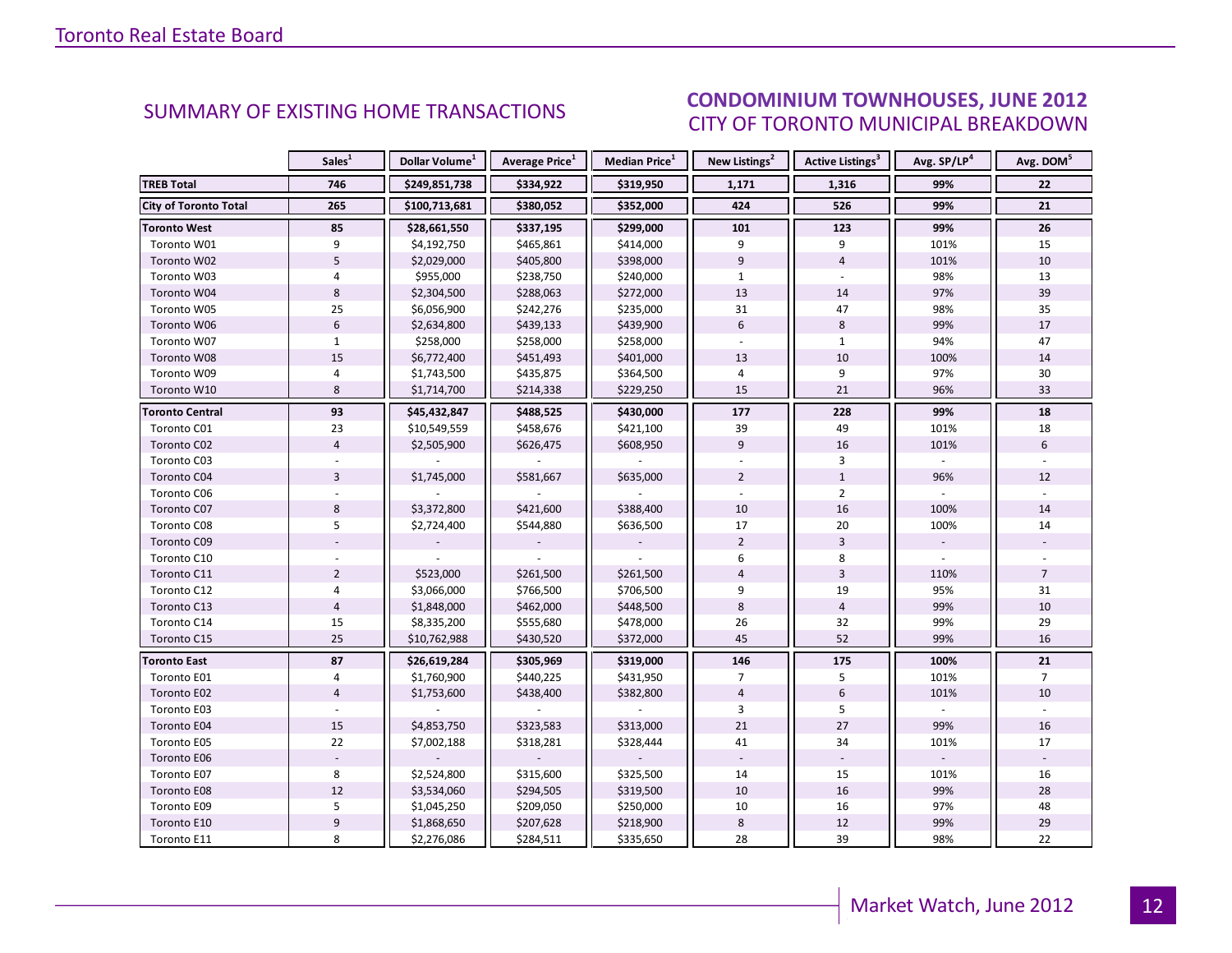#### SUMMARY OF EXISTING HOME TRANSACTIONS **CONDOMINIUM APARTMENT, JUNE 2012** ALL TREB AREAS

|                                        | Sales <sup>1</sup> | Dollar Volume <sup>1</sup> | Average Price <sup>1</sup> | Median Price <sup>1</sup> | New Listings <sup>2</sup> | Active Listings <sup>3</sup> | Avg. SP/LP <sup>4</sup> | Avg. DOM <sup>5</sup> |
|----------------------------------------|--------------------|----------------------------|----------------------------|---------------------------|---------------------------|------------------------------|-------------------------|-----------------------|
| <b>TREB Total</b>                      | 1,996              | \$682,720,388              | \$342,044                  | \$310,000                 | 4,539                     | 7,009                        | 98%                     | 29                    |
| <b>Halton Region</b>                   | 50                 | \$14,938,077               | \$298,762                  | \$262,400                 | 66                        | 97                           | 98%                     | 30                    |
| Burlington                             | 17                 | \$4,586,200                | \$269,776                  | \$259,900                 | 20                        | 17                           | 98%                     | 33                    |
| <b>Halton Hills</b>                    | $\overline{2}$     | \$465,500                  | \$232,750                  | \$232,750                 | $\overline{2}$            | $\overline{7}$               | 97%                     | 37                    |
| Milton                                 | 10                 | \$2,667,700                | \$266,770                  | \$271,500                 | $\overline{7}$            | 5                            | 98%                     | 17                    |
| Oakville                               | 21                 | \$7,218,677                | \$343,747                  | \$264,900                 | 37                        | 68                           | 99%                     | 34                    |
| <b>Peel Region</b>                     | 292                | \$76,644,108               | \$262,480                  | \$247,950                 | 649                       | 990                          | 98%                     | 30                    |
| Brampton                               | 54                 | \$11,568,140               | \$214,225                  | \$210,000                 | 83                        | 133                          | 97%                     | 33                    |
| Caledon                                |                    |                            |                            |                           | $\mathbf{1}$              | $\mathbf{1}$                 |                         |                       |
| Mississauga                            | 238                | \$65,075,968               | \$273,428                  | \$256,000                 | 565                       | 856                          | 98%                     | 30                    |
| <b>City of Toronto</b>                 | 1,415              | \$515,905,013              | \$364,597                  | \$334,900                 | 3,338                     | 5,140                        | 98%                     | 28                    |
| <b>! TURN PAGE FOR CITY OF TORONTO</b> |                    |                            |                            |                           |                           |                              |                         |                       |
| <b>TABLES OR CLICK HERE:</b>           | ▷                  |                            |                            |                           |                           |                              |                         |                       |
| <b>York Region</b>                     | 184                | \$63,449,490               | \$344,834                  | \$312,000                 | 416                       | 642                          | 98%                     | 30                    |
| Aurora                                 | $\overline{4}$     | \$1,383,800                | \$345,950                  | \$353,900                 | $\overline{7}$            | 8                            | 100%                    | 44                    |
| E. Gwillimbury                         |                    |                            |                            |                           |                           |                              | ÷,                      |                       |
| Georgina                               |                    |                            |                            |                           | $\mathbf{1}$              | $\mathbf{1}$                 |                         |                       |
| King                                   |                    |                            |                            |                           | $\overline{3}$            | 11                           |                         |                       |
| Markham                                | 59                 | \$19,488,407               | \$330,312                  | \$299,000                 | 151                       | 264                          | 98%                     | 31                    |
| Newmarket                              | $11\,$             | \$3,049,800                | \$277,255                  | \$255,000                 | 11                        | 8                            | 99%                     | 26                    |
| <b>Richmond Hill</b>                   | 46                 | \$14,753,500               | \$320,728                  | \$302,000                 | 105                       | 130                          | 97%                     | 27                    |
| Vaughan                                | 64                 | \$24,773,983               | \$387,093                  | \$350,000                 | 138                       | 220                          | 97%                     | 30                    |
| Whitchurch-Stouffville                 |                    |                            |                            |                           |                           |                              |                         |                       |
| Durham Region                          | 53                 | \$11,225,800               | \$211,808                  | \$197,000                 | 68                        | 117                          | 98%                     | 38                    |
| Ajax                                   | 13                 | \$2,310,800                | \$177,754                  | \$173,800                 | 14                        | 16                           | 97%                     | 39                    |
| <b>Brock</b>                           |                    |                            |                            |                           | $\sim$                    | $\sim$                       |                         |                       |
| Clarington                             | 12                 | \$2,210,650                | \$184,221                  | \$168,375                 | 11                        | 31                           | 96%                     | 56                    |
| Oshawa                                 | $\overline{3}$     | \$402,300                  | \$134,100                  | \$129,500                 | 11                        | 28                           | 96%                     | 28                    |
| Pickering                              | 17                 | \$3,867,550                | \$227,503                  | \$215,850                 | 23                        | 25                           | 100%                    | 30                    |
| Scugog                                 |                    |                            |                            |                           |                           |                              |                         |                       |
| Uxbridge                               |                    |                            |                            |                           | $\overline{2}$            | $\overline{3}$               |                         |                       |
| Whitby                                 | 8                  | \$2,434,500                | \$304,313                  | \$300,000                 | $\overline{7}$            | 14                           | 99%                     | 31                    |
| <b>Dufferin County</b>                 | $\mathbf{1}$       | \$359,900                  | \$359,900                  | \$359,900                 | $\Box$                    | 14                           | 100%                    | 154                   |
| Orangeville                            | $\mathbf{1}$       | \$359,900                  | \$359,900                  | \$359,900                 | $\overline{a}$            | 14                           | 100%                    | 154                   |
| <b>Simcoe County</b>                   | $\mathbf{1}$       | \$198,000                  | \$198,000                  | \$198,000                 | $\overline{2}$            | 9                            | 99%                     | 18                    |
| Adjala-Tosorontio                      |                    |                            |                            |                           |                           |                              |                         |                       |
| <b>Bradford West Gwillimbury</b>       |                    |                            |                            |                           | $\mathbf{1}$              | $\mathbf{1}$                 |                         |                       |
| Essa                                   |                    |                            |                            |                           |                           |                              |                         |                       |
| Innisfil                               |                    |                            |                            |                           |                           |                              |                         |                       |
| New Tecumseth                          | $\mathbf{1}$       | \$198,000                  | \$198,000                  | \$198,000                 | $\mathbf{1}$              | 8                            | 99%                     | 18                    |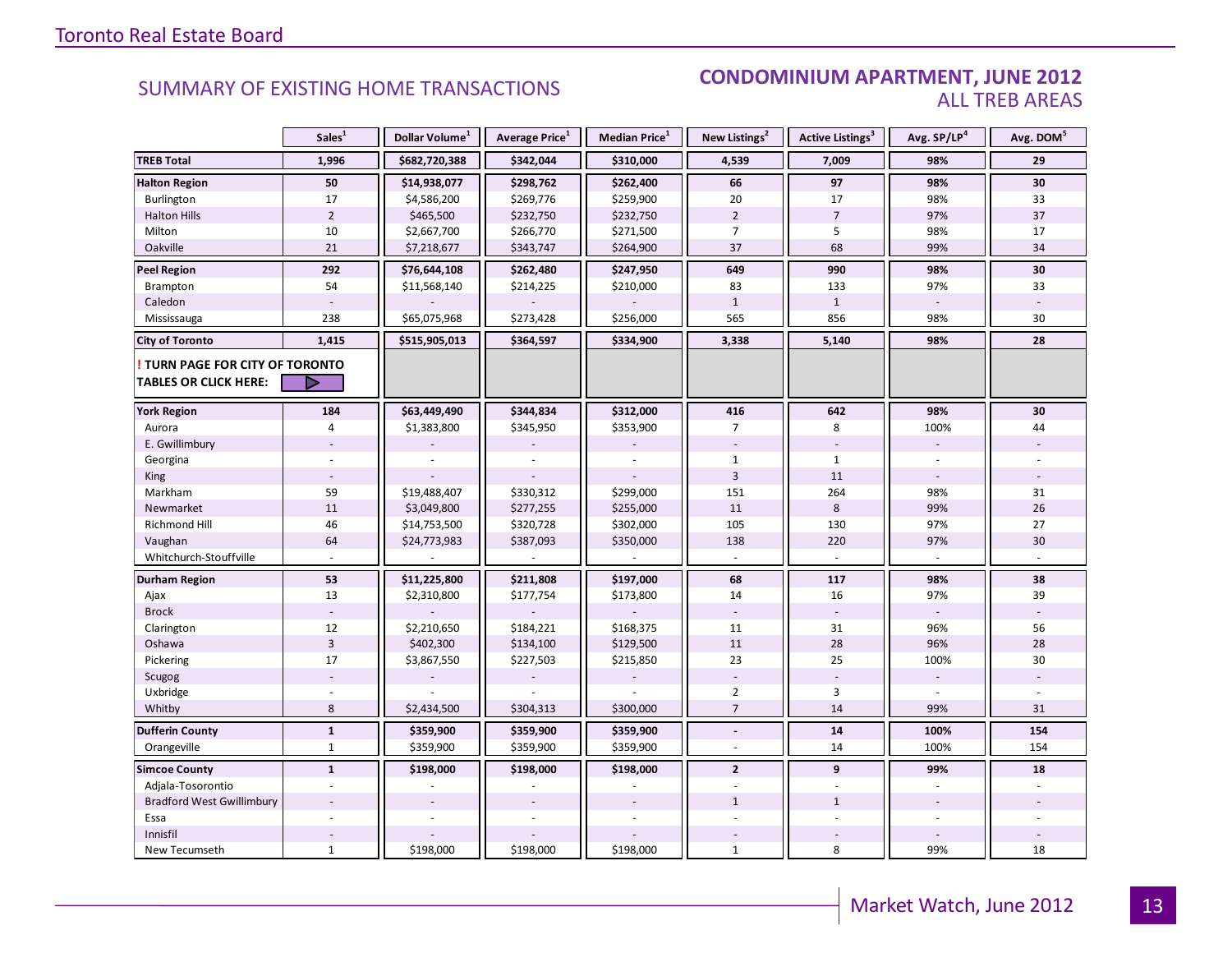#### $I = \frac{1}{2}$ CITY OF TORONTO MUNICIPAL BREAKDOWN **CONDOMINIUM APARTMENT, JUNE 2012**<br>CUMMARY OF EXISTING HOME TRANSACTIONS ALLO CITY OF TOPONTO MUNICIPAL PREAKDOMAL

<span id="page-13-0"></span>

|                              | Sales <sup>1</sup> | Dollar Volume <sup>1</sup> | <b>Average Price</b> <sup>1</sup> | <b>Median Price</b> <sup>1</sup> | New Listings <sup>2</sup> | <b>Active Listings<sup>3</sup></b> | Avg. SP/LP <sup>4</sup> | Avg. DOM <sup>5</sup> |
|------------------------------|--------------------|----------------------------|-----------------------------------|----------------------------------|---------------------------|------------------------------------|-------------------------|-----------------------|
| <b>TREB Total</b>            | 1,996              | \$682,720,388              | \$342,044                         | \$310,000                        | 4,539                     | 7,009                              | 98%                     | 29                    |
| <b>City of Toronto Total</b> | 1,415              | \$515,905,013              | \$364,597                         | \$334,900                        | 3,338                     | 5,140                              | 98%                     | 28                    |
| <b>Toronto West</b>          | 301                | \$90,292,339               | \$299,975                         | \$281,000                        | 625                       | 1,144                              | 97%                     | 33                    |
| Toronto W01                  | 16                 | \$5,724,900                | \$357,806                         | \$341,750                        | 74                        | 119                                | 98%                     | 23                    |
| Toronto W02                  | 18                 | \$6,927,250                | \$384,847                         | \$329,500                        | 22                        | 28                                 | 95%                     | 27                    |
| Toronto W03                  | 8                  | \$2,164,900                | \$270,613                         | \$268,750                        | 8                         | 14                                 | 97%                     | 21                    |
| Toronto W04                  | 26                 | \$5,811,600                | \$223,523                         | \$209,500                        | 44                        | 78                                 | 97%                     | 33                    |
| Toronto W05                  | 27                 | \$5,746,700                | \$212,841                         | \$172,000                        | 63                        | 129                                | 97%                     | 43                    |
| Toronto W06                  | 72                 | \$27,943,651               | \$388,106                         | \$341,000                        | 178                       | 337                                | 97%                     | 40                    |
| Toronto W07                  |                    |                            |                                   |                                  | $\overline{2}$            | 3                                  |                         |                       |
| Toronto W08                  | 85                 | \$26,157,300               | \$307,733                         | \$283,000                        | 133                       | 217                                | 98%                     | 27                    |
| Toronto W09                  | 14                 | \$3,606,538                | \$257,610                         | \$228,444                        | 31                        | 79                                 | 97%                     | 38                    |
| Toronto W10                  | 35                 | \$6,209,500                | \$177,414                         | \$167,500                        | 70                        | 140                                | 97%                     | 39                    |
| <b>Toronto Central</b>       | 857                | \$364,117,797              | \$424,875                         | \$376,500                        | 2,165                     | 3,191                              | 98%                     | 25                    |
| Toronto C01                  | 330                | \$135,894,926              | \$411,803                         | \$377,000                        | 870                       | 1,318                              | 98%                     | 26                    |
| Toronto C02                  | 35                 | \$26,706,302               | \$763,037                         | \$685,000                        | 79                        | 169                                | 99%                     | 23                    |
| Toronto C03                  | 6                  | \$3,995,031                | \$665,839                         | \$473,516                        | 15                        | 24                                 | 99%                     | 14                    |
| Toronto C04                  | 17                 | \$10,537,374               | \$619,846                         | \$575,000                        | 31                        | 48                                 | 98%                     | 23                    |
| Toronto C06                  | $\overline{7}$     | \$2,141,500                | \$305,929                         | \$305,000                        | 27                        | 45                                 | 98%                     | 27                    |
| Toronto C07                  | 51                 | \$18,300,060               | \$358,825                         | \$350,000                        | 142                       | 192                                | 98%                     | 24                    |
| Toronto C08                  | 118                | \$49,235,863               | \$417,253                         | \$398,900                        | 286                       | 409                                | 99%                     | 23                    |
| Toronto C09                  | 9                  | \$6,556,000                | \$728,444                         | \$610,000                        | 29                        | 29                                 | 98%                     | 28                    |
| Toronto C10                  | 38                 | \$16,483,900               | \$433,787                         | \$397,000                        | 69                        | 89                                 | 99%                     | 20                    |
| Toronto C11                  | 16                 | \$3,156,486                | \$197,280                         | \$181,550                        | 31                        | 53                                 | 97%                     | 22                    |
| Toronto C12                  | $11\,$             | \$10,387,400               | \$944,309                         | \$540,000                        | 22                        | 31                                 | 96%                     | 29                    |
| Toronto C13                  | 42                 | \$13,063,675               | \$311,040                         | \$271,200                        | 73                        | 90                                 | 98%                     | 26                    |
| Toronto C14                  | 114                | \$42,777,680               | \$375,243                         | \$360,450                        | 307                       | 406                                | 98%                     | 26                    |
| Toronto C15                  | 63                 | \$24,881,600               | \$394,946                         | \$342,000                        | 184                       | 288                                | 97%                     | 23                    |
| <b>Toronto East</b>          | 257                | \$61,494,877               | \$239,280                         | \$224,757                        | 548                       | 805                                | 98%                     | 32                    |
| Toronto E01                  | 15                 | \$6,795,500                | \$453,033                         | \$470,000                        | 24                        | 35                                 | 98%                     | 21                    |
| Toronto E02                  | 11                 | \$3,889,800                | \$353,618                         | \$342,500                        | 23                        | 27                                 | 101%                    | 17                    |
| Toronto E03                  | 14                 | \$2,945,400                | \$210,386                         | \$183,750                        | 26                        | 35                                 | 97%                     | 28                    |
| Toronto E04                  | 24                 | \$3,898,150                | \$162,423                         | \$138,875                        | 84                        | 131                                | 97%                     | 35                    |
| Toronto E05                  | 40                 | \$10,682,900               | \$267,073                         | \$243,250                        | 68                        | 84                                 | 98%                     | 24                    |
| Toronto E06                  | $\overline{2}$     | \$652,501                  | \$326,251                         | \$326,251                        | $\overline{3}$            | $\overline{3}$                     | 96%                     | 24                    |
| Toronto E07                  | 42                 | \$9,840,246                | \$234,292                         | \$236,445                        | 74                        | 112                                | 97%                     | 37                    |
| Toronto E08                  | 25                 | \$4,617,000                | \$184,680                         | \$175,000                        | 35                        | 64                                 | 97%                     | 37                    |
| Toronto E09                  | 51                 | \$12,483,880               | \$244,782                         | \$243,000                        | 146                       | 216                                | 98%                     | 36                    |
| Toronto E10                  | 5                  | \$846,500                  | \$169,300                         | \$149,000                        | $\overline{7}$            | 11                                 | 99%                     | 20                    |
| Toronto E11                  | 28                 | \$4,843,000                | \$172,964                         | \$175,750                        | 58                        | 87                                 | 97%                     | 32                    |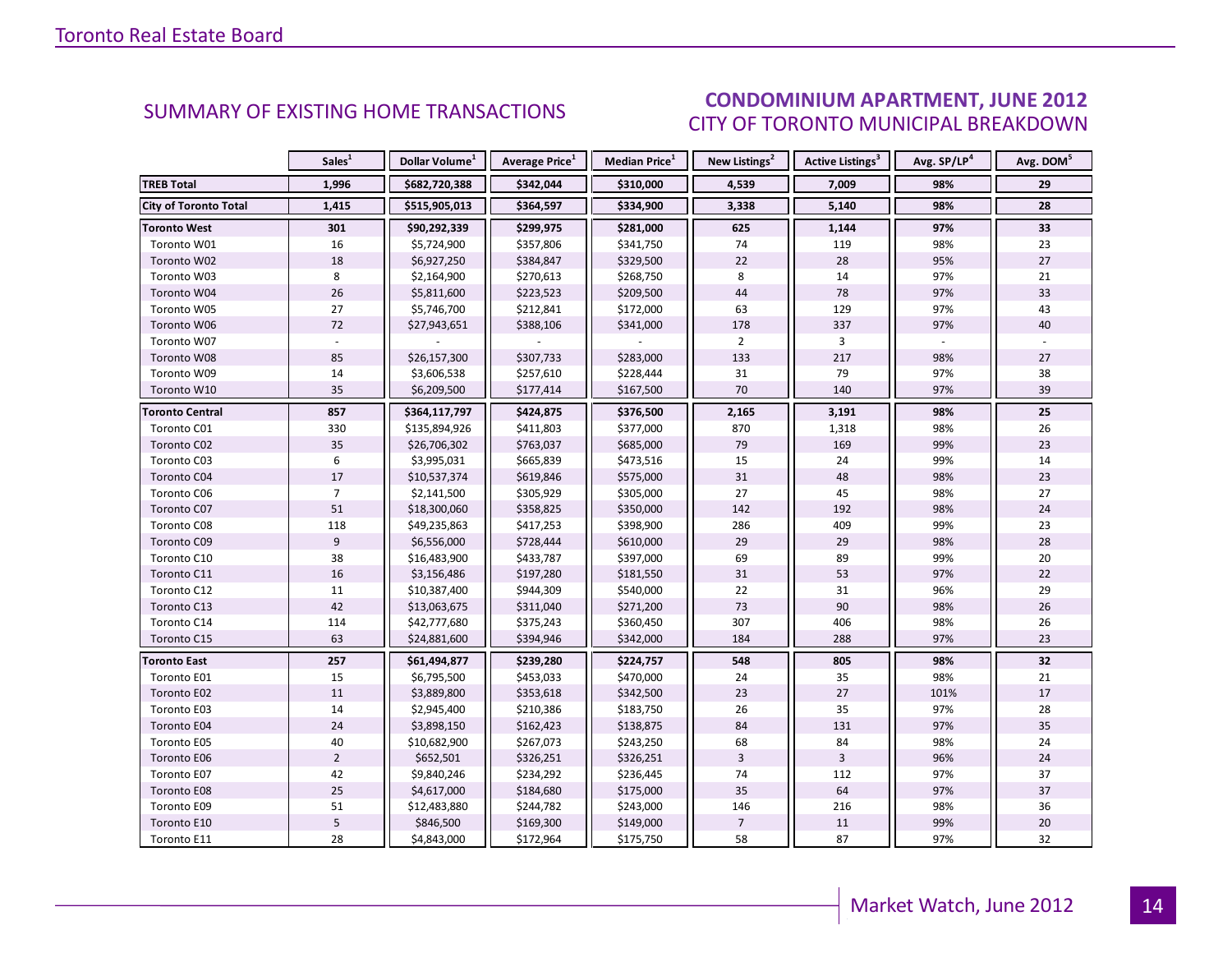#### LINK, JUNE 2012 ALL TREB AREAS

|                                                               | Sales <sup>1</sup> | Dollar Volume <sup>1</sup> | Average Price <sup>1</sup> | Median Price <sup>1</sup> | New Listings <sup>2</sup> | Active Listings <sup>3</sup> | Avg. SP/LP <sup>4</sup> | Avg. DOM <sup>5</sup>    |
|---------------------------------------------------------------|--------------------|----------------------------|----------------------------|---------------------------|---------------------------|------------------------------|-------------------------|--------------------------|
| <b>TREB Total</b>                                             | 174                | \$71,983,500               | \$413,698                  | \$417,000                 | 250                       | 207                          | 100%                    | 18                       |
| <b>Halton Region</b>                                          | 8                  | \$3,086,424                | \$385,803                  | \$379,763                 | 9                         | 5                            | 99%                     | ${\bf 17}$               |
| Burlington                                                    | 3                  | \$1,113,000                | \$371,000                  | \$371,000                 | $\overline{2}$            | $\overline{\phantom{a}}$     | 98%                     | 18                       |
| <b>Halton Hills</b>                                           | $1\,$              | \$348,000                  | \$348,000                  | \$348,000                 |                           |                              | 101%                    | 5                        |
| Milton                                                        | $\overline{2}$     | \$725,525                  | \$362,763                  | \$362,763                 | 3                         | $\overline{2}$               | 99%                     | 14                       |
| Oakville                                                      | $\overline{2}$     | \$899,899                  | \$449,950                  | \$449,950                 | $\overline{4}$            | $\overline{3}$               | 100%                    | 25                       |
| <b>Peel Region</b>                                            | 12                 | \$5,021,286                | \$418,441                  | \$403,000                 | 23                        | 21                           | 98%                     | 10                       |
| Brampton                                                      | $\,6\,$            | \$2,268,786                | \$378,131                  | \$377,393                 | 7                         | 5                            | 99%                     | 10                       |
| Caledon                                                       | $\overline{2}$     | \$789,000                  | \$394,500                  | \$394,500                 | $\overline{2}$            | $\overline{2}$               | 99%                     | 8                        |
| Mississauga                                                   | $\overline{4}$     | \$1,963,500                | \$490,875                  | \$493,250                 | 14                        | 14                           | 97%                     | 12                       |
| <b>City of Toronto</b>                                        | 19                 | \$8,720,800                | \$458,989                  | \$443,000                 | 35                        | 29                           | 100%                    | 18                       |
| TURN PAGE FOR CITY OF TORONTO<br><b>TABLES OR CLICK HERE:</b> | ▷                  |                            |                            |                           |                           |                              |                         |                          |
| <b>York Region</b>                                            | 72                 | \$37,580,590               | \$521,953                  | \$524,250                 | 124                       | 105                          | 100%                    | 15                       |
| Aurora                                                        |                    |                            |                            |                           | 4                         | 3                            |                         |                          |
| E. Gwillimbury                                                |                    |                            |                            |                           |                           |                              |                         |                          |
| Georgina                                                      |                    |                            |                            |                           |                           |                              |                         |                          |
| King                                                          |                    |                            |                            |                           |                           | $\mathbf{1}$                 | $\overline{a}$          |                          |
| Markham                                                       | 42                 | \$22,755,290               | \$541,793                  | \$539,245                 | 89                        | 74                           | 101%                    | 11                       |
| Newmarket                                                     | $\overline{3}$     | \$1,124,000                | \$374,667                  | \$367,000                 | $\overline{4}$            | $\overline{2}$               | 99%                     | 12                       |
| <b>Richmond Hill</b>                                          | 18                 | \$9,689,300                | \$538,294                  | \$531,000                 | 8                         | 8                            | 100%                    | 20                       |
| Vaughan                                                       | $\,$ 8 $\,$        | \$3,584,500                | \$448,063                  | \$445,500                 | 17                        | 16                           | 98%                     | 21                       |
| Whitchurch-Stouffville                                        | $\mathbf{1}$       | \$427,500                  | \$427,500                  | \$427,500                 | $\overline{2}$            | $\mathbf{1}$                 | 98%                     | 21                       |
| Durham Region                                                 | 39                 | \$10,591,400               | \$271,574                  | \$272,000                 | 45                        | 31                           | 99%                     | 16                       |
| Ajax                                                          | 6                  | \$1,755,550                | \$292,592                  | \$284,775                 | 6                         | $\mathbf{1}$                 | 99%                     | 16                       |
| <b>Brock</b>                                                  |                    |                            |                            |                           |                           |                              |                         |                          |
| Clarington                                                    | 17                 | \$4,454,200                | \$262,012                  | \$259,000                 | 18                        | 16                           | 99%                     | 13                       |
| Oshawa                                                        | $\overline{7}$     | \$1,648,400                | \$235,486                  | \$237,000                 | $\overline{7}$            | 5                            | 98%                     | 21                       |
| Pickering                                                     | $\mathbf{1}$       | \$305,000                  | \$305,000                  | \$305,000                 | 3                         | 3                            | 97%                     | 79                       |
| Scugog                                                        |                    |                            |                            |                           |                           |                              | $\sim$                  |                          |
| Uxbridge                                                      |                    |                            |                            |                           |                           |                              | $\overline{a}$          |                          |
| Whitby                                                        | 8                  | \$2,428,250                | \$303,531                  | \$295,625                 | 11                        | 6                            | 99%                     | 11                       |
| <b>Dufferin County</b>                                        | $\blacksquare$     |                            |                            | $\overline{a}$            | $\mathbf{1}$              | $\mathbf{1}$                 | $\blacksquare$          | $\overline{\phantom{a}}$ |
| Orangeville                                                   |                    |                            |                            |                           | 1                         | $\mathbf{1}$                 | $\sim$                  |                          |
| <b>Simcoe County</b>                                          | 24                 | \$6,983,000                | \$290,958                  | \$281,750                 | 13                        | 15                           | 99%                     | 37                       |
| Adjala-Tosorontio                                             |                    |                            |                            |                           |                           |                              |                         |                          |
| <b>Bradford West Gwillimbury</b>                              | 12                 | \$3,979,000                | \$331,583                  | \$321,000                 | $\overline{7}$            | 5                            | 99%                     | 24                       |
| Essa                                                          | 9                  | \$2,185,500                | \$242,833                  | \$235,000                 | $\overline{2}$            | 4                            | 98%                     | 61                       |
| Innisfil                                                      | $\,1\,$            | \$272,500                  | \$272,500                  | \$272,500                 | $1\,$                     | $\overline{2}$               | 97%                     | 23                       |
| New Tecumseth                                                 | $\overline{2}$     | \$546,000                  | \$273,000                  | \$273,000                 | 3                         | $\overline{4}$               | 98%                     | 21                       |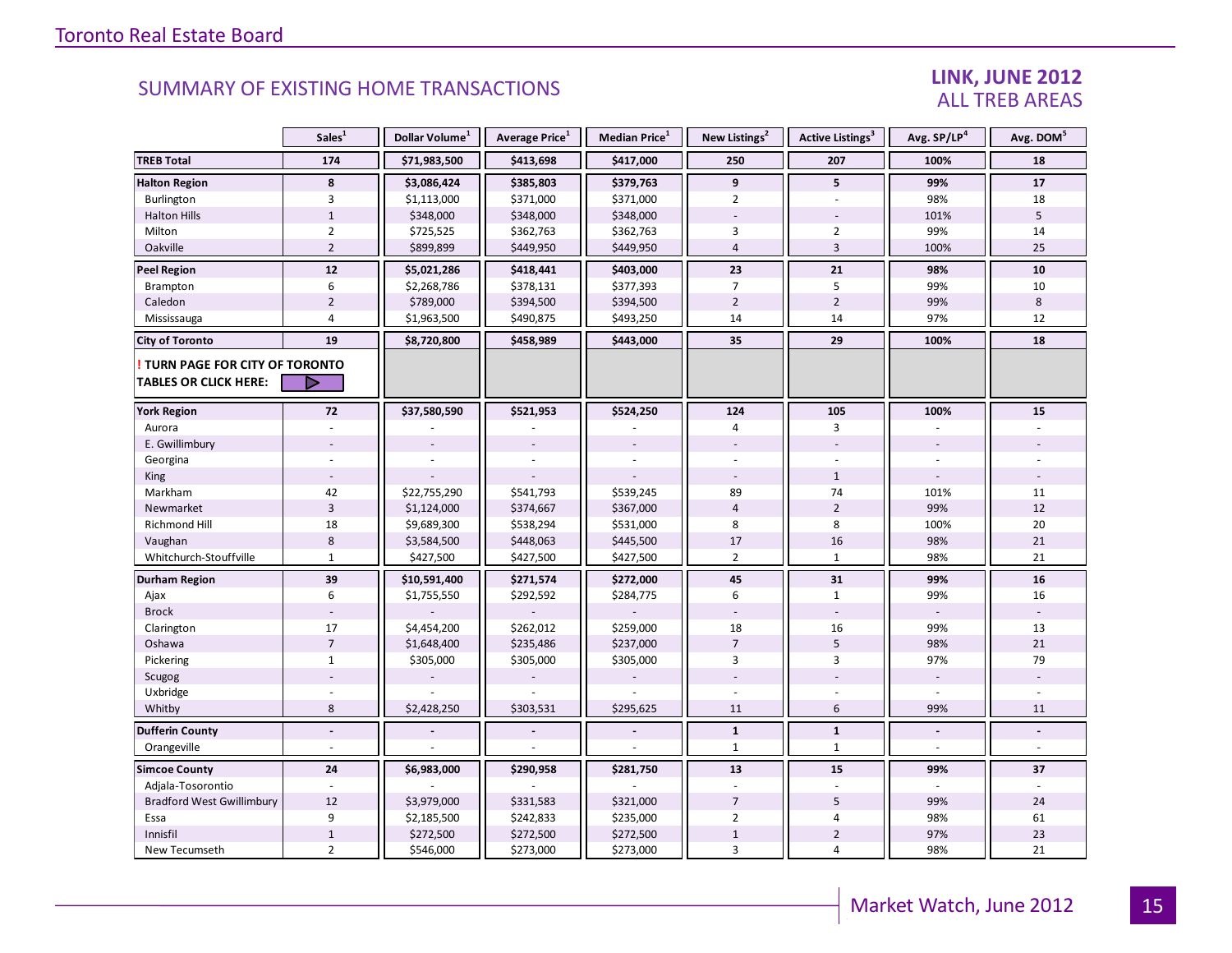### LINK, JUNE 2012 CITY OF TORONTO MUNICIPAL BREAKDOWN

<span id="page-15-0"></span>

|                              | Sales <sup>1</sup> | Dollar Volume <sup>1</sup> | <b>Average Price</b> <sup>1</sup> | Median Price <sup>1</sup> | New Listings <sup>2</sup> | <b>Active Listings<sup>3</sup></b> | Avg. SP/LP <sup>4</sup>  | Avg. DOM <sup>5</sup> |
|------------------------------|--------------------|----------------------------|-----------------------------------|---------------------------|---------------------------|------------------------------------|--------------------------|-----------------------|
| <b>TREB Total</b>            | 174                | \$71,983,500               | \$413,698                         | \$417,000                 | 250                       | 207                                | 100%                     | 18                    |
| <b>City of Toronto Total</b> | 19                 | \$8,720,800                | \$458,989                         | \$443,000                 | 35                        | 29                                 | 100%                     | 18                    |
| <b>Toronto West</b>          | $\mathbf{1}$       | \$385,000                  | \$385,000                         | \$385,000                 | $\overline{\phantom{a}}$  | $\mathbf{1}$                       | 96%                      | 60                    |
| Toronto W01                  |                    |                            |                                   |                           |                           |                                    |                          |                       |
| Toronto W02                  |                    |                            |                                   |                           |                           |                                    |                          |                       |
| Toronto W03                  |                    |                            |                                   |                           |                           |                                    |                          |                       |
| Toronto W04                  |                    |                            |                                   |                           |                           |                                    |                          |                       |
| Toronto W05                  |                    |                            |                                   |                           |                           |                                    |                          |                       |
| Toronto W06                  |                    |                            |                                   |                           |                           |                                    |                          |                       |
| Toronto W07                  |                    |                            |                                   | $\sim$                    |                           |                                    |                          |                       |
| Toronto W08                  |                    |                            |                                   |                           |                           |                                    |                          |                       |
| Toronto W09                  |                    |                            |                                   |                           |                           | $\mathbf{1}$                       |                          |                       |
| Toronto W10                  | $\mathbf{1}$       | \$385,000                  | \$385,000                         | \$385,000                 | $\omega$                  | $\mathcal{L}$                      | 96%                      | 60                    |
| <b>Toronto Central</b>       | $\mathbf{2}$       | \$1,050,000                | \$525,000                         | \$525,000                 | $\overline{4}$            | $\overline{\mathbf{3}}$            | 97%                      | 23                    |
| Toronto C01                  |                    |                            |                                   |                           |                           |                                    |                          |                       |
| Toronto C02                  |                    |                            |                                   |                           |                           |                                    |                          |                       |
| Toronto C03                  |                    |                            |                                   |                           |                           |                                    |                          |                       |
| Toronto C04                  |                    |                            |                                   |                           |                           |                                    |                          |                       |
| Toronto C06                  |                    |                            |                                   |                           |                           |                                    |                          |                       |
| Toronto C07                  | $\overline{2}$     | \$1,050,000                | \$525,000                         | \$525,000                 | $\overline{4}$            | $\overline{3}$                     | 97%                      | 23                    |
| Toronto C08                  |                    |                            |                                   |                           |                           |                                    |                          |                       |
| Toronto C09                  |                    |                            |                                   |                           |                           |                                    |                          |                       |
| Toronto C10                  |                    |                            |                                   |                           |                           |                                    |                          |                       |
| Toronto C11                  |                    |                            |                                   |                           |                           |                                    |                          |                       |
| Toronto C12                  |                    |                            |                                   |                           |                           |                                    |                          |                       |
| Toronto C13                  |                    |                            |                                   |                           |                           |                                    |                          |                       |
| Toronto C14                  |                    |                            |                                   |                           |                           |                                    |                          |                       |
| Toronto C15                  | $\overline{a}$     |                            |                                   |                           |                           |                                    |                          |                       |
| <b>Toronto East</b>          | ${\bf 16}$         | \$7,285,800                | \$455,363                         | \$436,500                 | 31                        | 25                                 | 101%                     | 14                    |
| Toronto E01                  |                    |                            |                                   |                           | $\omega$                  | $\overline{a}$                     |                          |                       |
| Toronto E02                  |                    |                            |                                   |                           |                           |                                    |                          |                       |
| Toronto E03                  |                    |                            |                                   |                           |                           |                                    |                          |                       |
| Toronto E04                  | $\sim$             |                            |                                   |                           |                           |                                    | $\omega$                 |                       |
| Toronto E05                  | 8                  | \$3,983,800                | \$497,975                         | \$496,500                 | 8                         | 8                                  | 101%                     | 11                    |
| Toronto E06                  |                    |                            |                                   |                           |                           |                                    |                          |                       |
| Toronto E07                  | 6                  | \$2,505,000                | \$417,500                         | \$417,000                 | 14                        | 10                                 | 100%                     | 20                    |
| Toronto E08                  |                    |                            |                                   |                           | $\mathbf{1}$              | $\mathbf{1}$                       | $\overline{\phantom{a}}$ |                       |
| Toronto E09                  | $\mathbf{1}$       | \$395,000                  | \$395,000                         | \$395,000                 | 3                         | $\mathbf{1}$                       | 99%                      | 8                     |
| Toronto E10                  | $1\,$              | \$402,000                  | \$402,000                         | \$402,000                 | $\,1\,$                   | $\mathbf{1}$                       | 98%                      | 17                    |
| Toronto E11                  |                    |                            |                                   |                           | 4                         | 4                                  |                          |                       |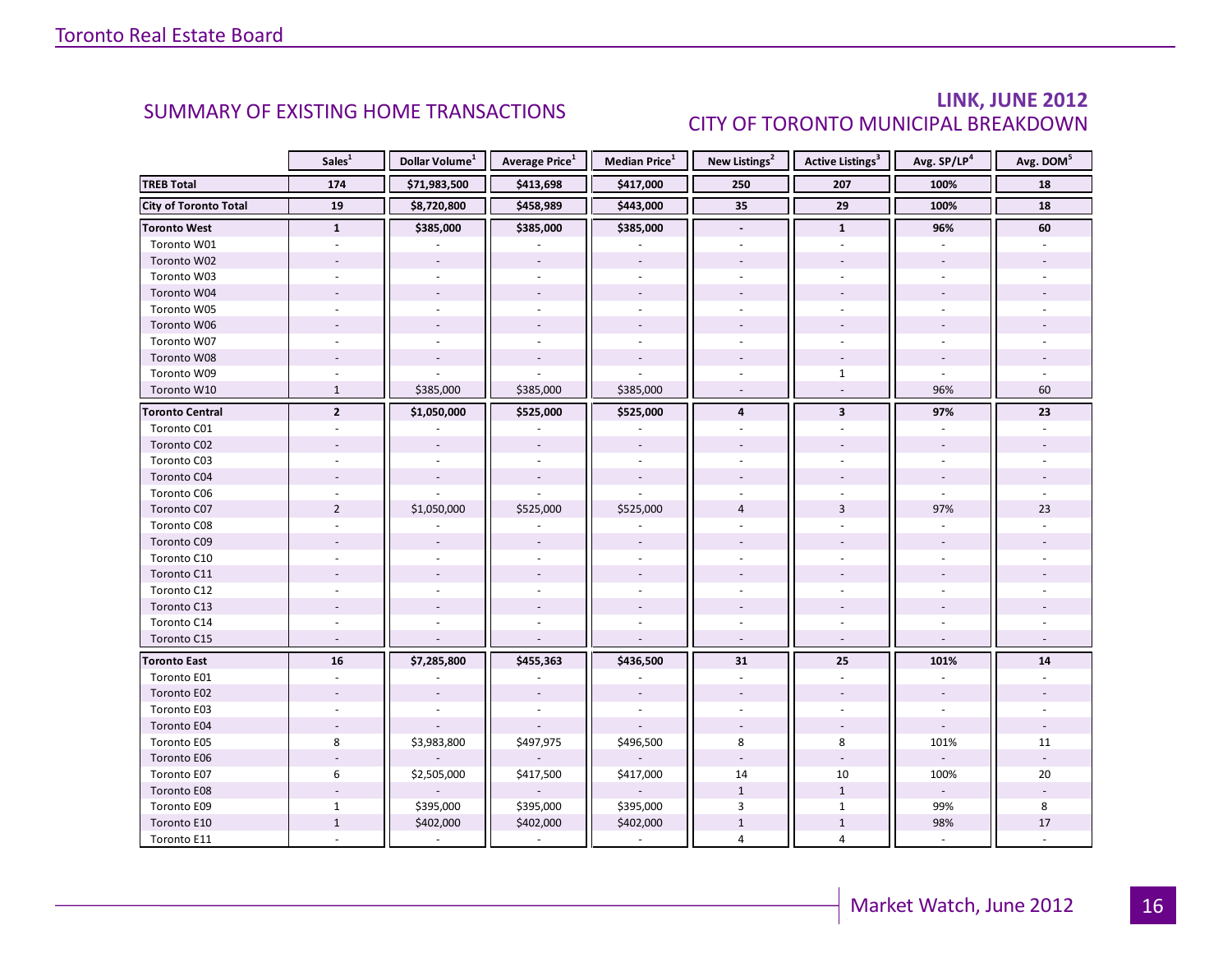#### SUMMARY OF EXISTING HOME TRANSACTIONS **ATTACHED/ROW/TOWNHOUSE, JUNE 2012** ALL TREB AREAS

|                                  | Sales <sup>1</sup> | Dollar Volume <sup>1</sup> | Average Price <sup>1</sup> | Median Price <sup>1</sup> | New Listings <sup>2</sup> | <b>Active Listings<sup>3</sup></b> | Avg. SP/LP <sup>4</sup> | Avg. DOM <sup>5</sup> |
|----------------------------------|--------------------|----------------------------|----------------------------|---------------------------|---------------------------|------------------------------------|-------------------------|-----------------------|
| <b>TREB Total</b>                | 742                | \$319,294,168              | \$430,316                  | \$406,150                 | 1,056                     | 912                                | 100%                    | 16                    |
| <b>Halton Region</b>             | 95                 | \$39,739,800               | \$418,314                  | \$394,900                 | 138                       | 145                                | 99%                     | 15                    |
| Burlington                       | 12                 | \$4,646,400                | \$387,200                  | \$374,750                 | 16                        | 15                                 | 99%                     | 9                     |
| <b>Halton Hills</b>              | $\overline{5}$     | \$1,781,500                | \$356,300                  | \$382,500                 | 8                         | 6                                  | 101%                    | 16                    |
| Milton                           | 44                 | \$16,478,600               | \$374,514                  | \$381,000                 | 58                        | 54                                 | 99%                     | 14                    |
| Oakville                         | 34                 | \$16,833,300               | \$495,097                  | \$441,000                 | 56                        | 70                                 | 99%                     | 17                    |
| <b>Peel Region</b>               | 142                | \$53,146,578               | \$374,272                  | \$370,500                 | 232                       | 186                                | 99%                     | 18                    |
| Brampton                         | 93                 | \$32,441,651               | \$348,835                  | \$342,000                 | 155                       | 135                                | 98%                     | 19                    |
| Caledon                          | $\overline{4}$     | \$1,559,500                | \$389,875                  | \$390,000                 | $\overline{4}$            | $\overline{2}$                     | 99%                     | 34                    |
| Mississauga                      | 45                 | \$19,145,427               | \$425,454                  | \$426,000                 | 73                        | 49                                 | 99%                     | 15                    |
| <b>City of Toronto</b>           | 142                | \$82,026,288               | \$577,650                  | \$528,975                 | 210                       | 213                                | 101%                    | 16                    |
| TURN PAGE FOR CITY OF TORONTO    |                    |                            |                            |                           |                           |                                    |                         |                       |
| <b>TABLES OR CLICK HERE:</b>     | D                  |                            |                            |                           |                           |                                    |                         |                       |
| <b>York Region</b>               | 239                | \$110,611,623              | \$462,810                  | \$450,000                 | 325                       | 251                                | 100%                    | 15                    |
| Aurora                           | 15                 | \$6,102,900                | \$406,860                  | \$390,000                 | 29                        | 19                                 | 100%                    | 8                     |
| E. Gwillimbury                   | $\overline{4}$     | \$1,157,000                | \$289,250                  | \$298,500                 | $\overline{4}$            | $\overline{4}$                     | 98%                     | 11                    |
| Georgina                         | $\overline{7}$     | \$1,861,400                | \$265,914                  | \$280,000                 | 8                         | 5                                  | 98%                     | 17                    |
| King                             | $\mathbf{1}$       | \$355,000                  | \$355,000                  | \$355,000                 | $\mathbf{1}$              |                                    | 99%                     | $\overline{7}$        |
| Markham                          | 53                 | \$25,736,118               | \$485,587                  | \$452,000                 | 86                        | 68                                 | 100%                    | 15                    |
| Newmarket                        | 32                 | \$12,251,850               | \$382,870                  | \$379,950                 | 27                        | 11                                 | 100%                    | 15                    |
| Richmond Hill                    | 54                 | \$27,773,625               | \$514,326                  | \$502,750                 | 78                        | 69                                 | 100%                    | 19                    |
| Vaughan                          | 62                 | \$31,100,530               | \$501,621                  | \$494,100                 | 84                        | 66                                 | 100%                    | 12                    |
| Whitchurch-Stouffville           | 11                 | \$4,273,200                | \$388,473                  | \$390,000                 | 8                         | 9                                  | 98%                     | 23                    |
| <b>Durham Region</b>             | 102                | \$28,323,489               | \$277,681                  | \$276,500                 | 132                       | 95                                 | 99%                     | 18                    |
| Ajax                             | 26                 | \$8,060,600                | \$310,023                  | \$312,250                 | 41                        | 33                                 | 99%                     | 15                    |
| <b>Brock</b>                     | $\mathbf{1}$       | \$184,500                  | \$184,500                  | \$184,500                 |                           |                                    | 94%                     | 68                    |
| Clarington                       | $20\,$             | \$4,552,740                | \$227,637                  | \$222,250                 | 25                        | 14                                 | 99%                     | 18                    |
| Oshawa                           | 11                 | \$2,331,000                | \$211,909                  | \$240,000                 | 12                        | 9                                  | 99%                     | 25                    |
| Pickering                        | 14                 | \$4,733,349                | \$338,096                  | \$330,950                 | 16                        | 15                                 | 99%                     | 17                    |
| Scugog                           |                    |                            |                            |                           |                           |                                    |                         |                       |
| Uxbridge                         | $\mathbf{1}$       | \$335,000                  | \$335,000                  | \$335,000                 | $\overline{2}$            | $\mathbf{1}$                       | 93%                     | 22                    |
| Whitby                           | 29                 | \$8,126,300                | \$280,217                  | \$277,000                 | 36                        | 23                                 | 99%                     | 16                    |
| <b>Dufferin County</b>           | $\overline{4}$     | \$1,019,500                | \$254,875                  | \$255,000                 | 6                         | 6                                  | 99%                     | 31                    |
| Orangeville                      | $\overline{4}$     | \$1,019,500                | \$254,875                  | \$255,000                 | 6                         | 6                                  | 99%                     | 31                    |
| <b>Simcoe County</b>             | 18                 | \$4,426,890                | \$245,938                  | \$245,750                 | 13                        | 16                                 | 98%                     | 25                    |
| Adjala-Tosorontio                |                    |                            |                            |                           |                           |                                    |                         |                       |
| <b>Bradford West Gwillimbury</b> | $\overline{2}$     | \$721,000                  | \$360,500                  | \$360,500                 | 6                         | $\overline{4}$                     | 98%                     | 16                    |
| Essa                             | 6                  | \$1,283,490                | \$213,915                  | \$218,245                 | 3                         | 5                                  | 98%                     | 38                    |
| Innisfil                         | $\sf 5$            | \$1,219,900                | \$243,980                  | \$247,000                 | $\overline{2}$            | $\boldsymbol{6}$                   | 98%                     | 17                    |
| New Tecumseth                    | 5                  | \$1,202,500                | \$240,500                  | \$245,000                 | $\overline{2}$            | $\mathbf{1}$                       | 99%                     | 21                    |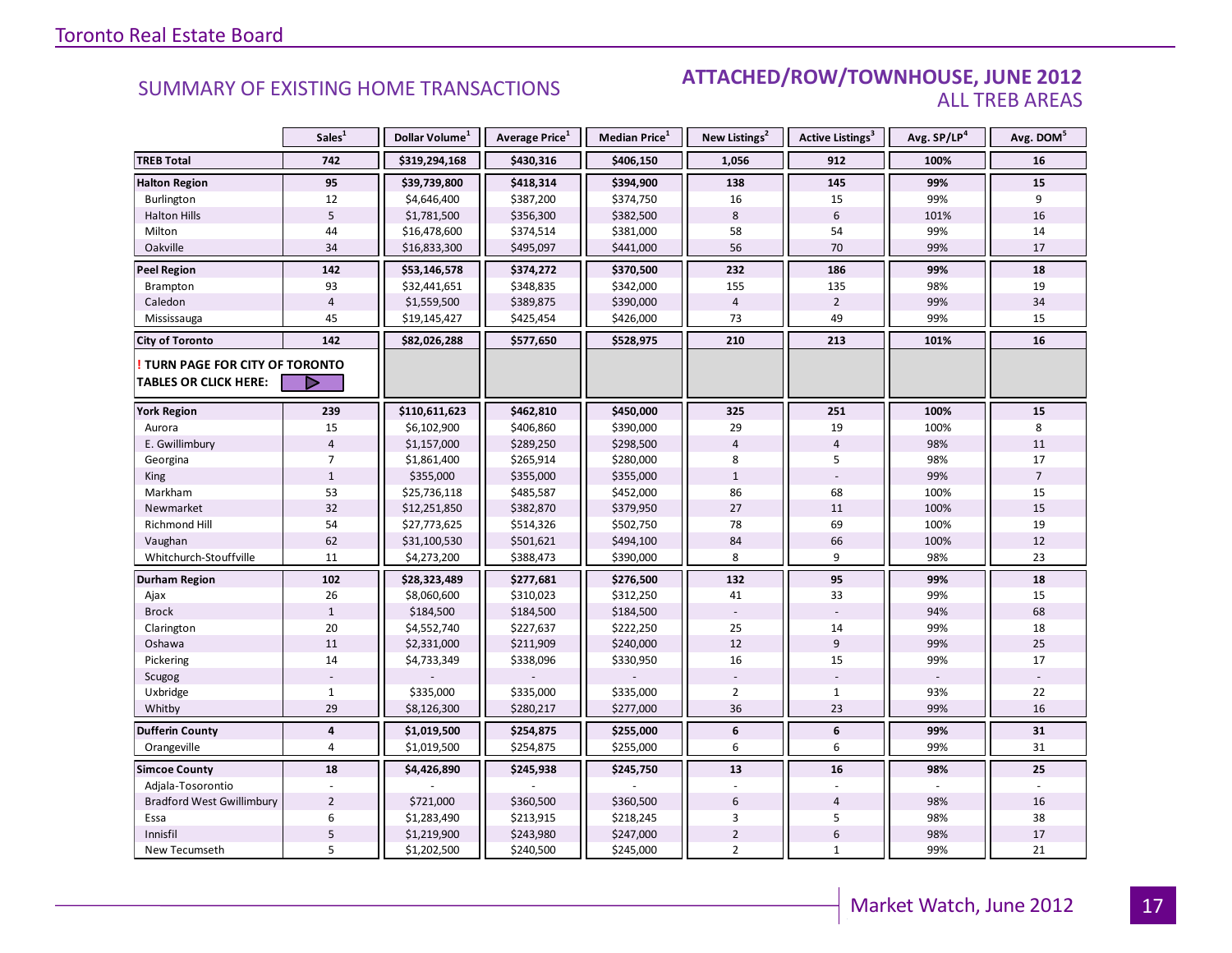#### INGUNIE 2012 CITY OF TORONTO MUNICIPAL BREAKDOWN SUMMARY OF EXISTING HOME TRANSACTIONS **ATTACHED/ROW/TOWNHOUSE, JUNE 2012**

<span id="page-17-0"></span>

|                              | Sales <sup>1</sup> | Dollar Volume <sup>1</sup> | <b>Average Price</b> <sup>1</sup> | Median Price <sup>1</sup> | New Listings <sup>2</sup> | <b>Active Listings<sup>3</sup></b> | Avg. SP/LP <sup>4</sup> | Avg. DOM <sup>5</sup> |
|------------------------------|--------------------|----------------------------|-----------------------------------|---------------------------|---------------------------|------------------------------------|-------------------------|-----------------------|
| <b>TREB Total</b>            | 742                | \$319,294,168              | \$430,316                         | \$406,150                 | 1,056                     | 912                                | 100%                    | 16                    |
| <b>City of Toronto Total</b> | 142                | \$82,026,288               | \$577,650                         | \$528,975                 | 210                       | 213                                | 101%                    | 16                    |
| <b>Toronto West</b>          | 40                 | \$20,186,038               | \$504,651                         | \$468,725                 | 55                        | 63                                 | 102%                    | 14                    |
| Toronto W01                  | $\overline{2}$     | \$1,399,000                | \$699,500                         | \$699,500                 | $\mathbf{1}$              |                                    | 109%                    | 21                    |
| Toronto W02                  | $\,8\,$            | \$4,355,050                | \$544,381                         | \$556,050                 | 12                        | $\overline{9}$                     | 109%                    | 13                    |
| Toronto W03                  | $\overline{2}$     | \$702,000                  | \$351,000                         | \$351,000                 | $\overline{2}$            | 3                                  | 100%                    | 11                    |
| Toronto W04                  | $\overline{4}$     | \$1,519,988                | \$379,997                         | \$367,544                 | 9                         | 9                                  | 100%                    | 13                    |
| Toronto W05                  | $\overline{7}$     | \$2,755,200                | \$393,600                         | \$400,000                 | 10                        | 4                                  | 99%                     | $\overline{7}$        |
| Toronto W06                  | 11                 | \$6,225,000                | \$565,909                         | \$575,000                 | 11                        | 13                                 | 98%                     | 21                    |
| Toronto W07                  | 4                  | \$2,395,800                | \$598,950                         | \$571,400                 | 3                         | $\mathbf{1}$                       | 99%                     | 13                    |
| Toronto W08                  |                    |                            |                                   |                           | $\overline{3}$            | 22                                 |                         |                       |
| Toronto W09                  |                    |                            |                                   |                           |                           |                                    |                         |                       |
| Toronto W10                  | $\overline{2}$     | \$834,000                  | \$417,000                         | \$417,000                 | $\overline{4}$            | $\overline{2}$                     | 98%                     | $\overline{7}$        |
| <b>Toronto Central</b>       | ${\bf 51}$         | \$37,745,450               | \$740,107                         | \$685,000                 | 72                        | 76                                 | 101%                    | 15                    |
| Toronto C01                  | 21                 | \$15,414,750               | \$734,036                         | \$681,000                 | 21                        | 20                                 | 102%                    | 21                    |
| Toronto C02                  | $\overline{7}$     | \$6,838,000                | \$976,857                         | \$989,000                 | 8                         | 9                                  | 103%                    | 8                     |
| Toronto C03                  |                    |                            |                                   |                           |                           |                                    |                         |                       |
| Toronto C04                  | $\overline{3}$     | \$1,478,500                | \$492,833                         | \$430,000                 | 6                         | 6                                  | 97%                     | 11                    |
| Toronto C06                  |                    |                            |                                   |                           |                           |                                    |                         |                       |
| Toronto C07                  | $\overline{2}$     | \$1,380,000                | \$690,000                         | \$690,000                 | 9                         | 9                                  | 100%                    | $\overline{7}$        |
| Toronto C08                  | 6                  | \$3,906,900                | \$651,150                         | \$529,950                 | 8                         | 9                                  | 105%                    | 8                     |
| Toronto C09                  |                    |                            |                                   |                           | $1\,$                     | $\mathbf{1}$                       |                         |                       |
| Toronto C10                  |                    |                            |                                   |                           | $\overline{2}$            | $\overline{2}$                     |                         |                       |
| Toronto C11                  |                    |                            |                                   |                           |                           | $\mathbf{1}$                       |                         |                       |
| Toronto C12                  |                    |                            |                                   |                           | $\mathbf{1}$              | $\mathbf{1}$                       |                         |                       |
| Toronto C13                  | $6\,$              | \$3,571,400                | \$595,233                         | \$635,000                 | $\overline{7}$            | 6                                  | 99%                     | 9                     |
| Toronto C14                  | 6                  | \$5,155,900                | \$859,317                         | \$877,450                 | 9                         | 12                                 | 97%                     | 21                    |
| Toronto C15                  |                    |                            |                                   |                           |                           |                                    |                         |                       |
| <b>Toronto East</b>          | 51                 | \$24,094,800               | \$472,447                         | \$427,000                 | 83                        | 74                                 | 102%                    | 18                    |
| Toronto E01                  | 14                 | \$8,458,600                | \$604,186                         | \$586,500                 | 15                        | 13                                 | 105%                    | 18                    |
| Toronto E02                  | $\overline{3}$     | \$1,790,000                | \$596,667                         | \$520,000                 | $\overline{9}$            | $\overline{7}$                     | 98%                     | 15                    |
| Toronto E03                  | $\overline{2}$     | \$951,500                  | \$475,750                         | \$475,750                 | $\overline{2}$            | 5                                  | 100%                    | 31                    |
| Toronto E04                  | $\overline{2}$     | \$926,000                  | \$463,000                         | \$463,000                 | 13                        | 13                                 | 101%                    | 11                    |
| Toronto E05                  | $\overline{3}$     | \$1,285,800                | \$428,600                         | \$411,000                 | $\overline{3}$            | $\mathbf{1}$                       | 104%                    | 8                     |
| Toronto E06                  | $\mathbf{1}$       | \$689,000                  | \$689,000                         | \$689,000                 | $\mathbf{1}$              |                                    | 98%                     | 9                     |
| Toronto E07                  | 6                  | \$2,356,800                | \$392,800                         | \$381,500                 | 10                        | $\overline{7}$                     | 103%                    | 11                    |
| <b>Toronto E08</b>           |                    |                            |                                   |                           | $\overline{2}$            | $\overline{2}$                     | $\mathcal{L}$           |                       |
| Toronto E09                  | $\overline{2}$     | \$822,000                  | \$411,000                         | \$411,000                 | $\overline{4}$            | 3                                  | 99%                     | 21                    |
| Toronto E10                  | 5                  | \$1,914,100                | \$382,820                         | \$400,100                 | 12                        | 13                                 | 99%                     | 14                    |
| Toronto E11                  | 13                 | \$4,901,000                | \$377,000                         | \$359,000                 | 12                        | 10                                 | 100%                    | 23                    |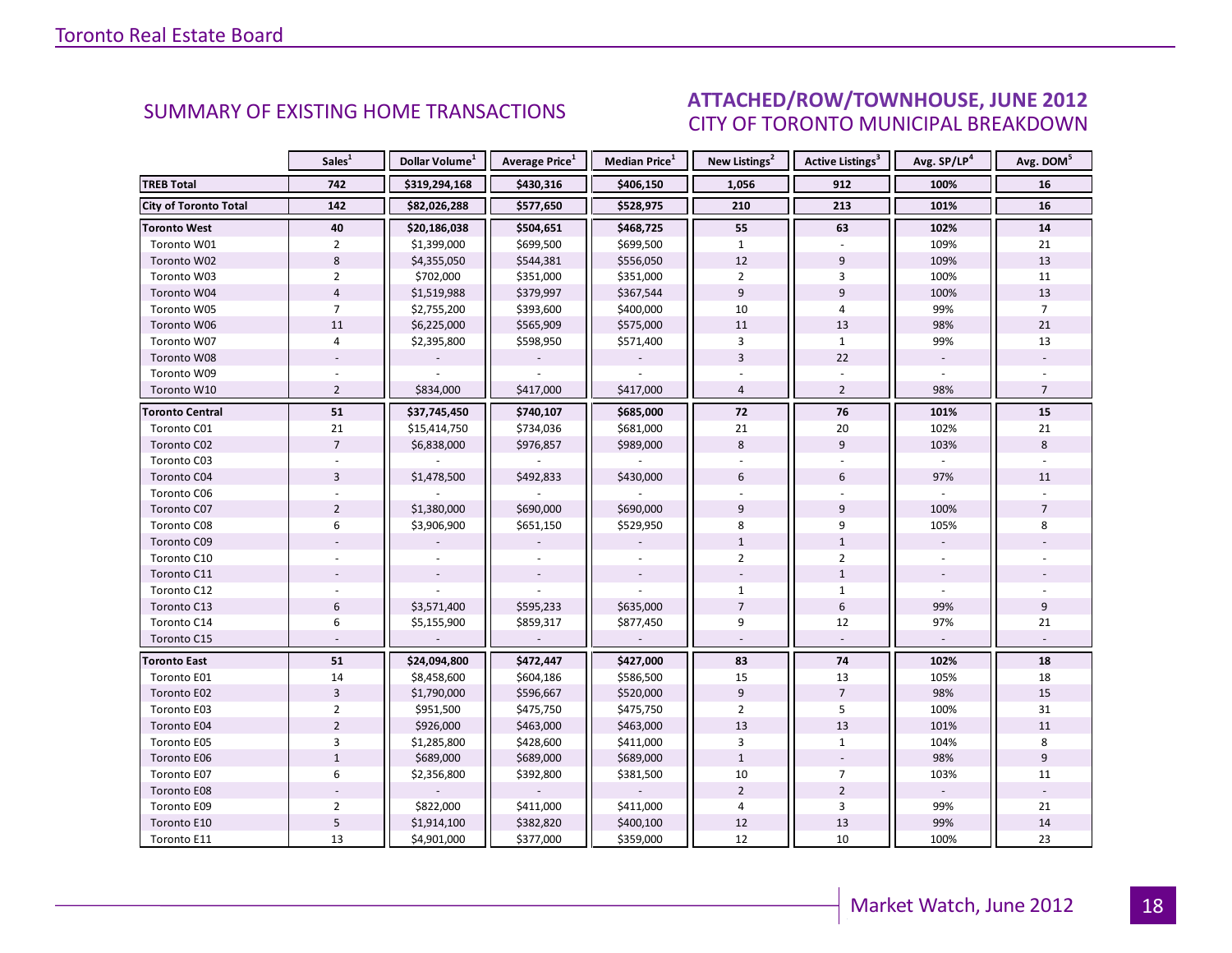#### CO-OP APARTMENT, JUNE 2012 ALL TREB AREAS

|                                  | Sales $\overline{1}$     | Dollar Volume <sup>1</sup> | Average Price <sup>1</sup> | Median Price <sup>1</sup> | New Listings <sup>2</sup> | <b>Active Listings<sup>3</sup></b> | Avg. SP/LP <sup>4</sup>  | Avg. DOM <sup>5</sup> |
|----------------------------------|--------------------------|----------------------------|----------------------------|---------------------------|---------------------------|------------------------------------|--------------------------|-----------------------|
| <b>TREB Total</b>                | $\overline{7}$           | \$3,243,000                | \$463,286                  | \$370,000                 | 13                        | 29                                 | 103%                     | 14                    |
| <b>Halton Region</b>             | $\mathbf{1}$             | \$235,000                  | \$235,000                  | \$235,000                 | $\blacksquare$            | $\mathbf{1}$                       | 98%                      | 17                    |
| Burlington                       | $\mathbf{1}$             | \$235,000                  | \$235,000                  | \$235,000                 |                           | $\mathbf{1}$                       | 98%                      | 17                    |
| <b>Halton Hills</b>              | $\overline{\phantom{a}}$ |                            |                            |                           | $\sim$                    | $\overline{\phantom{a}}$           | $\overline{\phantom{a}}$ |                       |
| Milton                           | ÷,                       | $\sim$                     | ÷.                         | ÷,                        | $\omega$                  | $\sim$                             | $\sim$                   |                       |
| Oakville                         | $\overline{\phantom{a}}$ | $\sim$                     | $\overline{\phantom{a}}$   | $\overline{\phantom{a}}$  | $\sim$                    | $\bar{a}$                          | $\sim$                   |                       |
| <b>Peel Region</b>               | $\overline{\phantom{a}}$ | $\overline{\phantom{a}}$   | $\blacksquare$             | $\frac{1}{2}$             | $\mathbf{1}$              | $\overline{2}$                     | $\blacksquare$           |                       |
| Brampton                         | ä,                       | $\overline{a}$             | ÷,                         | ÷.                        | $\mathbf{1}$              | $\mathbf{1}$                       | ä,                       |                       |
| Caledon                          |                          |                            |                            |                           |                           |                                    |                          |                       |
| Mississauga                      |                          |                            |                            |                           | $\overline{a}$            | $\mathbf{1}$                       | $\overline{a}$           |                       |
| <b>City of Toronto</b>           | 6                        | \$3,008,000                | \$501,333                  | \$385,000                 | 12                        | 26                                 | 103%                     | 14                    |
| ! TURN PAGE FOR CITY OF TORONTO  |                          |                            |                            |                           |                           |                                    |                          |                       |
| <b>TABLES OR CLICK HERE:</b>     | D                        |                            |                            |                           |                           |                                    |                          |                       |
|                                  |                          |                            |                            |                           |                           |                                    |                          |                       |
| <b>York Region</b>               | $\blacksquare$           | $\blacksquare$             | $\overline{a}$             | $\blacksquare$            | $\blacksquare$            | $\blacksquare$                     | $\blacksquare$           |                       |
| Aurora                           |                          |                            |                            |                           |                           |                                    |                          |                       |
| E. Gwillimbury                   |                          |                            |                            |                           |                           |                                    |                          |                       |
| Georgina                         |                          |                            |                            |                           |                           |                                    |                          |                       |
| King                             |                          |                            |                            | $\overline{a}$            |                           |                                    |                          |                       |
| Markham                          | ÷,                       |                            |                            | ä,                        | $\overline{a}$            | $\overline{a}$                     | ÷.                       |                       |
| Newmarket                        |                          |                            |                            |                           |                           |                                    |                          |                       |
| Richmond Hill                    |                          |                            |                            |                           |                           |                                    |                          |                       |
| Vaughan                          | $\overline{\phantom{m}}$ |                            | $\overline{\phantom{a}}$   | $\overline{a}$            |                           | $\overline{\phantom{a}}$           |                          |                       |
| Whitchurch-Stouffville           | $\sim$                   | $\sim$                     | $\sim$                     | ÷.                        | $\sim$                    | $\sim$                             | $\sim$                   |                       |
| <b>Durham Region</b>             | $\blacksquare$           | $\blacksquare$             | $\blacksquare$             | $\centerdot$              | $\overline{\phantom{a}}$  | $\overline{\phantom{a}}$           | $\blacksquare$           |                       |
| Ajax                             | ä,                       |                            |                            | ä,                        | $\sim$                    | $\sim$                             | ÷                        |                       |
| <b>Brock</b>                     |                          |                            |                            |                           |                           |                                    |                          |                       |
| Clarington                       | $\ddot{\phantom{1}}$     |                            |                            | ÷.                        |                           |                                    |                          |                       |
| Oshawa                           |                          |                            |                            |                           |                           |                                    |                          |                       |
| Pickering                        | ÷                        |                            |                            | ä,                        | $\overline{a}$            | ÷.                                 | ÷                        |                       |
| Scugog                           |                          |                            |                            |                           |                           |                                    |                          |                       |
| Uxbridge                         | $\overline{\phantom{a}}$ | $\sim$                     | ÷.                         | $\overline{\phantom{a}}$  | ÷                         | ÷.                                 | $\sim$                   |                       |
| Whitby                           | $\overline{\phantom{a}}$ | $\sim$                     | $\overline{\phantom{a}}$   | $\overline{a}$            | $\sim$                    | $\sim$                             | $\sim$                   |                       |
| <b>Dufferin County</b>           | $\overline{a}$           | $\blacksquare$             | $\blacksquare$             | $\overline{a}$            | $\blacksquare$            | $\blacksquare$                     | $\blacksquare$           | $\overline{a}$        |
| Orangeville                      | $\blacksquare$           | $\sim$                     | $\overline{\phantom{a}}$   | ä,                        | $\sim$                    | $\overline{\phantom{a}}$           | $\sim$                   | $\sim$                |
| <b>Simcoe County</b>             | $\overline{a}$           |                            |                            | $\overline{a}$            |                           |                                    |                          |                       |
| Adjala-Tosorontio                | ÷                        | $\sim$                     | ÷.                         | ÷,                        | $\sim$                    | $\sim$                             | ÷.                       |                       |
| <b>Bradford West Gwillimbury</b> |                          |                            |                            |                           |                           |                                    |                          |                       |
| Essa                             | ÷                        |                            |                            | ÷.                        |                           |                                    | $\overline{a}$           |                       |
| Innisfil                         | $\overline{a}$           | $\overline{a}$             | $\sim$                     | $\overline{a}$            |                           | $\sim$                             | $\overline{a}$           |                       |
| New Tecumseth                    | $\overline{a}$           |                            |                            | L.                        | $\overline{a}$            | ÷.                                 | ÷.                       |                       |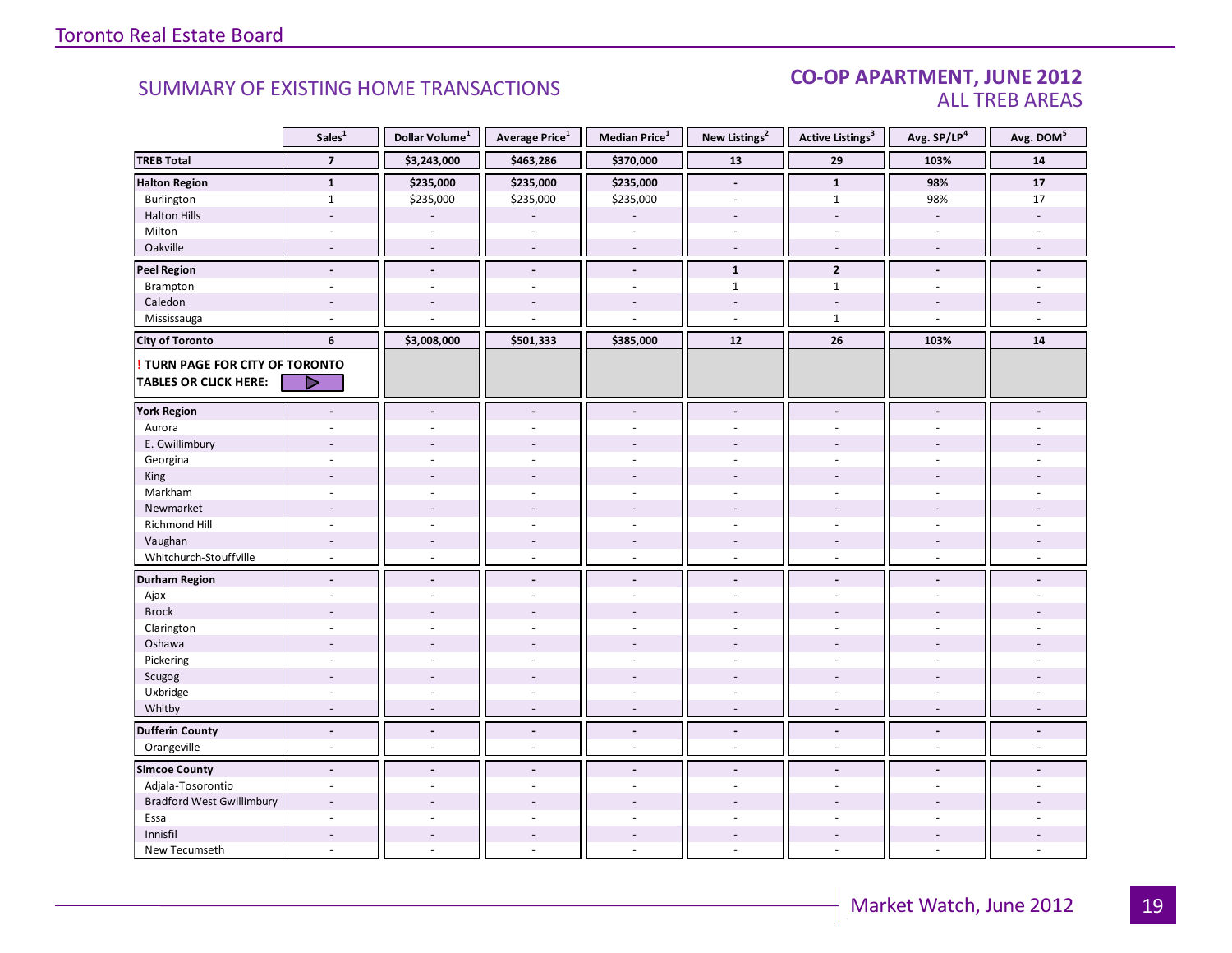### CO-OP APARTMENT, JUNE 2012 CITY OF TORONTO MUNICIPAL BREAKDOWN

<span id="page-19-0"></span>

|                              | Sales <sup>1</sup> | Dollar Volume <sup>1</sup> | <b>Average Price</b> <sup>1</sup> | <b>Median Price</b> <sup>1</sup> | New Listings <sup>2</sup> | <b>Active Listings<sup>3</sup></b> | Avg. SP/LP <sup>4</sup>  | Avg. DOM <sup>5</sup> |
|------------------------------|--------------------|----------------------------|-----------------------------------|----------------------------------|---------------------------|------------------------------------|--------------------------|-----------------------|
| <b>TREB Total</b>            | $\overline{7}$     | \$3,243,000                | \$463,286                         | \$370,000                        | 13                        | 29                                 | 103%                     | 14                    |
| <b>City of Toronto Total</b> | 6                  | \$3,008,000                | \$501,333                         | \$385,000                        | $\overline{12}$           | $\overline{26}$                    | 103%                     | ${\bf 14}$            |
| <b>Toronto West</b>          | $\mathbf{1}$       | \$268,000                  | \$268,000                         | \$268,000                        | $\overline{\mathbf{3}}$   | 10                                 | 97%                      | 19                    |
| Toronto W01                  |                    |                            |                                   |                                  |                           |                                    |                          |                       |
| Toronto W02                  |                    |                            |                                   |                                  | $\mathbf{1}$              | $\mathbf{1}$                       |                          |                       |
| Toronto W03                  | $\sim$             |                            |                                   | $\overline{a}$                   |                           | $\overline{a}$                     |                          |                       |
| Toronto W04                  |                    |                            |                                   |                                  |                           |                                    |                          |                       |
| Toronto W05                  |                    |                            |                                   |                                  |                           | $\overline{2}$                     |                          |                       |
| Toronto W06                  |                    |                            |                                   |                                  | $\mathbf{1}$              | $\overline{3}$                     |                          |                       |
| Toronto W07                  |                    |                            |                                   |                                  |                           | $\overline{2}$                     | ÷.                       |                       |
| Toronto W08                  | $\mathbf{1}$       | \$268,000                  | \$268,000                         | \$268,000                        |                           | $\mathbf{1}$                       | 97%                      | 19                    |
| Toronto W09                  |                    |                            |                                   |                                  |                           |                                    |                          |                       |
| Toronto W10                  |                    | $\overline{a}$             | $\sim$                            | $\mathbb{Z}$                     | $\mathbf{1}$              | $\mathbf{1}$                       | $\mathcal{L}$            |                       |
| <b>Toronto Central</b>       | $5\phantom{.0}$    | \$2,740,000                | \$548,000                         | \$400,000                        | $\overline{9}$            | 16                                 | 103%                     | 13                    |
| Toronto C01                  | $\mathbf{1}$       | \$420,000                  | \$420,000                         | \$420,000                        | 3                         | 4                                  | 98%                      | 23                    |
| Toronto C02                  |                    |                            |                                   |                                  |                           |                                    | $\overline{\phantom{a}}$ |                       |
| Toronto C03                  |                    |                            |                                   |                                  | $\mathbf{1}$              | 3                                  | $\sim$                   |                       |
| Toronto C04                  |                    |                            |                                   |                                  | $\mathbf{1}$              | $\overline{4}$                     |                          |                       |
| Toronto C06                  |                    |                            |                                   |                                  |                           |                                    |                          |                       |
| Toronto C07                  |                    |                            |                                   |                                  |                           |                                    | $\overline{\phantom{a}}$ |                       |
| Toronto C08                  | $\mathbf{1}$       | \$350,000                  | \$350,000                         | \$350,000                        | $\mathbf{1}$              | $\mathbf{1}$                       | 100%                     | 19                    |
| Toronto C09                  | $\overline{3}$     | \$1,970,000                | \$656,667                         | \$400,000                        | $\overline{2}$            | $\overline{3}$                     | 105%                     | $\overline{7}$        |
| Toronto C10                  |                    |                            |                                   |                                  | $\mathbf{1}$              | $\mathbf{1}$                       |                          |                       |
| Toronto C11                  |                    |                            |                                   |                                  |                           |                                    |                          |                       |
| Toronto C12                  | $\sim$             |                            |                                   |                                  |                           | $\sim$                             | $\sim$                   |                       |
| Toronto C13                  |                    |                            |                                   |                                  |                           |                                    |                          |                       |
| Toronto C14                  |                    |                            |                                   |                                  |                           |                                    |                          |                       |
| Toronto C15                  | $\overline{a}$     |                            | $\sim$                            | $\sim$                           | $\sim$                    | $\sim$                             |                          |                       |
| <b>Toronto East</b>          |                    |                            |                                   |                                  |                           |                                    |                          |                       |
| Toronto E01                  |                    |                            |                                   |                                  |                           |                                    |                          |                       |
| Toronto E02                  |                    |                            |                                   |                                  |                           |                                    |                          |                       |
| Toronto E03                  |                    |                            |                                   |                                  |                           |                                    |                          |                       |
| Toronto E04                  |                    |                            |                                   |                                  |                           |                                    |                          |                       |
| Toronto E05                  |                    |                            |                                   |                                  |                           |                                    |                          |                       |
| Toronto E06                  |                    |                            |                                   |                                  |                           |                                    |                          |                       |
| Toronto E07                  |                    |                            |                                   |                                  |                           |                                    |                          |                       |
| Toronto E08                  |                    |                            |                                   |                                  |                           |                                    |                          |                       |
| Toronto E09                  |                    |                            |                                   |                                  |                           |                                    |                          |                       |
| Toronto E10                  |                    |                            |                                   |                                  |                           |                                    |                          |                       |
| Toronto E11                  |                    |                            |                                   |                                  |                           |                                    |                          |                       |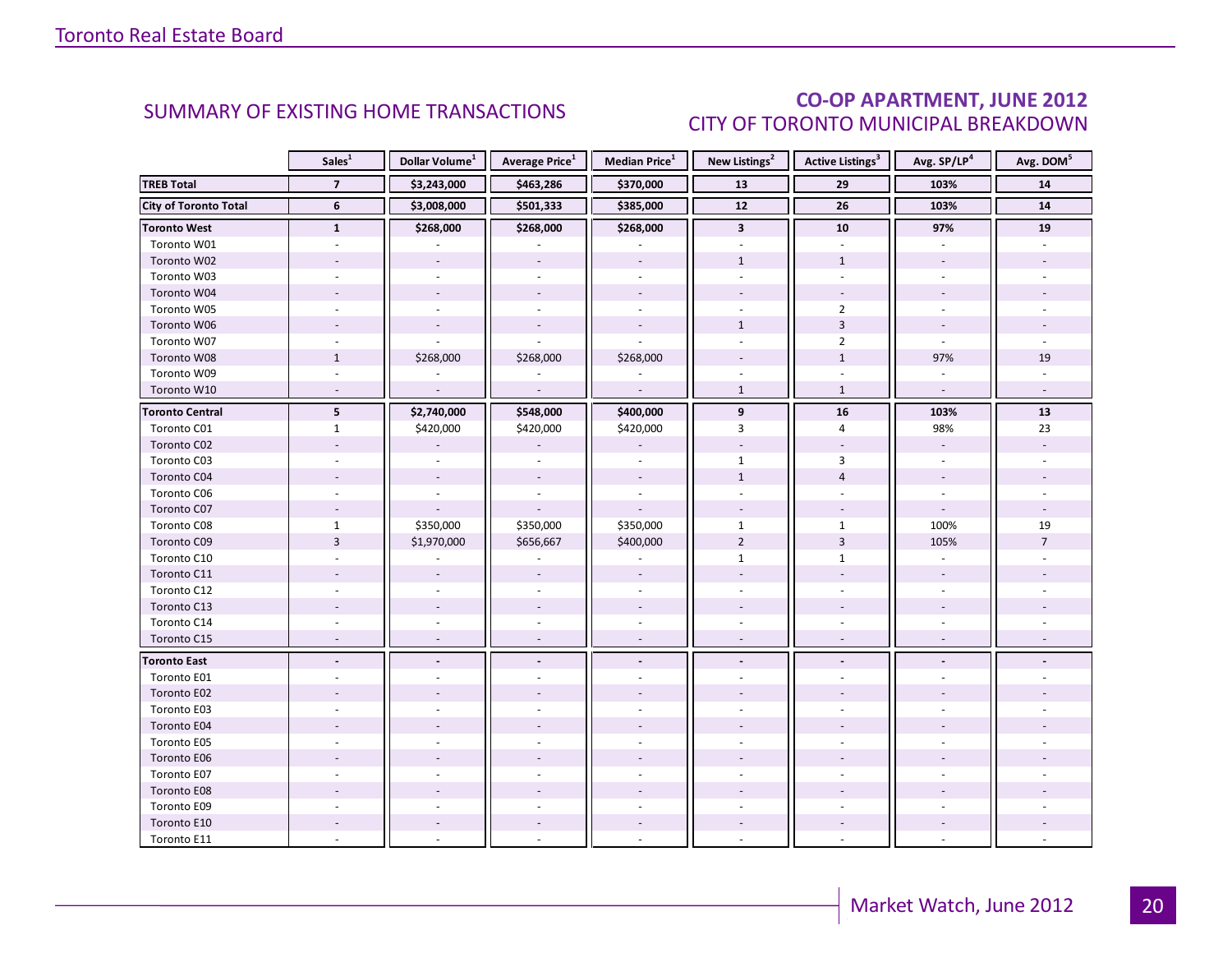#### SUMMARY OF EXISTING HOME TRANSACTIONS **DETACHED CONDOMINIUM, JUNE 2012** ALL TREB AREAS

|                                        | Sales <sup>1</sup>       | Dollar Volume <sup>1</sup> | Average Price <sup>1</sup> | Median Price <sup>1</sup> | New Listings <sup>2</sup> | Active Listings <sup>3</sup> | Avg. SP/LP <sup>4</sup>  | Avg. DOM <sup>5</sup> |
|----------------------------------------|--------------------------|----------------------------|----------------------------|---------------------------|---------------------------|------------------------------|--------------------------|-----------------------|
| <b>TREB Total</b>                      | ${\bf 10}$               | \$3,526,700                | \$352,670                  | \$332,700                 | 20                        | 35                           | 98%                      | 37                    |
| <b>Halton Region</b>                   | $\blacksquare$           |                            |                            | $\overline{a}$            | $\mathbf{1}$              | $\overline{a}$               | $\blacksquare$           |                       |
| Burlington                             | ÷                        |                            |                            | L.                        |                           | $\overline{a}$               | $\sim$                   |                       |
| <b>Halton Hills</b>                    |                          | $\overline{a}$             | $\overline{a}$             | $\overline{a}$            |                           | $\overline{a}$               |                          |                       |
| Milton                                 |                          | $\overline{\phantom{a}}$   |                            | $\overline{\phantom{a}}$  | ÷.                        | $\blacksquare$               | $\overline{\phantom{a}}$ |                       |
| Oakville                               | $\overline{a}$           | $\sim$                     | $\sim$                     | $\overline{\phantom{a}}$  | $\mathbf{1}$              | $\overline{\phantom{a}}$     | $\sim$                   | $\sim$                |
| <b>Peel Region</b>                     | $\overline{\phantom{a}}$ | $\blacksquare$             | $\blacksquare$             | $\frac{1}{2}$             | 5                         | $\overline{7}$               | $\blacksquare$           |                       |
| Brampton                               | ä,                       | ä,                         |                            | ä,                        | $\overline{2}$            | $\overline{2}$               | $\bar{a}$                |                       |
| Caledon                                |                          |                            |                            |                           |                           |                              |                          |                       |
| Mississauga                            |                          |                            |                            |                           | 3                         | $\mathsf S$                  | $\overline{a}$           |                       |
| <b>City of Toronto</b>                 | $\overline{\mathbf{3}}$  | \$976,400                  | \$325,467                  | \$321,900                 | $\overline{\mathbf{3}}$   | 5                            | 98%                      | 11                    |
| <b>! TURN PAGE FOR CITY OF TORONTO</b> |                          |                            |                            |                           |                           |                              |                          |                       |
| <b>TABLES OR CLICK HERE:</b>           | D                        |                            |                            |                           |                           |                              |                          |                       |
|                                        |                          |                            |                            |                           |                           |                              |                          |                       |
| <b>York Region</b>                     | ÷,                       | $\overline{a}$             | $\blacksquare$             | $\blacksquare$            | $\mathbf{1}$              | $\blacksquare$               | $\blacksquare$           |                       |
| Aurora                                 |                          |                            |                            |                           |                           |                              |                          |                       |
| E. Gwillimbury                         |                          |                            |                            |                           |                           |                              |                          |                       |
| Georgina                               |                          |                            |                            |                           |                           |                              |                          |                       |
| King                                   |                          | $\overline{a}$             | $\overline{a}$             | $\overline{a}$            |                           |                              |                          |                       |
| Markham                                | ä,                       | ÷,                         |                            | ä,                        | $\mathbf{1}$              | ÷.                           | $\overline{a}$           |                       |
| Newmarket                              |                          |                            |                            |                           |                           |                              |                          |                       |
| Richmond Hill                          | ٠                        |                            |                            |                           |                           |                              |                          |                       |
| Vaughan                                | $\overline{\phantom{a}}$ | $\sim$                     | $\overline{\phantom{a}}$   | $\overline{a}$            |                           | $\overline{\phantom{a}}$     |                          |                       |
| Whitchurch-Stouffville                 | $\sim$                   | ÷.                         | $\sim$                     | $\overline{a}$            | $\sim$                    | ÷                            | $\sim$                   |                       |
| <b>Durham Region</b>                   | $\overline{\phantom{a}}$ | $\blacksquare$             | $\blacksquare$             | $\frac{1}{2}$             | $\mathbf{1}$              | $\overline{\mathbf{3}}$      | $\blacksquare$           |                       |
| Ajax                                   | ٠                        | $\overline{\phantom{a}}$   | $\overline{a}$             | ÷.                        | $\mathbf{1}$              | 3                            | ÷.                       |                       |
| <b>Brock</b>                           |                          |                            |                            |                           |                           |                              |                          |                       |
| Clarington                             | ä,                       | ÷.                         |                            | ä,                        | $\sim$                    | ÷                            | ÷,                       |                       |
| Oshawa                                 |                          | $\overline{a}$             |                            |                           |                           |                              |                          |                       |
| Pickering                              | ٠                        |                            |                            | $\overline{a}$            |                           | ÷.                           | L.                       |                       |
| Scugog                                 |                          | $\overline{a}$             | $\overline{a}$             | ÷.                        |                           |                              |                          |                       |
| Uxbridge                               | ÷.                       | $\sim$                     | $\sim$                     | ä,                        | $\omega$                  | $\sim$                       | $\sim$                   |                       |
| Whitby                                 | $\sim$                   | $\overline{a}$             | $\sim$                     | ÷.                        | $\sim$                    | $\sim$                       | $\sim$                   | $\sim$                |
| <b>Dufferin County</b>                 | $\mathbf{1}$             | \$449,900                  | \$449,900                  | \$449,900                 | $\overline{\phantom{a}}$  | $\mathbf{1}$                 | 100%                     | 64                    |
| Orangeville                            | $\mathbf{1}$             | \$449,900                  | \$449,900                  | \$449,900                 | $\omega$                  | $\mathbf{1}$                 | 100%                     | 64                    |
| <b>Simcoe County</b>                   | 6                        | \$2,100,400                | \$350,067                  | \$335,700                 | 9                         | 19                           | 97%                      | 45                    |
| Adjala-Tosorontio                      | $\overline{\phantom{a}}$ |                            |                            |                           | $\sim$                    | $\blacksquare$               | $\overline{\phantom{a}}$ |                       |
| <b>Bradford West Gwillimbury</b>       | ٠                        |                            |                            |                           |                           |                              | $\overline{\phantom{a}}$ |                       |
| Essa                                   |                          |                            |                            |                           |                           |                              |                          |                       |
| Innisfil                               | ÷,                       |                            |                            |                           |                           | $\overline{\phantom{a}}$     | $\overline{a}$           |                       |
| New Tecumseth                          | 6                        | \$2,100,400                | \$350,067                  | \$335,700                 | 9                         | 19                           | 97%                      | 45                    |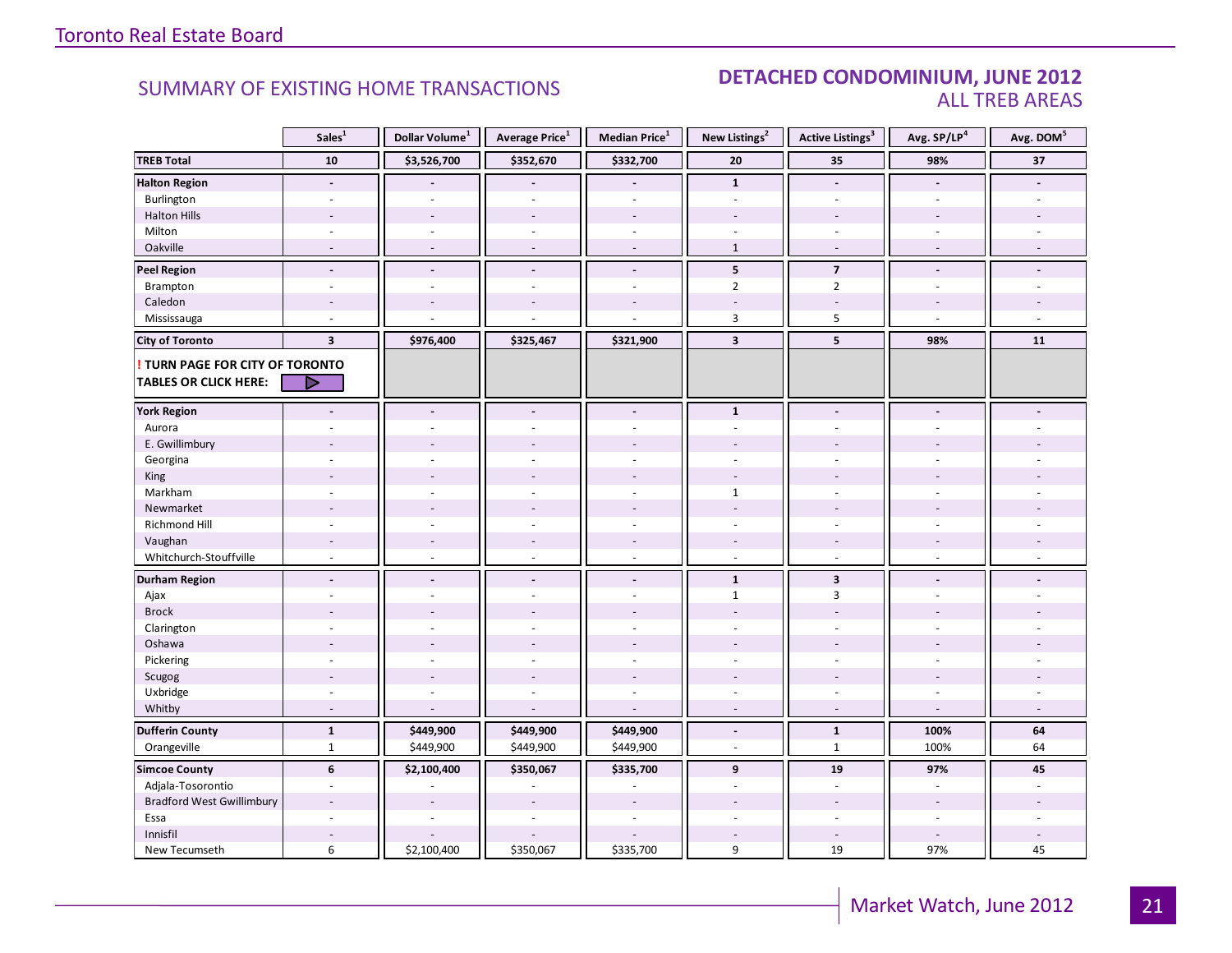### DETACHED CONDOMINIUM, JUNE 2012 CITY OF TORONTO MUNICIPAL BREAKDOWN

<span id="page-21-0"></span>

|                              | Sales <sup>1</sup>       | Dollar Volume <sup>1</sup> | <b>Average Price</b> <sup>1</sup> | <b>Median Price</b> <sup>1</sup> | New Listings <sup>2</sup> | <b>Active Listings<sup>3</sup></b> | Avg. SP/LP <sup>4</sup>  | Avg. DOM <sup>5</sup> |
|------------------------------|--------------------------|----------------------------|-----------------------------------|----------------------------------|---------------------------|------------------------------------|--------------------------|-----------------------|
| <b>TREB Total</b>            | 10                       | \$3,526,700                | \$352,670                         | \$332,700                        | 20                        | 35                                 | 98%                      | 37                    |
| <b>City of Toronto Total</b> | $\overline{\mathbf{3}}$  | \$976,400                  | \$325,467                         | \$321,900                        | $\overline{\mathbf{3}}$   | $5\phantom{.0}$                    | 98%                      | $\overline{11}$       |
| <b>Toronto West</b>          | $\overline{\phantom{a}}$ |                            | $\overline{\phantom{a}}$          |                                  | $\overline{\phantom{a}}$  | $\overline{\phantom{a}}$           | $\overline{\phantom{a}}$ |                       |
| Toronto W01                  |                          |                            |                                   |                                  |                           |                                    |                          |                       |
| Toronto W02                  |                          |                            |                                   |                                  |                           |                                    |                          |                       |
| Toronto W03                  | $\sim$                   |                            |                                   | $\overline{a}$                   |                           | $\overline{a}$                     |                          |                       |
| Toronto W04                  |                          |                            |                                   |                                  |                           |                                    |                          |                       |
| Toronto W05                  |                          |                            |                                   |                                  |                           |                                    |                          |                       |
| Toronto W06                  |                          |                            |                                   |                                  |                           |                                    |                          |                       |
| Toronto W07                  |                          |                            |                                   |                                  |                           |                                    |                          |                       |
| Toronto W08                  |                          |                            |                                   |                                  |                           |                                    |                          |                       |
| Toronto W09                  |                          |                            |                                   |                                  |                           |                                    |                          |                       |
| Toronto W10                  |                          |                            |                                   | $\overline{\phantom{a}}$         |                           | $\overline{\phantom{a}}$           |                          |                       |
| <b>Toronto Central</b>       |                          |                            |                                   | $\blacksquare$                   |                           | $\overline{2}$                     |                          |                       |
| Toronto C01                  |                          |                            |                                   |                                  |                           | $\mathbf{1}$                       |                          |                       |
| Toronto C02                  |                          |                            |                                   |                                  |                           |                                    |                          |                       |
| Toronto C03                  |                          |                            |                                   |                                  |                           | ÷.                                 |                          |                       |
| Toronto C04                  |                          |                            |                                   |                                  |                           |                                    |                          |                       |
| Toronto C06                  |                          |                            |                                   |                                  |                           |                                    |                          |                       |
| Toronto C07                  |                          |                            |                                   |                                  |                           |                                    |                          |                       |
| Toronto C08                  |                          |                            |                                   |                                  |                           |                                    |                          |                       |
| Toronto C09                  |                          |                            |                                   |                                  |                           |                                    |                          |                       |
| Toronto C10                  |                          |                            |                                   |                                  |                           |                                    |                          |                       |
| Toronto C11                  |                          |                            |                                   |                                  |                           |                                    |                          |                       |
| Toronto C12                  |                          |                            |                                   |                                  |                           | $\mathbf{1}$                       |                          |                       |
| Toronto C13                  |                          |                            |                                   |                                  |                           |                                    |                          |                       |
| Toronto C14                  |                          |                            |                                   |                                  |                           |                                    |                          |                       |
| Toronto C15                  | $\overline{\phantom{a}}$ |                            |                                   | $\overline{a}$                   | $\overline{\phantom{a}}$  | $\sim$                             | $\overline{\phantom{a}}$ |                       |
| <b>Toronto East</b>          | $\overline{\mathbf{3}}$  | \$976,400                  | \$325,467                         | \$321,900                        | $\overline{\mathbf{3}}$   | $\overline{\mathbf{3}}$            | 98%                      | 11                    |
| Toronto E01                  |                          |                            |                                   |                                  |                           |                                    |                          |                       |
| Toronto E02                  |                          |                            |                                   |                                  |                           | $\mathbf{1}$                       |                          |                       |
| Toronto E03                  |                          |                            |                                   |                                  |                           |                                    |                          |                       |
| Toronto E04                  |                          |                            |                                   |                                  |                           |                                    |                          |                       |
| Toronto E05                  |                          |                            |                                   |                                  |                           |                                    |                          |                       |
| Toronto E06                  |                          |                            |                                   |                                  |                           |                                    |                          |                       |
| Toronto E07                  |                          |                            |                                   |                                  |                           | $\mathbf{1}$                       |                          |                       |
| Toronto E08                  |                          |                            |                                   |                                  |                           |                                    |                          |                       |
| Toronto E09                  | $\mathbf{1}$             | \$321,900                  | \$321,900                         | \$321,900                        | $\mathbf{1}$              |                                    | 100%                     | 10                    |
| Toronto E10                  |                          |                            |                                   |                                  |                           |                                    |                          |                       |
| Toronto E11                  | $\overline{2}$           | \$654,500                  | \$327,250                         | \$327,250                        | $\overline{2}$            | $\mathbf{1}$                       | 97%                      | 12                    |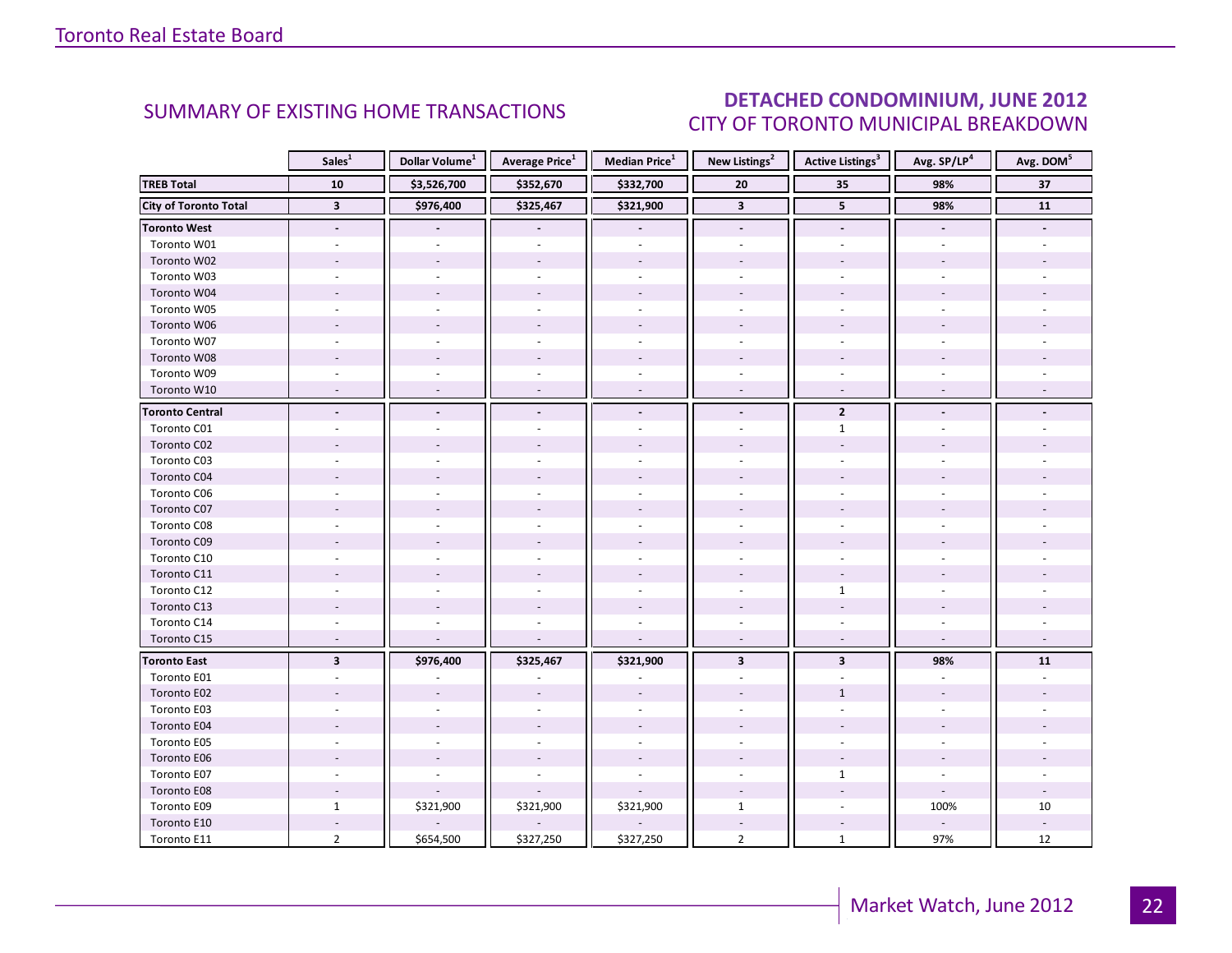#### SUMMARY OF EXISTING HOME TRANSACTIONS **CO-OWNERSHIP APARTMENT, JUNE 2012** ALL TREB AREAS

| <b>TREB Total</b><br>${\bf 10}$<br>\$2,277,300<br>\$227,730<br>\$237,450<br>15<br>25<br>97%<br>26<br><b>Halton Region</b><br>$\Box$<br>$\blacksquare$<br>$\blacksquare$<br>$\overline{a}$<br>$\overline{a}$<br>Burlington<br>÷,<br>÷.<br>$\sim$<br>$\overline{a}$<br>$\sim$<br>$\sim$<br>÷.<br><b>Halton Hills</b><br>$\overline{a}$<br>L,<br>÷,<br>÷,<br>$\overline{\phantom{a}}$<br>Milton<br>$\sim$<br>$\sim$<br>ä,<br>$\bar{a}$<br>$\overline{\phantom{a}}$<br>$\sim$<br>$\bar{a}$<br>Oakville<br>$\overline{a}$<br>$\sim$<br>$\sim$<br>$\sim$<br>$\sim$<br>$\overline{\phantom{a}}$<br>$\sim$<br><b>Peel Region</b><br>$\overline{\phantom{a}}$<br>$\blacksquare$<br>$\blacksquare$<br>$\blacksquare$<br>$\blacksquare$<br>$\blacksquare$<br>$\overline{a}$<br>Brampton<br>$\sim$<br>$\sim$<br>$\bar{\phantom{a}}$<br>$\bar{a}$<br>$\overline{\phantom{a}}$<br>$\overline{\phantom{a}}$<br>÷,<br>Caledon<br>$\overline{a}$<br>$\overline{a}$<br>$\overline{\phantom{a}}$<br>$\overline{a}$<br>$\overline{a}$<br>Mississauga<br>$\overline{a}$<br>$\overline{a}$<br>$\sim$<br>$\sim$<br>${\bf 10}$<br>\$2,277,300<br>\$227,730<br>\$237,450<br>15<br>25<br>97%<br>26<br><b>City of Toronto</b><br>TURN PAGE FOR CITY OF TORONTO<br><b>TABLES OR CLICK HERE:</b><br>D<br><b>York Region</b><br>$\overline{a}$<br>$\overline{a}$<br>$\blacksquare$<br>$\blacksquare$<br>$\blacksquare$<br>$\blacksquare$<br>$\blacksquare$<br>Aurora<br>ä,<br>E. Gwillimbury<br>Georgina<br>$\overline{a}$<br>King<br>$\overline{a}$<br>Markham<br>$\sim$<br>$\sim$<br>ä,<br>$\sim$<br>÷.<br>Newmarket<br>Richmond Hill<br>Vaughan<br>$\overline{\phantom{a}}$<br>$\sim$<br>$\overline{\phantom{a}}$<br>$\overline{a}$<br>$\sim$<br>$\overline{\phantom{a}}$<br>$\overline{a}$<br>Whitchurch-Stouffville<br>$\omega$<br>$\omega$<br>$\sim$<br>$\omega$<br>$\omega$<br>$\omega$<br>$\omega$<br><b>Durham Region</b><br>$\overline{a}$<br>$\blacksquare$<br>$\blacksquare$<br>$\blacksquare$<br>$\blacksquare$<br>$\blacksquare$<br>$\blacksquare$<br>Ajax<br>ä,<br>÷.<br>$\sim$<br>÷.<br><b>Brock</b><br>Clarington<br>L,<br>L,<br>Oshawa<br>÷.<br>Pickering<br>$\overline{a}$<br>$\omega$<br>$\overline{a}$<br>$\overline{a}$<br>$\overline{a}$<br>÷.<br>L.<br>Scugog<br>Uxbridge<br>$\overline{a}$<br>$\overline{a}$<br>÷,<br>÷.<br>$\sim$<br>÷.<br>Whitby<br>÷,<br>$\overline{\phantom{a}}$<br>÷,<br>$\sim$<br>$\overline{\phantom{a}}$<br>$\overline{\phantom{a}}$<br><b>Dufferin County</b><br>$\overline{a}$<br>$\overline{a}$<br>$\Box$<br>$\Box$<br>$\overline{a}$<br>$\blacksquare$<br>$\blacksquare$<br>Orangeville<br>$\omega$<br>$\overline{a}$<br>$\omega$<br>$\overline{a}$<br>÷.<br>$\overline{a}$<br>$\sim$<br><b>Simcoe County</b><br>$\blacksquare$<br>$\blacksquare$<br>$\overline{a}$<br>$\blacksquare$<br>$\overline{a}$<br>$\blacksquare$<br>Adjala-Tosorontio<br>$\overline{\phantom{a}}$<br>$\overline{a}$<br>L.<br><b>Bradford West Gwillimbury</b><br>Essa<br>$\overline{a}$<br>$\sim$<br>÷.<br>÷<br>÷<br>$\equiv$<br>Innisfil<br>$\overline{a}$<br>L.<br>$\sim$<br>$\overline{a}$ |               | Sales <sup>1</sup> | Dollar Volume <sup>1</sup> | Average Price <sup>1</sup> | Median Price <sup>1</sup> | New Listings <sup>2</sup> | <b>Active Listings<sup>3</sup></b> | Avg. SP/LP <sup>4</sup> | Avg. DOM <sup>5</sup> |
|-----------------------------------------------------------------------------------------------------------------------------------------------------------------------------------------------------------------------------------------------------------------------------------------------------------------------------------------------------------------------------------------------------------------------------------------------------------------------------------------------------------------------------------------------------------------------------------------------------------------------------------------------------------------------------------------------------------------------------------------------------------------------------------------------------------------------------------------------------------------------------------------------------------------------------------------------------------------------------------------------------------------------------------------------------------------------------------------------------------------------------------------------------------------------------------------------------------------------------------------------------------------------------------------------------------------------------------------------------------------------------------------------------------------------------------------------------------------------------------------------------------------------------------------------------------------------------------------------------------------------------------------------------------------------------------------------------------------------------------------------------------------------------------------------------------------------------------------------------------------------------------------------------------------------------------------------------------------------------------------------------------------------------------------------------------------------------------------------------------------------------------------------------------------------------------------------------------------------------------------------------------------------------------------------------------------------------------------------------------------------------------------------------------------------------------------------------------------------------------------------------------------------------------------------------------------------------------------------------------------------------------------------------------------------------------------------------------------------------------------------------------------------------------------------------------------------------------------------------------------------------------------------------------------------------------------------------------------------------------------------------------------------------------------------------------------------------------------------|---------------|--------------------|----------------------------|----------------------------|---------------------------|---------------------------|------------------------------------|-------------------------|-----------------------|
|                                                                                                                                                                                                                                                                                                                                                                                                                                                                                                                                                                                                                                                                                                                                                                                                                                                                                                                                                                                                                                                                                                                                                                                                                                                                                                                                                                                                                                                                                                                                                                                                                                                                                                                                                                                                                                                                                                                                                                                                                                                                                                                                                                                                                                                                                                                                                                                                                                                                                                                                                                                                                                                                                                                                                                                                                                                                                                                                                                                                                                                                                               |               |                    |                            |                            |                           |                           |                                    |                         |                       |
|                                                                                                                                                                                                                                                                                                                                                                                                                                                                                                                                                                                                                                                                                                                                                                                                                                                                                                                                                                                                                                                                                                                                                                                                                                                                                                                                                                                                                                                                                                                                                                                                                                                                                                                                                                                                                                                                                                                                                                                                                                                                                                                                                                                                                                                                                                                                                                                                                                                                                                                                                                                                                                                                                                                                                                                                                                                                                                                                                                                                                                                                                               |               |                    |                            |                            |                           |                           |                                    |                         |                       |
|                                                                                                                                                                                                                                                                                                                                                                                                                                                                                                                                                                                                                                                                                                                                                                                                                                                                                                                                                                                                                                                                                                                                                                                                                                                                                                                                                                                                                                                                                                                                                                                                                                                                                                                                                                                                                                                                                                                                                                                                                                                                                                                                                                                                                                                                                                                                                                                                                                                                                                                                                                                                                                                                                                                                                                                                                                                                                                                                                                                                                                                                                               |               |                    |                            |                            |                           |                           |                                    |                         |                       |
|                                                                                                                                                                                                                                                                                                                                                                                                                                                                                                                                                                                                                                                                                                                                                                                                                                                                                                                                                                                                                                                                                                                                                                                                                                                                                                                                                                                                                                                                                                                                                                                                                                                                                                                                                                                                                                                                                                                                                                                                                                                                                                                                                                                                                                                                                                                                                                                                                                                                                                                                                                                                                                                                                                                                                                                                                                                                                                                                                                                                                                                                                               |               |                    |                            |                            |                           |                           |                                    |                         |                       |
|                                                                                                                                                                                                                                                                                                                                                                                                                                                                                                                                                                                                                                                                                                                                                                                                                                                                                                                                                                                                                                                                                                                                                                                                                                                                                                                                                                                                                                                                                                                                                                                                                                                                                                                                                                                                                                                                                                                                                                                                                                                                                                                                                                                                                                                                                                                                                                                                                                                                                                                                                                                                                                                                                                                                                                                                                                                                                                                                                                                                                                                                                               |               |                    |                            |                            |                           |                           |                                    |                         |                       |
|                                                                                                                                                                                                                                                                                                                                                                                                                                                                                                                                                                                                                                                                                                                                                                                                                                                                                                                                                                                                                                                                                                                                                                                                                                                                                                                                                                                                                                                                                                                                                                                                                                                                                                                                                                                                                                                                                                                                                                                                                                                                                                                                                                                                                                                                                                                                                                                                                                                                                                                                                                                                                                                                                                                                                                                                                                                                                                                                                                                                                                                                                               |               |                    |                            |                            |                           |                           |                                    |                         |                       |
|                                                                                                                                                                                                                                                                                                                                                                                                                                                                                                                                                                                                                                                                                                                                                                                                                                                                                                                                                                                                                                                                                                                                                                                                                                                                                                                                                                                                                                                                                                                                                                                                                                                                                                                                                                                                                                                                                                                                                                                                                                                                                                                                                                                                                                                                                                                                                                                                                                                                                                                                                                                                                                                                                                                                                                                                                                                                                                                                                                                                                                                                                               |               |                    |                            |                            |                           |                           |                                    |                         |                       |
|                                                                                                                                                                                                                                                                                                                                                                                                                                                                                                                                                                                                                                                                                                                                                                                                                                                                                                                                                                                                                                                                                                                                                                                                                                                                                                                                                                                                                                                                                                                                                                                                                                                                                                                                                                                                                                                                                                                                                                                                                                                                                                                                                                                                                                                                                                                                                                                                                                                                                                                                                                                                                                                                                                                                                                                                                                                                                                                                                                                                                                                                                               |               |                    |                            |                            |                           |                           |                                    |                         |                       |
|                                                                                                                                                                                                                                                                                                                                                                                                                                                                                                                                                                                                                                                                                                                                                                                                                                                                                                                                                                                                                                                                                                                                                                                                                                                                                                                                                                                                                                                                                                                                                                                                                                                                                                                                                                                                                                                                                                                                                                                                                                                                                                                                                                                                                                                                                                                                                                                                                                                                                                                                                                                                                                                                                                                                                                                                                                                                                                                                                                                                                                                                                               |               |                    |                            |                            |                           |                           |                                    |                         |                       |
|                                                                                                                                                                                                                                                                                                                                                                                                                                                                                                                                                                                                                                                                                                                                                                                                                                                                                                                                                                                                                                                                                                                                                                                                                                                                                                                                                                                                                                                                                                                                                                                                                                                                                                                                                                                                                                                                                                                                                                                                                                                                                                                                                                                                                                                                                                                                                                                                                                                                                                                                                                                                                                                                                                                                                                                                                                                                                                                                                                                                                                                                                               |               |                    |                            |                            |                           |                           |                                    |                         |                       |
|                                                                                                                                                                                                                                                                                                                                                                                                                                                                                                                                                                                                                                                                                                                                                                                                                                                                                                                                                                                                                                                                                                                                                                                                                                                                                                                                                                                                                                                                                                                                                                                                                                                                                                                                                                                                                                                                                                                                                                                                                                                                                                                                                                                                                                                                                                                                                                                                                                                                                                                                                                                                                                                                                                                                                                                                                                                                                                                                                                                                                                                                                               |               |                    |                            |                            |                           |                           |                                    |                         |                       |
|                                                                                                                                                                                                                                                                                                                                                                                                                                                                                                                                                                                                                                                                                                                                                                                                                                                                                                                                                                                                                                                                                                                                                                                                                                                                                                                                                                                                                                                                                                                                                                                                                                                                                                                                                                                                                                                                                                                                                                                                                                                                                                                                                                                                                                                                                                                                                                                                                                                                                                                                                                                                                                                                                                                                                                                                                                                                                                                                                                                                                                                                                               |               |                    |                            |                            |                           |                           |                                    |                         |                       |
|                                                                                                                                                                                                                                                                                                                                                                                                                                                                                                                                                                                                                                                                                                                                                                                                                                                                                                                                                                                                                                                                                                                                                                                                                                                                                                                                                                                                                                                                                                                                                                                                                                                                                                                                                                                                                                                                                                                                                                                                                                                                                                                                                                                                                                                                                                                                                                                                                                                                                                                                                                                                                                                                                                                                                                                                                                                                                                                                                                                                                                                                                               |               |                    |                            |                            |                           |                           |                                    |                         |                       |
|                                                                                                                                                                                                                                                                                                                                                                                                                                                                                                                                                                                                                                                                                                                                                                                                                                                                                                                                                                                                                                                                                                                                                                                                                                                                                                                                                                                                                                                                                                                                                                                                                                                                                                                                                                                                                                                                                                                                                                                                                                                                                                                                                                                                                                                                                                                                                                                                                                                                                                                                                                                                                                                                                                                                                                                                                                                                                                                                                                                                                                                                                               |               |                    |                            |                            |                           |                           |                                    |                         |                       |
|                                                                                                                                                                                                                                                                                                                                                                                                                                                                                                                                                                                                                                                                                                                                                                                                                                                                                                                                                                                                                                                                                                                                                                                                                                                                                                                                                                                                                                                                                                                                                                                                                                                                                                                                                                                                                                                                                                                                                                                                                                                                                                                                                                                                                                                                                                                                                                                                                                                                                                                                                                                                                                                                                                                                                                                                                                                                                                                                                                                                                                                                                               |               |                    |                            |                            |                           |                           |                                    |                         |                       |
|                                                                                                                                                                                                                                                                                                                                                                                                                                                                                                                                                                                                                                                                                                                                                                                                                                                                                                                                                                                                                                                                                                                                                                                                                                                                                                                                                                                                                                                                                                                                                                                                                                                                                                                                                                                                                                                                                                                                                                                                                                                                                                                                                                                                                                                                                                                                                                                                                                                                                                                                                                                                                                                                                                                                                                                                                                                                                                                                                                                                                                                                                               |               |                    |                            |                            |                           |                           |                                    |                         |                       |
|                                                                                                                                                                                                                                                                                                                                                                                                                                                                                                                                                                                                                                                                                                                                                                                                                                                                                                                                                                                                                                                                                                                                                                                                                                                                                                                                                                                                                                                                                                                                                                                                                                                                                                                                                                                                                                                                                                                                                                                                                                                                                                                                                                                                                                                                                                                                                                                                                                                                                                                                                                                                                                                                                                                                                                                                                                                                                                                                                                                                                                                                                               |               |                    |                            |                            |                           |                           |                                    |                         |                       |
|                                                                                                                                                                                                                                                                                                                                                                                                                                                                                                                                                                                                                                                                                                                                                                                                                                                                                                                                                                                                                                                                                                                                                                                                                                                                                                                                                                                                                                                                                                                                                                                                                                                                                                                                                                                                                                                                                                                                                                                                                                                                                                                                                                                                                                                                                                                                                                                                                                                                                                                                                                                                                                                                                                                                                                                                                                                                                                                                                                                                                                                                                               |               |                    |                            |                            |                           |                           |                                    |                         |                       |
|                                                                                                                                                                                                                                                                                                                                                                                                                                                                                                                                                                                                                                                                                                                                                                                                                                                                                                                                                                                                                                                                                                                                                                                                                                                                                                                                                                                                                                                                                                                                                                                                                                                                                                                                                                                                                                                                                                                                                                                                                                                                                                                                                                                                                                                                                                                                                                                                                                                                                                                                                                                                                                                                                                                                                                                                                                                                                                                                                                                                                                                                                               |               |                    |                            |                            |                           |                           |                                    |                         |                       |
|                                                                                                                                                                                                                                                                                                                                                                                                                                                                                                                                                                                                                                                                                                                                                                                                                                                                                                                                                                                                                                                                                                                                                                                                                                                                                                                                                                                                                                                                                                                                                                                                                                                                                                                                                                                                                                                                                                                                                                                                                                                                                                                                                                                                                                                                                                                                                                                                                                                                                                                                                                                                                                                                                                                                                                                                                                                                                                                                                                                                                                                                                               |               |                    |                            |                            |                           |                           |                                    |                         |                       |
|                                                                                                                                                                                                                                                                                                                                                                                                                                                                                                                                                                                                                                                                                                                                                                                                                                                                                                                                                                                                                                                                                                                                                                                                                                                                                                                                                                                                                                                                                                                                                                                                                                                                                                                                                                                                                                                                                                                                                                                                                                                                                                                                                                                                                                                                                                                                                                                                                                                                                                                                                                                                                                                                                                                                                                                                                                                                                                                                                                                                                                                                                               |               |                    |                            |                            |                           |                           |                                    |                         |                       |
|                                                                                                                                                                                                                                                                                                                                                                                                                                                                                                                                                                                                                                                                                                                                                                                                                                                                                                                                                                                                                                                                                                                                                                                                                                                                                                                                                                                                                                                                                                                                                                                                                                                                                                                                                                                                                                                                                                                                                                                                                                                                                                                                                                                                                                                                                                                                                                                                                                                                                                                                                                                                                                                                                                                                                                                                                                                                                                                                                                                                                                                                                               |               |                    |                            |                            |                           |                           |                                    |                         |                       |
|                                                                                                                                                                                                                                                                                                                                                                                                                                                                                                                                                                                                                                                                                                                                                                                                                                                                                                                                                                                                                                                                                                                                                                                                                                                                                                                                                                                                                                                                                                                                                                                                                                                                                                                                                                                                                                                                                                                                                                                                                                                                                                                                                                                                                                                                                                                                                                                                                                                                                                                                                                                                                                                                                                                                                                                                                                                                                                                                                                                                                                                                                               |               |                    |                            |                            |                           |                           |                                    |                         |                       |
|                                                                                                                                                                                                                                                                                                                                                                                                                                                                                                                                                                                                                                                                                                                                                                                                                                                                                                                                                                                                                                                                                                                                                                                                                                                                                                                                                                                                                                                                                                                                                                                                                                                                                                                                                                                                                                                                                                                                                                                                                                                                                                                                                                                                                                                                                                                                                                                                                                                                                                                                                                                                                                                                                                                                                                                                                                                                                                                                                                                                                                                                                               |               |                    |                            |                            |                           |                           |                                    |                         |                       |
|                                                                                                                                                                                                                                                                                                                                                                                                                                                                                                                                                                                                                                                                                                                                                                                                                                                                                                                                                                                                                                                                                                                                                                                                                                                                                                                                                                                                                                                                                                                                                                                                                                                                                                                                                                                                                                                                                                                                                                                                                                                                                                                                                                                                                                                                                                                                                                                                                                                                                                                                                                                                                                                                                                                                                                                                                                                                                                                                                                                                                                                                                               |               |                    |                            |                            |                           |                           |                                    |                         |                       |
|                                                                                                                                                                                                                                                                                                                                                                                                                                                                                                                                                                                                                                                                                                                                                                                                                                                                                                                                                                                                                                                                                                                                                                                                                                                                                                                                                                                                                                                                                                                                                                                                                                                                                                                                                                                                                                                                                                                                                                                                                                                                                                                                                                                                                                                                                                                                                                                                                                                                                                                                                                                                                                                                                                                                                                                                                                                                                                                                                                                                                                                                                               |               |                    |                            |                            |                           |                           |                                    |                         |                       |
|                                                                                                                                                                                                                                                                                                                                                                                                                                                                                                                                                                                                                                                                                                                                                                                                                                                                                                                                                                                                                                                                                                                                                                                                                                                                                                                                                                                                                                                                                                                                                                                                                                                                                                                                                                                                                                                                                                                                                                                                                                                                                                                                                                                                                                                                                                                                                                                                                                                                                                                                                                                                                                                                                                                                                                                                                                                                                                                                                                                                                                                                                               |               |                    |                            |                            |                           |                           |                                    |                         |                       |
|                                                                                                                                                                                                                                                                                                                                                                                                                                                                                                                                                                                                                                                                                                                                                                                                                                                                                                                                                                                                                                                                                                                                                                                                                                                                                                                                                                                                                                                                                                                                                                                                                                                                                                                                                                                                                                                                                                                                                                                                                                                                                                                                                                                                                                                                                                                                                                                                                                                                                                                                                                                                                                                                                                                                                                                                                                                                                                                                                                                                                                                                                               |               |                    |                            |                            |                           |                           |                                    |                         |                       |
|                                                                                                                                                                                                                                                                                                                                                                                                                                                                                                                                                                                                                                                                                                                                                                                                                                                                                                                                                                                                                                                                                                                                                                                                                                                                                                                                                                                                                                                                                                                                                                                                                                                                                                                                                                                                                                                                                                                                                                                                                                                                                                                                                                                                                                                                                                                                                                                                                                                                                                                                                                                                                                                                                                                                                                                                                                                                                                                                                                                                                                                                                               |               |                    |                            |                            |                           |                           |                                    |                         |                       |
|                                                                                                                                                                                                                                                                                                                                                                                                                                                                                                                                                                                                                                                                                                                                                                                                                                                                                                                                                                                                                                                                                                                                                                                                                                                                                                                                                                                                                                                                                                                                                                                                                                                                                                                                                                                                                                                                                                                                                                                                                                                                                                                                                                                                                                                                                                                                                                                                                                                                                                                                                                                                                                                                                                                                                                                                                                                                                                                                                                                                                                                                                               |               |                    |                            |                            |                           |                           |                                    |                         |                       |
|                                                                                                                                                                                                                                                                                                                                                                                                                                                                                                                                                                                                                                                                                                                                                                                                                                                                                                                                                                                                                                                                                                                                                                                                                                                                                                                                                                                                                                                                                                                                                                                                                                                                                                                                                                                                                                                                                                                                                                                                                                                                                                                                                                                                                                                                                                                                                                                                                                                                                                                                                                                                                                                                                                                                                                                                                                                                                                                                                                                                                                                                                               |               |                    |                            |                            |                           |                           |                                    |                         |                       |
|                                                                                                                                                                                                                                                                                                                                                                                                                                                                                                                                                                                                                                                                                                                                                                                                                                                                                                                                                                                                                                                                                                                                                                                                                                                                                                                                                                                                                                                                                                                                                                                                                                                                                                                                                                                                                                                                                                                                                                                                                                                                                                                                                                                                                                                                                                                                                                                                                                                                                                                                                                                                                                                                                                                                                                                                                                                                                                                                                                                                                                                                                               |               |                    |                            |                            |                           |                           |                                    |                         |                       |
|                                                                                                                                                                                                                                                                                                                                                                                                                                                                                                                                                                                                                                                                                                                                                                                                                                                                                                                                                                                                                                                                                                                                                                                                                                                                                                                                                                                                                                                                                                                                                                                                                                                                                                                                                                                                                                                                                                                                                                                                                                                                                                                                                                                                                                                                                                                                                                                                                                                                                                                                                                                                                                                                                                                                                                                                                                                                                                                                                                                                                                                                                               |               |                    |                            |                            |                           |                           |                                    |                         |                       |
|                                                                                                                                                                                                                                                                                                                                                                                                                                                                                                                                                                                                                                                                                                                                                                                                                                                                                                                                                                                                                                                                                                                                                                                                                                                                                                                                                                                                                                                                                                                                                                                                                                                                                                                                                                                                                                                                                                                                                                                                                                                                                                                                                                                                                                                                                                                                                                                                                                                                                                                                                                                                                                                                                                                                                                                                                                                                                                                                                                                                                                                                                               |               |                    |                            |                            |                           |                           |                                    |                         |                       |
|                                                                                                                                                                                                                                                                                                                                                                                                                                                                                                                                                                                                                                                                                                                                                                                                                                                                                                                                                                                                                                                                                                                                                                                                                                                                                                                                                                                                                                                                                                                                                                                                                                                                                                                                                                                                                                                                                                                                                                                                                                                                                                                                                                                                                                                                                                                                                                                                                                                                                                                                                                                                                                                                                                                                                                                                                                                                                                                                                                                                                                                                                               |               |                    |                            |                            |                           |                           |                                    |                         |                       |
|                                                                                                                                                                                                                                                                                                                                                                                                                                                                                                                                                                                                                                                                                                                                                                                                                                                                                                                                                                                                                                                                                                                                                                                                                                                                                                                                                                                                                                                                                                                                                                                                                                                                                                                                                                                                                                                                                                                                                                                                                                                                                                                                                                                                                                                                                                                                                                                                                                                                                                                                                                                                                                                                                                                                                                                                                                                                                                                                                                                                                                                                                               |               |                    |                            |                            |                           |                           |                                    |                         |                       |
|                                                                                                                                                                                                                                                                                                                                                                                                                                                                                                                                                                                                                                                                                                                                                                                                                                                                                                                                                                                                                                                                                                                                                                                                                                                                                                                                                                                                                                                                                                                                                                                                                                                                                                                                                                                                                                                                                                                                                                                                                                                                                                                                                                                                                                                                                                                                                                                                                                                                                                                                                                                                                                                                                                                                                                                                                                                                                                                                                                                                                                                                                               |               |                    |                            |                            |                           |                           |                                    |                         |                       |
|                                                                                                                                                                                                                                                                                                                                                                                                                                                                                                                                                                                                                                                                                                                                                                                                                                                                                                                                                                                                                                                                                                                                                                                                                                                                                                                                                                                                                                                                                                                                                                                                                                                                                                                                                                                                                                                                                                                                                                                                                                                                                                                                                                                                                                                                                                                                                                                                                                                                                                                                                                                                                                                                                                                                                                                                                                                                                                                                                                                                                                                                                               |               |                    |                            |                            |                           |                           |                                    |                         |                       |
|                                                                                                                                                                                                                                                                                                                                                                                                                                                                                                                                                                                                                                                                                                                                                                                                                                                                                                                                                                                                                                                                                                                                                                                                                                                                                                                                                                                                                                                                                                                                                                                                                                                                                                                                                                                                                                                                                                                                                                                                                                                                                                                                                                                                                                                                                                                                                                                                                                                                                                                                                                                                                                                                                                                                                                                                                                                                                                                                                                                                                                                                                               |               |                    |                            |                            |                           |                           |                                    |                         |                       |
|                                                                                                                                                                                                                                                                                                                                                                                                                                                                                                                                                                                                                                                                                                                                                                                                                                                                                                                                                                                                                                                                                                                                                                                                                                                                                                                                                                                                                                                                                                                                                                                                                                                                                                                                                                                                                                                                                                                                                                                                                                                                                                                                                                                                                                                                                                                                                                                                                                                                                                                                                                                                                                                                                                                                                                                                                                                                                                                                                                                                                                                                                               |               |                    |                            |                            |                           |                           |                                    |                         |                       |
|                                                                                                                                                                                                                                                                                                                                                                                                                                                                                                                                                                                                                                                                                                                                                                                                                                                                                                                                                                                                                                                                                                                                                                                                                                                                                                                                                                                                                                                                                                                                                                                                                                                                                                                                                                                                                                                                                                                                                                                                                                                                                                                                                                                                                                                                                                                                                                                                                                                                                                                                                                                                                                                                                                                                                                                                                                                                                                                                                                                                                                                                                               | New Tecumseth |                    |                            |                            |                           |                           |                                    |                         |                       |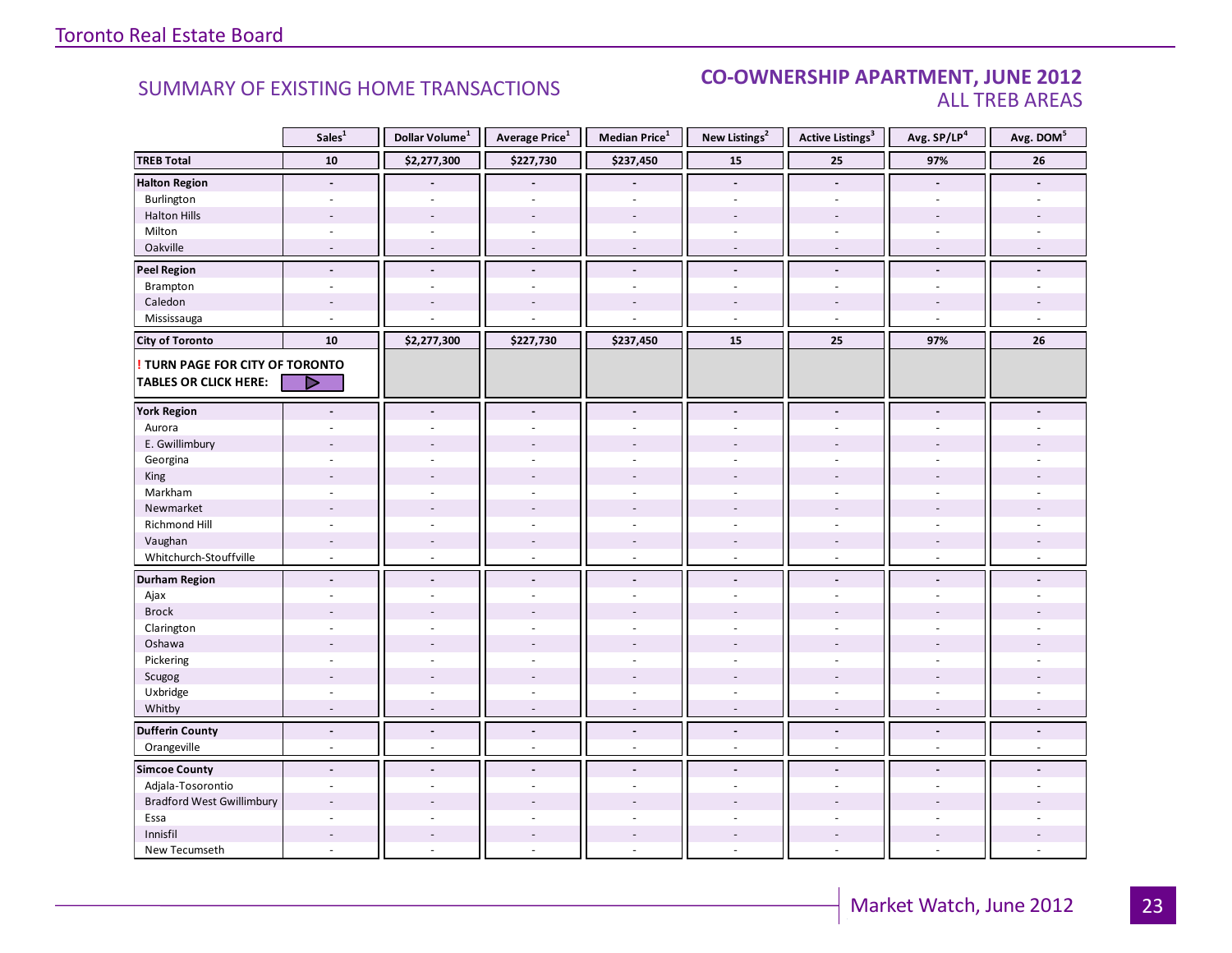### CO-OWNERSHIP APARTMENT, JUNE 2012 CITY OF TORONTO MUNICIPAL BREAKDOWN

<span id="page-23-0"></span>

|                              | Sales <sup>1</sup> | Dollar Volume <sup>1</sup> | <b>Average Price</b> <sup>1</sup> | Median Price <sup>1</sup> | New Listings <sup>2</sup> | <b>Active Listings<sup>3</sup></b> | Avg. SP/LP <sup>4</sup>  | Avg. DOM <sup>5</sup> |
|------------------------------|--------------------|----------------------------|-----------------------------------|---------------------------|---------------------------|------------------------------------|--------------------------|-----------------------|
| <b>TREB Total</b>            | 10                 | \$2,277,300                | \$227,730                         | \$237,450                 | 15                        | 25                                 | 97%                      | 26                    |
| <b>City of Toronto Total</b> | 10                 | \$2,277,300                | \$227,730                         | \$237,450                 | 15                        | 25                                 | 97%                      | 26                    |
| Toronto West                 | $\overline{2}$     | \$180,000                  | \$90,000                          | \$90,000                  | $\mathbf{1}$              | $\mathbf{3}$                       | 96%                      | 40                    |
| Toronto W01                  |                    |                            |                                   |                           | $\mathbf{1}$              | $\mathbf{1}$                       |                          |                       |
| Toronto W02                  |                    |                            |                                   |                           |                           | $\mathbf{1}$                       |                          |                       |
| Toronto W03                  | $\sim$             |                            | $\overline{a}$                    | $\sim$                    |                           | $\mathbf{r}$                       |                          |                       |
| Toronto W04                  |                    |                            |                                   |                           |                           |                                    |                          |                       |
| Toronto W05                  | $\overline{2}$     | \$180,000                  | \$90,000                          | \$90,000                  |                           | $\mathbf{1}$                       | 96%                      | 40                    |
| Toronto W06                  | $\sim$             |                            |                                   |                           |                           | $\overline{a}$                     |                          |                       |
| Toronto W07                  |                    |                            | $\mathbf{r}$                      | $\overline{a}$            |                           |                                    |                          |                       |
| Toronto W08                  |                    |                            |                                   |                           |                           |                                    |                          |                       |
| Toronto W09                  |                    |                            |                                   |                           |                           |                                    |                          |                       |
| Toronto W10                  | $\sim$             |                            | $\sim$                            | $\sim$                    | $\overline{\phantom{a}}$  | $\overline{\phantom{a}}$           |                          |                       |
| <b>Toronto Central</b>       | $\overline{7}$     | \$1,652,300                | \$236,043                         | \$249,900                 | 14                        | 22                                 | 97%                      | 20                    |
| Toronto C01                  |                    |                            |                                   |                           |                           |                                    |                          |                       |
| Toronto C02                  | $\overline{2}$     | \$521,000                  | \$260,500                         | \$260,500                 | $\overline{4}$            | $\overline{4}$                     | 93%                      | 24                    |
| Toronto C03                  | $\mathbf{1}$       | \$149,900                  | \$149,900                         | \$149,900                 | $\mathbf{1}$              | $\overline{2}$                     | 100%                     | 29                    |
| Toronto C04                  | $1\,$              | \$191,500                  | \$191,500                         | \$191,500                 | $\overline{2}$            | $\overline{7}$                     | 96%                      | 21                    |
| Toronto C06                  |                    |                            |                                   |                           |                           |                                    |                          |                       |
| Toronto C07                  | $\sim$             | $\overline{\phantom{a}}$   | $\overline{\phantom{a}}$          |                           |                           |                                    | $\sim$                   |                       |
| Toronto C08                  | 3                  | \$789,900                  | \$263,300                         | \$249,900                 | 3                         | $\overline{4}$                     | 99%                      | 13                    |
| Toronto C09                  |                    |                            |                                   |                           | $\mathbf{1}$              | $\mathbf{1}$                       |                          |                       |
| Toronto C10                  |                    |                            |                                   |                           |                           |                                    |                          |                       |
| Toronto C11                  |                    |                            |                                   |                           |                           |                                    |                          |                       |
| Toronto C12                  |                    |                            | $\sim$                            | $\sim$                    |                           |                                    |                          |                       |
| Toronto C13                  |                    |                            |                                   |                           | $\mathbf{1}$              | $\overline{2}$                     |                          |                       |
| Toronto C14                  |                    |                            |                                   |                           | $\overline{2}$            | $\overline{2}$                     |                          |                       |
| Toronto C15                  | $\sim$             |                            | $\sim$                            | $\sim$                    |                           |                                    | $\overline{\phantom{a}}$ |                       |
| <b>Toronto East</b>          | $\mathbf{1}$       | \$445,000                  | \$445,000                         | \$445,000                 | $\blacksquare$            |                                    | 99%                      | 44                    |
| Toronto E01                  |                    |                            |                                   |                           |                           |                                    |                          |                       |
| Toronto E02                  | $\mathbf{1}$       | \$445,000                  | \$445,000                         | \$445,000                 |                           |                                    | 99%                      | 44                    |
| Toronto E03                  |                    |                            |                                   |                           |                           |                                    |                          |                       |
| Toronto E04                  |                    |                            |                                   |                           |                           |                                    |                          |                       |
| Toronto E05                  |                    |                            |                                   |                           |                           |                                    |                          |                       |
| Toronto E06                  |                    |                            |                                   |                           |                           |                                    |                          |                       |
| Toronto E07                  |                    |                            |                                   |                           |                           |                                    |                          |                       |
| Toronto E08                  |                    |                            |                                   |                           |                           |                                    |                          |                       |
| Toronto E09                  |                    |                            |                                   |                           |                           |                                    |                          |                       |
| Toronto E10                  |                    |                            |                                   |                           |                           |                                    |                          |                       |
| Toronto E11                  |                    |                            |                                   |                           |                           |                                    |                          |                       |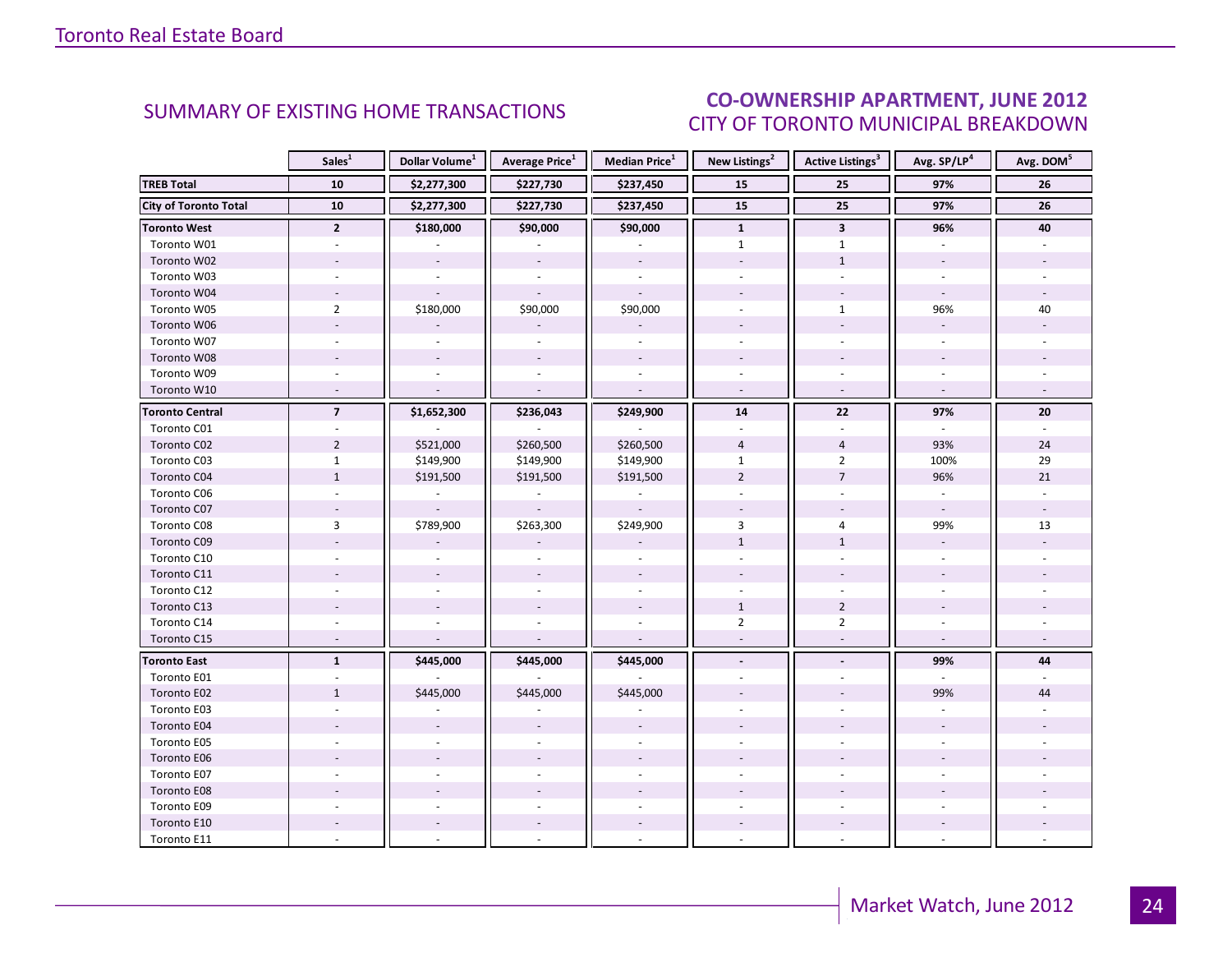#### FOCUS ON THE MLS® HOME PRICE INDEX **INDEX AND BENCHMARK PRICE, JUNE 2012**<br>CLICK HERE FOR MORE BACKGROUND INFORMATION ON THE MIS® HPI CLICK HERE FOR MORE BACKGROUND INFORMATION ON THE MLS® HPI AND STATE OF THE STATE OF THE STATE OF THE STATE OF THE STATE OF THE STATE OF THE STATE OF THE STATE OF THE STATE OF THE STATE OF THE STATE OF THE STATE OF THE STA

|                                                               |       | Composite        |                |       | <b>Single-Family Detached</b> |               |        | <b>Single-Family Attached</b> |                |                          | Townhouse        |                |                          | Apartment                |                |
|---------------------------------------------------------------|-------|------------------|----------------|-------|-------------------------------|---------------|--------|-------------------------------|----------------|--------------------------|------------------|----------------|--------------------------|--------------------------|----------------|
|                                                               | Index | <b>Benchmark</b> | Yr./Yr. % Chg. | Index | <b>Benchmark</b>              | Yr./Yr. % Chg | Index  | <b>Benchmark</b>              | Yr./Yr. % Chg. | Index                    | <b>Benchmark</b> | Yr./Yr. % Chg  | Index                    | <b>Benchmark</b>         | Yr./Yr. % Chg. |
| <b>TREB Total</b>                                             | 151.4 | \$461,900        | 7.91%          | 151.2 | \$562,200                     | 9.25%         | 155.4  | \$439,000                     | 8.90%          | 147.7                    | \$323,500        | 7.34%          | 147.7                    | \$296,600                | 4.38%          |
| <b>Halton Region</b>                                          | 157.3 | \$516,000        | 7.81%          | 155.1 | \$575,200                     | 8.08%         | 157.4  | \$408,500                     | 7.37%          | 159.4                    | \$315,500        | 10.85%         | $\blacksquare$           |                          |                |
| Burlington                                                    | 165.1 | \$475,800        | 7.21%          | 163.6 | \$559,200                     | 6.65%         | 159.9  | \$381,100                     | 3.23%          | 166.5                    | \$334,400        | 10.41%         | $\sim$                   | $\overline{\phantom{a}}$ |                |
| <b>Halton Hills</b>                                           | 151.2 | \$440,200        | 8.00%          | 150.7 | \$482,100                     | 7.72%         | 155.4  | \$382,700                     | 8.44%          | 156.4                    | \$282,000        | 12.11%         | $\sim$                   |                          |                |
| Milton                                                        | 150.7 | \$422,700        | 8.11%          | 143.5 | \$499,900                     | 6.14%         | 153.1  | \$382,200                     | 8.05%          | $\sim$                   |                  |                |                          |                          |                |
| Oakville                                                      | 162.6 | \$599,900        | 7.40%          | 161.0 | \$667,300                     | 9.08%         | 163.7  | \$443,100                     | 6.51%          | 158.4                    | \$349,900        | 9.70%          | $\sim$                   |                          |                |
| <b>Peel Region</b>                                            | 145.8 | \$398,800        | 7.05%          | 147.2 | \$498,300                     | 6.98%         | 148.0  | \$377,700                     | 7.01%          | 148.5                    | \$307,300        | 7.92%          | 134.7                    | \$231,800                | 6.06%          |
| Brampton                                                      | 139.4 | \$355,600        | 6.90%          | 140.8 | \$411,500                     | 7.56%         | 141.3  | \$332,800                     | 6.40%          | 131.3                    | \$243,900        | 5.80%          | 118.8                    | \$185,900                | 5.98%          |
| Caledon                                                       | 141.5 | \$504,200        | 4.66%          | 143.1 | \$525,300                     | 5.30%         | 147.9  | \$365,700                     | 6.79%          | $\overline{\phantom{a}}$ |                  |                |                          |                          |                |
| Mississauga                                                   | 150.8 | \$421,500        | 7.41%          | 155.4 | \$579,000                     | 6.73%         | 155.4  | \$424,700                     | 7.84%          | 153.7                    | \$330,100        | 8.62%          | 137.1                    | \$240,100                | 6.11%          |
| <b>City of Toronto</b>                                        | 156.5 | \$512,900        | 7.86%          | 159.3 | \$690,600                     | 11.17%        | 164.5  | \$545,500                     | 10.11%         | 153.9                    | \$372,200        | 8.08%          | 150.8                    | \$311,400                | 4.07%          |
| TURN PAGE FOR CITY OF TORONTO<br><b>TABLES OR CLICK HERE:</b> |       |                  |                |       |                               |               |        |                               |                |                          |                  |                |                          |                          |                |
| <b>York Region</b>                                            | 158.3 | \$543,200        | 9.47%          | 158.6 | \$623,100                     | 10.52%        | 161.0  | \$466,400                     | 10.27%         | 147.0                    | \$374,700        | 7.38%          | 149.8                    | \$325,400                | 4.76%          |
| Aurora                                                        | 147.7 | \$475,600        | 9.90%          | 145.7 | \$541,300                     | 12.42%        | 151.5  | \$392,100                     | 8.76%          | 135.1                    | \$342,200        | 7.31%          | 143.6                    | \$298,400                | 3.76%          |
| E. Gwillimbury                                                | 134.1 | \$433,500        | 6.51%          | 133.9 | \$439,800                     | 5.35%         | 143.6  | \$304,000                     | 9.20%          | $\sim$                   |                  |                | $\sim$                   |                          |                |
| Georgina                                                      | 139.2 | \$288,900        | 9.61%          | 143.7 | \$296,000                     | 10.71%        | 140.2  | \$276,300                     | 9.70%          | $\omega$                 |                  |                | $\sim$                   | ×                        |                |
| King                                                          | 151.8 | \$643,500        | 11.45%         | 152.7 | \$644,300                     | 11.79%        | $\sim$ |                               |                | $\overline{\phantom{a}}$ |                  |                | $\sim$                   |                          |                |
| Markham                                                       | 164.7 | \$567,400        | 9.36%          | 167.3 | \$688,000                     | 10.50%        | 165.3  | \$492,300                     | 9.54%          | 149.9                    | \$372,400        | 8.31%          | 158.5                    | \$366,500                | 4.34%          |
| Newmarket                                                     | 142.6 | \$420,500        | 6.74%          | 140.1 | \$471,600                     | 8.52%         | 148.2  | \$349,300                     | 8.73%          | 151.2                    | \$305,300        | 10.61%         | 150.5                    | \$253,500                | $-0.33%$       |
| <b>Richmond Hill</b>                                          | 166.3 | \$602,100        | 11.39%         | 173.3 | \$734,200                     | 12.31%        | 170.6  | \$516,800                     | 12.76%         | 141.9                    | \$401,200        | 2.83%          | 149.4                    | \$311,200                | 6.79%          |
| Vaughan                                                       | 156.3 | \$565,000        | 9.45%          | 153.4 | \$638,400                     | 9.73%         | 159.3  | \$485,000                     | 10.70%         | 149.0                    | \$407,100        | 8.84%          | 140.6                    | \$312,000                | 3.69%          |
| Whitchurch-Stouffville                                        | 153.6 | \$579,100        | 5.93%          | 152.5 | \$585,200                     | 9.87%         | 143.9  | \$395,300                     | 7.15%          | $\sim$                   |                  | $\blacksquare$ | $\sim$                   | $\sim$                   | $\sim$         |
| <b>Durham Region</b>                                          | 130.6 | \$307,300        | 6.79%          | 130.3 | \$339,800                     | 7.33%         | 134.4  | \$269,200                     | 7.52%          | 121.6                    | \$199,900        | 1.00%          | 123.2                    | \$220,400                | 4.41%          |
| Ajax                                                          | 135.8 | \$335,600        | 6.85%          | 137.4 | \$368,000                     | 8.36%         | 142.0  | \$305,400                     | 6.61%          | 121.4                    | \$221,900        | $-4.18%$       | 119.8                    | \$203,400                | 2.04%          |
| <b>Brock</b>                                                  | 122.6 | \$232,400        | $-3.08%$       | 123.1 | \$233,900                     | $-3.75%$      | 131.7  | \$209,900                     | 12.18%         | $\sim$                   |                  |                | $\overline{\phantom{a}}$ |                          |                |
| Clarington                                                    | 126.1 | \$266,800        | 6.23%          | 122.7 | \$294,900                     | 5.68%         | 130.0  | \$248,200                     | 8.79%          | 143.2                    | \$256,300        | 4.30%          | 123.0                    | \$174,100                | 5.94%          |
| Oshawa                                                        | 124.2 | \$237,700        | 6.34%          | 123.3 | \$262,500                     | 6.85%         | 128.3  | \$214,900                     | 7.10%          | 111.2                    | \$148,800        | 3.93%          | 132.5                    | \$158,600                | $-3.64%$       |
| Pickering                                                     | 136.1 | \$368,200        | 6.49%          | 138.7 | \$433,900                     | 7.94%         | 141.2  | \$329,100                     | 8.70%          | 128.9                    | \$232,500        | $-0.23%$       | 120.1                    | \$235,200                | 6.19%          |
| Scugog                                                        | 130.3 | \$338,100        | 3.09%          | 134.0 | \$345,100                     | 4.36%         | 120.4  | \$252,000                     | 5.71%          | $\overline{\phantom{a}}$ |                  |                | $\sim$                   |                          |                |
| Uxbridge                                                      | 128.3 | \$392,300        | 2.64%          | 129.9 | \$402,300                     | 0.70%         | 125.2  | \$307,200                     | 3.30%          |                          |                  |                |                          |                          |                |
| Whitby                                                        | 133.2 | \$347,500        | 9.18%          | 132.5 | \$380,600                     | 10.23%        | 132.6  | \$292,500                     | 7.11%          | 121.4                    | \$222,600        | 1.51%          | 129.4                    | \$252,400                | 6.85%          |
| <b>Dufferin County</b>                                        | 142.0 | \$325,400        | 11.64%         | 146.5 | \$333,800                     | 9.57%         | 144.7  | \$271,200                     | 8.80%          | $\blacksquare$           |                  |                | $\overline{\phantom{a}}$ | $\overline{\phantom{a}}$ |                |
| Orangeville                                                   | 142.0 | \$325,400        | 11.64%         | 146.5 | \$333,800                     | 9.57%         | 144.7  | \$271,200                     | 8.80%          | ×.                       | $\sim$           | ×.             |                          | ×                        | ×.             |
| <b>Simcoe County</b>                                          | 135.8 | \$288,600        | 5.03%          | 133.0 | \$293,300                     | 4.07%         | 140.8  | \$270,400                     | 7.15%          | $\blacksquare$           |                  |                | $\overline{\phantom{a}}$ |                          |                |
| Adjala-Tosorontio                                             | 129.8 | \$408,800        | 10.56%         | 129.6 | \$408,600                     | 10.67%        | $\sim$ |                               |                | $\blacksquare$           |                  | ×.             | $\sim$                   | $\blacksquare$           |                |
| <b>Bradford West Gwillimbury</b>                              | 149.1 | \$370,600        | 12.53%         | 134.3 | \$411,400                     | 12.20%        | 154.6  | \$321,400                     | 11.95%         | $\overline{\phantom{a}}$ |                  |                |                          |                          |                |
| Essa                                                          | 135.3 | \$306,800        | 6.12%          | 134.1 | \$331,700                     | 6.51%         | 137.3  | \$233,900                     | 5.78%          | $\sim$                   |                  |                | $\sim$                   |                          |                |
| Innisfil                                                      | 135.8 | \$251,600        | 1.57%          | 136.5 | \$253,400                     | 1.41%         | 140.8  | \$219,000                     | 3.91%          | $\blacksquare$           |                  |                | $\overline{\phantom{a}}$ |                          |                |
| New Tecumseth                                                 | 125.1 | \$288,900        | 4.86%          | 123.2 | \$317,300                     | 4.94%         | 129.2  | \$247,100                     | 4.45%          |                          |                  |                |                          |                          |                |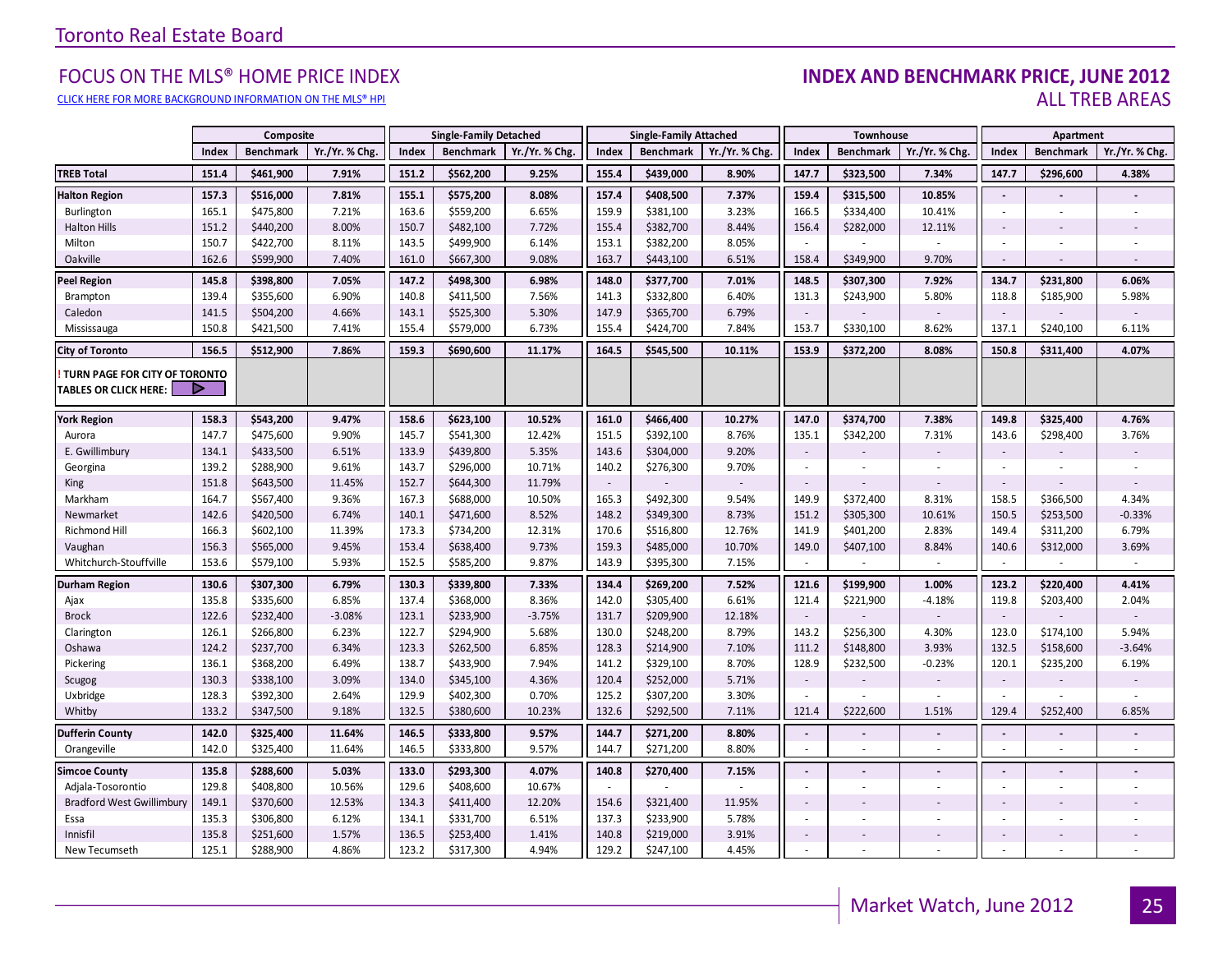# FOCUS ON THE MLS® HOME PRICE INDEX<br>INDEX AND BENCHMARK PRICE, JUNE 2012 CLICK HERE FOR MORE BACKGROUND INFORMATION ON THE MLS® HPI CITY OF TORONTO

<span id="page-25-0"></span>

|                        |       | Composite        |                |       | <b>Single-Family Detached</b> |                |       | <b>Single-Family Attached</b> |                |                          | Townhouse |                |       | Apartment |                |
|------------------------|-------|------------------|----------------|-------|-------------------------------|----------------|-------|-------------------------------|----------------|--------------------------|-----------|----------------|-------|-----------|----------------|
|                        | Index | <b>Benchmark</b> | Yr./Yr. % Chg. | Index | <b>Benchmark</b>              | Yr./Yr. % Chg. | Index | <b>Benchmark</b>              | Yr./Yr. % Chg. | Index                    | Benchmark | Yr./Yr. % Chg. | Index | Benchmark | Yr./Yr. % Chg. |
| <b>TREB Total</b>      | 151.4 | \$461,900        | 7.91%          | 151.2 | \$562,200                     | 9.25%          | 155.4 | \$439,000                     | 8.90%          | 147.7                    | \$323,500 | 7.34%          | 147.7 | \$296,600 | 4.38%          |
| <b>City of Toronto</b> | 156.5 | \$512,900        | 7.86%          | 159.3 | \$690,600                     | 11.17%         | 164.5 | \$545,500                     | 10.11%         | 153.9                    | \$372,200 | 8.08%          | 150.8 | \$311,400 | 4.07%          |
| Toronto W01            | 163.0 | \$665,200        | 10.66%         | 159.1 | \$820,000                     | 10.18%         | 167.3 | \$645,500                     | 14.04%         | 209.9                    | \$432,200 | 18.52%         | 147.1 | \$343,200 | 5.60%          |
| Toronto W02            | 175.7 | \$633,700        | 16.59%         | 176.7 | \$725,300                     | 14.67%         | 195.6 | \$599,200                     | 18.76%         | 135.3                    | \$373,000 | 10.09%         | 115.4 | \$479,600 | 5.39%          |
| Toronto W03            | 154.4 | \$398,800        | 8.66%          | 155.1 | \$421,800                     | 10.00%         | 158.3 | \$405,600                     | 9.47%          |                          |           |                | 133.3 | \$247,300 | $-2.77%$       |
| Toronto W04            | 136.8 | \$358,200        | 7.46%          | 144.0 | \$454,400                     | 10.85%         | 138.5 | \$403,300                     | 8.46%          | 139.0                    | \$338,200 | 11.11%         | 122.0 | \$179,700 | 2.87%          |
| Toronto W05            | 133.6 | \$318,100        | 8.97%          | 141.6 | \$472,100                     | 10.97%         | 134.1 | \$392,200                     | 10.19%         | 128.3                    | \$211,200 | 7.54%          | 122.2 | \$160,500 | 3.21%          |
| Toronto W06            | 147.7 | \$428,700        | 12.49%         | 165.8 | \$526,200                     | 13.25%         | 152.7 | \$463,000                     | 14.98%         | 155.4                    | \$457,900 | 12.28%         | 130.4 | \$322,500 | 11.84%         |
| Toronto W07            | 149.6 | \$637,600        | 10.16%         | 158.5 | \$685,000                     | 10.22%         | 152.7 | \$626,100                     | 10.81%         | 127.3                    | \$467,900 | 3.75%          | 105.3 | \$427,000 | $-1.03%$       |
| Toronto W08            | 140.4 | \$571,200        | 6.61%          | 151.5 | \$792,400                     | 8.37%          | 156.2 | \$586,800                     | 10.00%         | 135.4                    | \$331,000 | 12.65%         | 127.9 | \$257,500 | 3.56%          |
| Toronto W09            | 134.4 | \$345,400        | 14.87%         | 152.9 | \$572,000                     | 8.06%          | 136.6 | \$386,700                     | 8.24%          | 144.6                    | \$366,800 | 7.91%          | 106.3 | \$136,300 | 28.23%         |
| Toronto W10            | 133.0 | \$308,700        | 9.38%          | 142.9 | \$420,500                     | 13.86%         | 141.4 | \$384,200                     | 11.43%         | 112.5                    | \$202,700 | $-3.10%$       | 122.3 | \$186,700 | 4.00%          |
| Toronto C01            | 180.5 | \$447,700        | 9.00%          | 189.3 | \$668,200                     | 9.80%          | 188.1 | \$652,600                     | 9.11%          | 175.7                    | \$527,300 | 8.39%          | 178.9 | \$372,300 | 9.02%          |
| Toronto C02            | 169.7 | \$805,800        | 8.23%          | 157.0 | \$1,244,400                   | 10.49%         | 173.2 | \$911,300                     | 9.76%          | 179.9                    | \$841,300 | 17.05%         | 168.9 | \$471,000 | 8.06%          |
| Toronto C03            | 163.3 | \$840,500        | 8.65%          | 160.0 | \$964,300                     | 8.55%          | 166.6 | \$616,800                     | 12.04%         | $\overline{\phantom{a}}$ |           |                | 170.1 | \$449,400 | 9.81%          |
| Toronto C04            | 155.7 | \$964,700        | 6.57%          | 157.9 | \$1,103,800                   | 9.88%          | 156.2 | \$746,800                     | 7.80%          | 150.5                    | \$562,300 | $-0.07%$       | 147.1 | \$349,700 | $-3.03%$       |
| Toronto C06            | 161.4 | \$638,700        | 12.40%         | 165.3 | \$707,500                     | 14.16%         | 154.2 | \$567,100                     | 16.55%         | 135.8                    | \$370,600 | 3.03%          | 155.8 | \$344,500 | 9.56%          |
| Toronto C07            | 154.3 | \$529,900        | 0.85%          | 172.2 | \$788,300                     | 13.81%         | 159.4 | \$566,500                     | 14.59%         | 128.8                    | \$378,100 | 5.06%          | 145.0 | \$341,600 | $-8.29%$       |
| Toronto C08            | 167.3 | \$430,800        | 3.85%          | 161.3 | \$501,300                     | 6.19%          | 162.1 | \$671,000                     | 6.09%          | 171.3                    | \$519,500 | $-3.44%$       | 168.4 | \$371,400 | 3.50%          |
| Toronto C09            | 137.0 | \$1,017,400      | 1.11%          | 127.4 | \$1,600,400                   | 4.77%          | 145.0 | \$1,179,900                   | 4.47%          | 169.9                    | \$877,000 | 12.97%         | 143.1 | \$474,100 | $-3.31%$       |
| Toronto C10            | 172.6 | \$673,300        | 7.34%          | 159.9 | \$981,200                     | 9.90%          | 168.1 | \$830,200                     | 9.16%          | 223.4                    | \$512,300 | 6.33%          | 173.2 | \$415,000 | 5.80%          |
| Toronto C11            | 135.1 | \$484,100        | $-3.22%$       | 155.2 | \$1,039,100                   | 8.91%          | 165.0 | \$724,000                     | 9.34%          | 115.3                    | \$183,900 | 4.91%          | 117.9 | \$167,800 | $-14.13%$      |
| Toronto C12            | 151.8 | \$1,300,900      | 1.40%          | 145.7 | \$1,565,900                   | 3.26%          | 159.7 | \$690,000                     | 5.13%          | 146.4                    | \$495,900 | 3.46%          | 170.9 | \$537,500 | $-2.90%$       |
| Toronto C13            | 147.4 | \$543,800        | 5.59%          | 157.8 | \$845,500                     | 9.89%          | 154.0 | \$494,100                     | 14.58%         | 164.9                    | \$469,600 | 19.58%         | 135.6 | \$268,300 | $-1.88%$       |
| Toronto C14            | 166.1 | \$564,500        | 6.61%          | 180.9 | \$981,500                     | 11.94%         | 184.4 | \$899,600                     | 13.41%         | 194.9                    | \$658,600 | 24.38%         | 158.3 | \$398,100 | 2.99%          |
| Toronto C15            | 154.5 | \$516,500        | 5.46%          | 175.0 | \$820,300                     | 11.75%         | 163.0 | \$531,900                     | 12.49%         | 167.0                    | \$411,500 | 10.74%         | 129.6 | \$302,900 | $-4.71%$       |
| Toronto E01            | 180.0 | \$559,000        | 8.50%          | 180.2 | \$607,100                     | 12.06%         | 179.8 | \$564,100                     | 8.57%          | 183.1                    | \$370,300 | $-6.01%$       | 186.5 | \$442,400 | $-1.43%$       |
| Toronto E02            | 167.9 | \$624,600        | 7.84%          | 162.5 | \$715,700                     | 8.33%          | 173.7 | \$579,300                     | 9.59%          | 162.7                    | \$543,900 | 0.12%          | 168.3 | \$445,400 | 7.88%          |
| Toronto E03            | 161.2 | \$496,600        | 10.87%         | 166.0 | \$557,700                     | 13.62%         | 154.2 | \$502,100                     | 6.13%          |                          |           |                | 140.7 | \$210,500 | 4.84%          |
| Toronto E04            | 151.7 | \$380,800        | 14.49%         | 158.4 | \$467,700                     | 14.78%         | 154.7 | \$375,400                     | 13.50%         | 155.5                    | \$336,100 | 5.85%          | 143.5 | \$217,400 | 17.82%         |
| Toronto E05            | 144.3 | \$385,900        | 3.81%          | 159.3 | \$562,500                     | 9.71%          | 156.9 | \$432,500                     | 7.54%          | 143.7                    | \$312,400 | 7.80%          | 128.6 | \$252,700 | $-4.60%$       |
| Toronto E06            | 168.0 | \$474,700        | 16.50%         | 168.9 | \$482,700                     | 18.28%         | 170.1 | \$402,300                     | 13.10%         |                          |           |                | 152.6 | \$336,500 | 5.31%          |
| Toronto E07            | 150.8 | \$371,800        | 9.43%          | 158.9 | \$520,100                     | 7.29%          | 158.7 | \$414,800                     | 8.77%          | 152.9                    | \$330,600 | 9.84%          | 131.5 | \$225,200 | 6.82%          |
| Toronto E08            | 147.5 | \$361,500        | 10.49%         | 161.3 | \$503,500                     | 16.88%         | 152.9 | \$391,300                     | 9.14%          | 148.9                    | \$301,400 | 12.04%         | 120.3 | \$192,100 | $-2.75%$       |
| Toronto E09            | 141.2 | \$340,900        | 6.65%          | 151.4 | \$430,900                     | 11.82%         | 146.7 | \$360,000                     | 11.39%         | 131.4                    | \$242,100 | $-0.90%$       | 131.4 | \$246,400 | 1.55%          |
| Toronto E10            | 149.9 | \$424,400        | 8.70%          | 153.7 | \$492,000                     | 11.46%         | 155.2 | \$403,700                     | 10.78%         | 138.6                    | \$242,700 | 4.84%          | 96.0  | \$154,700 | $-18.64%$      |
| Toronto E11            | 139.8 | \$308,200        | 4.80%          | 152.7 | \$424,100                     | 5.75%          | 145.7 | \$330,600                     | 7.77%          | 115.8                    | \$227,600 | 2.93%          | 121.9 | \$181,900 | 5.54%          |